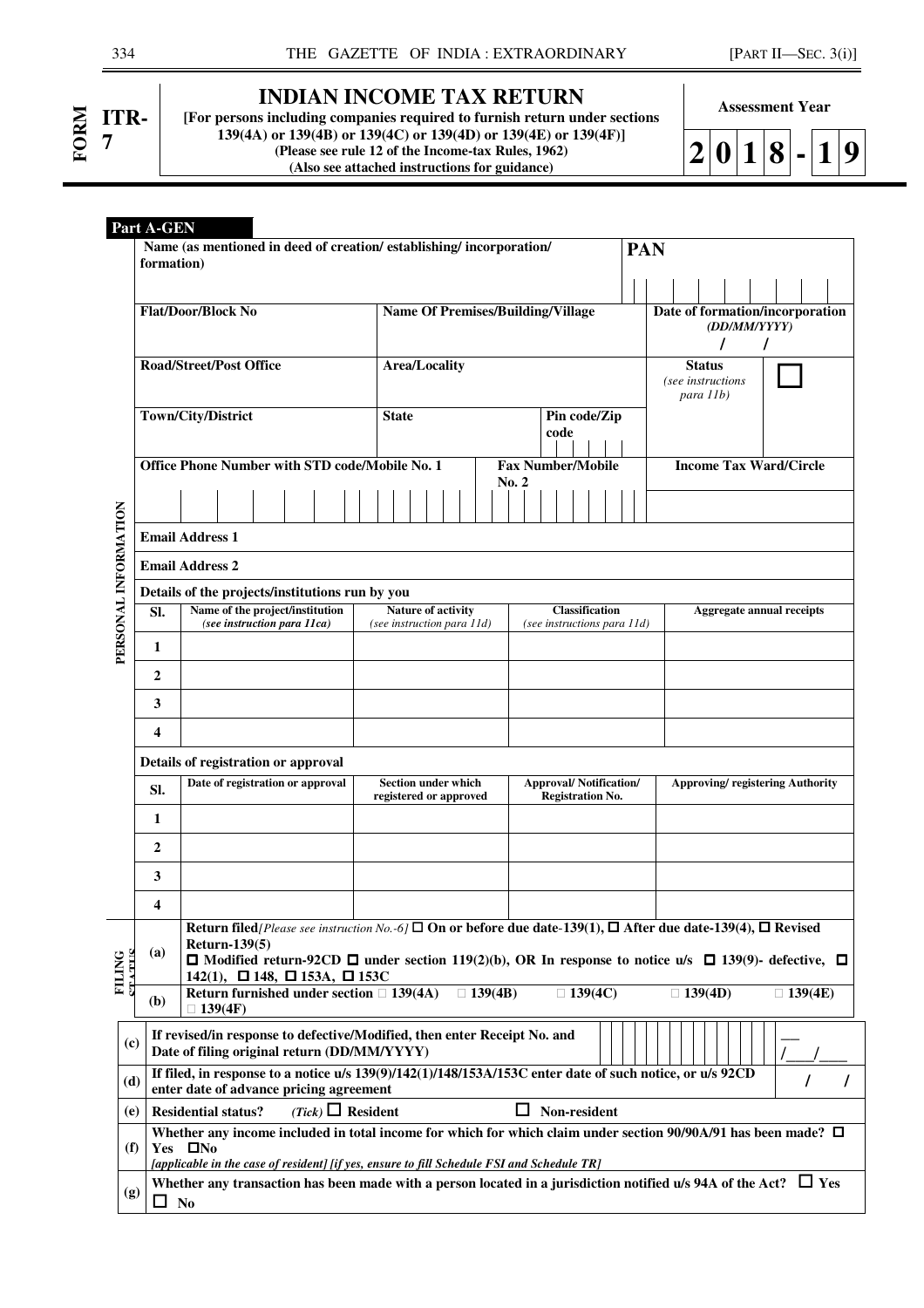**For Office Use Only For Office Use Only** *Receipt No.* 

*Date* 

*Seal and Signature of receiving official*

| (h)         |     |                                                               |                                                                                                                                                                                                                                                                                                                                                                  |                                                                                                                                                                                                                                                                                                                                                                                                                                                                                                                                                                                                                                                        | ΙI                                                                                                                                                                                                                                                                                                                                                                                                                       | No                                                                                                                                                                                                                                                                                                                                                                                                         |  |
|-------------|-----|---------------------------------------------------------------|------------------------------------------------------------------------------------------------------------------------------------------------------------------------------------------------------------------------------------------------------------------------------------------------------------------------------------------------------------------|--------------------------------------------------------------------------------------------------------------------------------------------------------------------------------------------------------------------------------------------------------------------------------------------------------------------------------------------------------------------------------------------------------------------------------------------------------------------------------------------------------------------------------------------------------------------------------------------------------------------------------------------------------|--------------------------------------------------------------------------------------------------------------------------------------------------------------------------------------------------------------------------------------------------------------------------------------------------------------------------------------------------------------------------------------------------------------------------|------------------------------------------------------------------------------------------------------------------------------------------------------------------------------------------------------------------------------------------------------------------------------------------------------------------------------------------------------------------------------------------------------------|--|
| (i)         |     |                                                               | $\Box$ Yes                                                                                                                                                                                                                                                                                                                                                       |                                                                                                                                                                                                                                                                                                                                                                                                                                                                                                                                                                                                                                                        |                                                                                                                                                                                                                                                                                                                                                                                                                          | N <sub>0</sub>                                                                                                                                                                                                                                                                                                                                                                                             |  |
|             |     |                                                               |                                                                                                                                                                                                                                                                                                                                                                  |                                                                                                                                                                                                                                                                                                                                                                                                                                                                                                                                                                                                                                                        |                                                                                                                                                                                                                                                                                                                                                                                                                          |                                                                                                                                                                                                                                                                                                                                                                                                            |  |
|             |     |                                                               |                                                                                                                                                                                                                                                                                                                                                                  |                                                                                                                                                                                                                                                                                                                                                                                                                                                                                                                                                                                                                                                        |                                                                                                                                                                                                                                                                                                                                                                                                                          |                                                                                                                                                                                                                                                                                                                                                                                                            |  |
|             |     |                                                               |                                                                                                                                                                                                                                                                                                                                                                  |                                                                                                                                                                                                                                                                                                                                                                                                                                                                                                                                                                                                                                                        |                                                                                                                                                                                                                                                                                                                                                                                                                          |                                                                                                                                                                                                                                                                                                                                                                                                            |  |
|             |     |                                                               |                                                                                                                                                                                                                                                                                                                                                                  |                                                                                                                                                                                                                                                                                                                                                                                                                                                                                                                                                                                                                                                        |                                                                                                                                                                                                                                                                                                                                                                                                                          |                                                                                                                                                                                                                                                                                                                                                                                                            |  |
|             |     | other object of general public utility then,-                 |                                                                                                                                                                                                                                                                                                                                                                  |                                                                                                                                                                                                                                                                                                                                                                                                                                                                                                                                                                                                                                                        |                                                                                                                                                                                                                                                                                                                                                                                                                          |                                                                                                                                                                                                                                                                                                                                                                                                            |  |
|             |     | a<br>referred to in proviso to section $2(15)$ ?              |                                                                                                                                                                                                                                                                                                                                                                  |                                                                                                                                                                                                                                                                                                                                                                                                                                                                                                                                                                                                                                                        |                                                                                                                                                                                                                                                                                                                                                                                                                          | $\Box$ No                                                                                                                                                                                                                                                                                                                                                                                                  |  |
|             |     |                                                               |                                                                                                                                                                                                                                                                                                                                                                  |                                                                                                                                                                                                                                                                                                                                                                                                                                                                                                                                                                                                                                                        |                                                                                                                                                                                                                                                                                                                                                                                                                          | $\%$                                                                                                                                                                                                                                                                                                                                                                                                       |  |
|             |     | i<br>b<br>section $2(15)$ ?                                   |                                                                                                                                                                                                                                                                                                                                                                  |                                                                                                                                                                                                                                                                                                                                                                                                                                                                                                                                                                                                                                                        | $\Box$ Yes                                                                                                                                                                                                                                                                                                                                                                                                               | $\Box$ No                                                                                                                                                                                                                                                                                                                                                                                                  |  |
|             |     | ii.                                                           |                                                                                                                                                                                                                                                                                                                                                                  |                                                                                                                                                                                                                                                                                                                                                                                                                                                                                                                                                                                                                                                        |                                                                                                                                                                                                                                                                                                                                                                                                                          | $\%$                                                                                                                                                                                                                                                                                                                                                                                                       |  |
|             | ii  |                                                               |                                                                                                                                                                                                                                                                                                                                                                  |                                                                                                                                                                                                                                                                                                                                                                                                                                                                                                                                                                                                                                                        |                                                                                                                                                                                                                                                                                                                                                                                                                          |                                                                                                                                                                                                                                                                                                                                                                                                            |  |
|             |     | Name of the project/Institution<br>SI.                        |                                                                                                                                                                                                                                                                                                                                                                  |                                                                                                                                                                                                                                                                                                                                                                                                                                                                                                                                                                                                                                                        |                                                                                                                                                                                                                                                                                                                                                                                                                          |                                                                                                                                                                                                                                                                                                                                                                                                            |  |
|             |     | a                                                             |                                                                                                                                                                                                                                                                                                                                                                  |                                                                                                                                                                                                                                                                                                                                                                                                                                                                                                                                                                                                                                                        |                                                                                                                                                                                                                                                                                                                                                                                                                          |                                                                                                                                                                                                                                                                                                                                                                                                            |  |
|             |     | b                                                             |                                                                                                                                                                                                                                                                                                                                                                  |                                                                                                                                                                                                                                                                                                                                                                                                                                                                                                                                                                                                                                                        |                                                                                                                                                                                                                                                                                                                                                                                                                          |                                                                                                                                                                                                                                                                                                                                                                                                            |  |
|             | i   | Whether approval obtained u/s 80G?                            |                                                                                                                                                                                                                                                                                                                                                                  |                                                                                                                                                                                                                                                                                                                                                                                                                                                                                                                                                                                                                                                        |                                                                                                                                                                                                                                                                                                                                                                                                                          |                                                                                                                                                                                                                                                                                                                                                                                                            |  |
| В           | ii  | If yes, then enter Approval No.                               |                                                                                                                                                                                                                                                                                                                                                                  |                                                                                                                                                                                                                                                                                                                                                                                                                                                                                                                                                                                                                                                        |                                                                                                                                                                                                                                                                                                                                                                                                                          |                                                                                                                                                                                                                                                                                                                                                                                                            |  |
|             | iii | Date of Approval (DD/MM/YYYY)                                 |                                                                                                                                                                                                                                                                                                                                                                  |                                                                                                                                                                                                                                                                                                                                                                                                                                                                                                                                                                                                                                                        |                                                                                                                                                                                                                                                                                                                                                                                                                          |                                                                                                                                                                                                                                                                                                                                                                                                            |  |
| $\mathbf C$ | i   |                                                               |                                                                                                                                                                                                                                                                                                                                                                  | $\Box$ Yes<br>$\square$ No                                                                                                                                                                                                                                                                                                                                                                                                                                                                                                                                                                                                                             |                                                                                                                                                                                                                                                                                                                                                                                                                          |                                                                                                                                                                                                                                                                                                                                                                                                            |  |
|             | ii  | If yes, please furnish following information:-                |                                                                                                                                                                                                                                                                                                                                                                  |                                                                                                                                                                                                                                                                                                                                                                                                                                                                                                                                                                                                                                                        |                                                                                                                                                                                                                                                                                                                                                                                                                          |                                                                                                                                                                                                                                                                                                                                                                                                            |  |
|             |     | date of such change (DD/MM/YYYY)<br>a                         |                                                                                                                                                                                                                                                                                                                                                                  |                                                                                                                                                                                                                                                                                                                                                                                                                                                                                                                                                                                                                                                        |                                                                                                                                                                                                                                                                                                                                                                                                                          |                                                                                                                                                                                                                                                                                                                                                                                                            |  |
|             |     | b                                                             |                                                                                                                                                                                                                                                                                                                                                                  |                                                                                                                                                                                                                                                                                                                                                                                                                                                                                                                                                                                                                                                        |                                                                                                                                                                                                                                                                                                                                                                                                                          | $\Box$ No                                                                                                                                                                                                                                                                                                                                                                                                  |  |
|             |     |                                                               |                                                                                                                                                                                                                                                                                                                                                                  |                                                                                                                                                                                                                                                                                                                                                                                                                                                                                                                                                                                                                                                        |                                                                                                                                                                                                                                                                                                                                                                                                                          | $\Box$ No                                                                                                                                                                                                                                                                                                                                                                                                  |  |
|             |     | date of such fresh registration (DD/MM/YYYY)<br>d             |                                                                                                                                                                                                                                                                                                                                                                  |                                                                                                                                                                                                                                                                                                                                                                                                                                                                                                                                                                                                                                                        |                                                                                                                                                                                                                                                                                                                                                                                                                          |                                                                                                                                                                                                                                                                                                                                                                                                            |  |
| D           | i   |                                                               |                                                                                                                                                                                                                                                                                                                                                                  |                                                                                                                                                                                                                                                                                                                                                                                                                                                                                                                                                                                                                                                        |                                                                                                                                                                                                                                                                                                                                                                                                                          | $\Box$ No                                                                                                                                                                                                                                                                                                                                                                                                  |  |
|             | ii  | If yes, then whether registered?                              |                                                                                                                                                                                                                                                                                                                                                                  |                                                                                                                                                                                                                                                                                                                                                                                                                                                                                                                                                                                                                                                        |                                                                                                                                                                                                                                                                                                                                                                                                                          | $\Box$ No                                                                                                                                                                                                                                                                                                                                                                                                  |  |
|             | iii | If<br><b>Representation of People Act, 1951</b>               |                                                                                                                                                                                                                                                                                                                                                                  |                                                                                                                                                                                                                                                                                                                                                                                                                                                                                                                                                                                                                                                        |                                                                                                                                                                                                                                                                                                                                                                                                                          |                                                                                                                                                                                                                                                                                                                                                                                                            |  |
| E           | i   | Whether an Electoral Trust? (if yes, please fill schedule ET) |                                                                                                                                                                                                                                                                                                                                                                  |                                                                                                                                                                                                                                                                                                                                                                                                                                                                                                                                                                                                                                                        |                                                                                                                                                                                                                                                                                                                                                                                                                          | $\Box$ No                                                                                                                                                                                                                                                                                                                                                                                                  |  |
|             | ii  | If yes, then enter approval number?                           |                                                                                                                                                                                                                                                                                                                                                                  |                                                                                                                                                                                                                                                                                                                                                                                                                                                                                                                                                                                                                                                        |                                                                                                                                                                                                                                                                                                                                                                                                                          |                                                                                                                                                                                                                                                                                                                                                                                                            |  |
|             | iii | Date of Approval (DD/MM/YYYY)                                 |                                                                                                                                                                                                                                                                                                                                                                  |                                                                                                                                                                                                                                                                                                                                                                                                                                                                                                                                                                                                                                                        |                                                                                                                                                                                                                                                                                                                                                                                                                          |                                                                                                                                                                                                                                                                                                                                                                                                            |  |
| F           | i   | $(FCRA)$ ?                                                    |                                                                                                                                                                                                                                                                                                                                                                  |                                                                                                                                                                                                                                                                                                                                                                                                                                                                                                                                                                                                                                                        |                                                                                                                                                                                                                                                                                                                                                                                                                          | П<br>No                                                                                                                                                                                                                                                                                                                                                                                                    |  |
|             | ii  | If yes, then enter Registration No.                           |                                                                                                                                                                                                                                                                                                                                                                  |                                                                                                                                                                                                                                                                                                                                                                                                                                                                                                                                                                                                                                                        |                                                                                                                                                                                                                                                                                                                                                                                                                          |                                                                                                                                                                                                                                                                                                                                                                                                            |  |
|             | A   | (1)<br>(2)<br>(3)<br>i                                        | Whether this return is being filed by a representative assessee? (Tick) $\blacksquare$<br>If yes, please furnish following information -<br>Name of the representative<br>Address of the representative<br>Permanent Account Number (PAN) of the representative<br>which approval/registration was granted?<br>per Clause (ab) of sub-section (1) of section 12A | In the case of non-resident, is there a permanent establishment (PE) in India (Tick) $\boxtimes$<br>activities<br>Is there any change in the objects/activities during the Year on the basis of<br>whether an application for fresh registration has been made in the<br>prescribed form and manner within the stipulated period of thirty days as<br>whether fresh registration has been granted under section 12AA<br><b>Whether a political party as per section 13A?</b> (if yes, please fill schedule LA)<br>yes, then enter registration number under section 29A of the<br>Whether registered under Foreign Contribution (Regulation) Act, 2010 | whether there is any activity in the nature of trade, commerce or business<br>ii   If yes, then percentage of receipt from such activity vis-à-vis total receipts<br>whether there is any activity of rendering any service in relation to any trade,<br>commerce or business for any consideration as referred to in proviso to<br>If yes, then percentage of receipt from such activity vis-à-vis total receipts<br>No | $\Box$ Yes<br>ப<br>Where, in any of the projects/institutions run by you, one of the charitable purposes is advancement of any<br>$\Box$ Yes<br>If 'a' or 'b' is YES, the aggregate annual receipts from such activities in respect of that institution<br>Amount of aggregate annual receipts from such<br>$\Box$ Yes<br>$\Box$ Yes<br>$\Box$ Yes<br>$\Box$ Yes<br>$\Box$ Yes<br>$\Box$ Yes<br>$\Box$ Yes |  |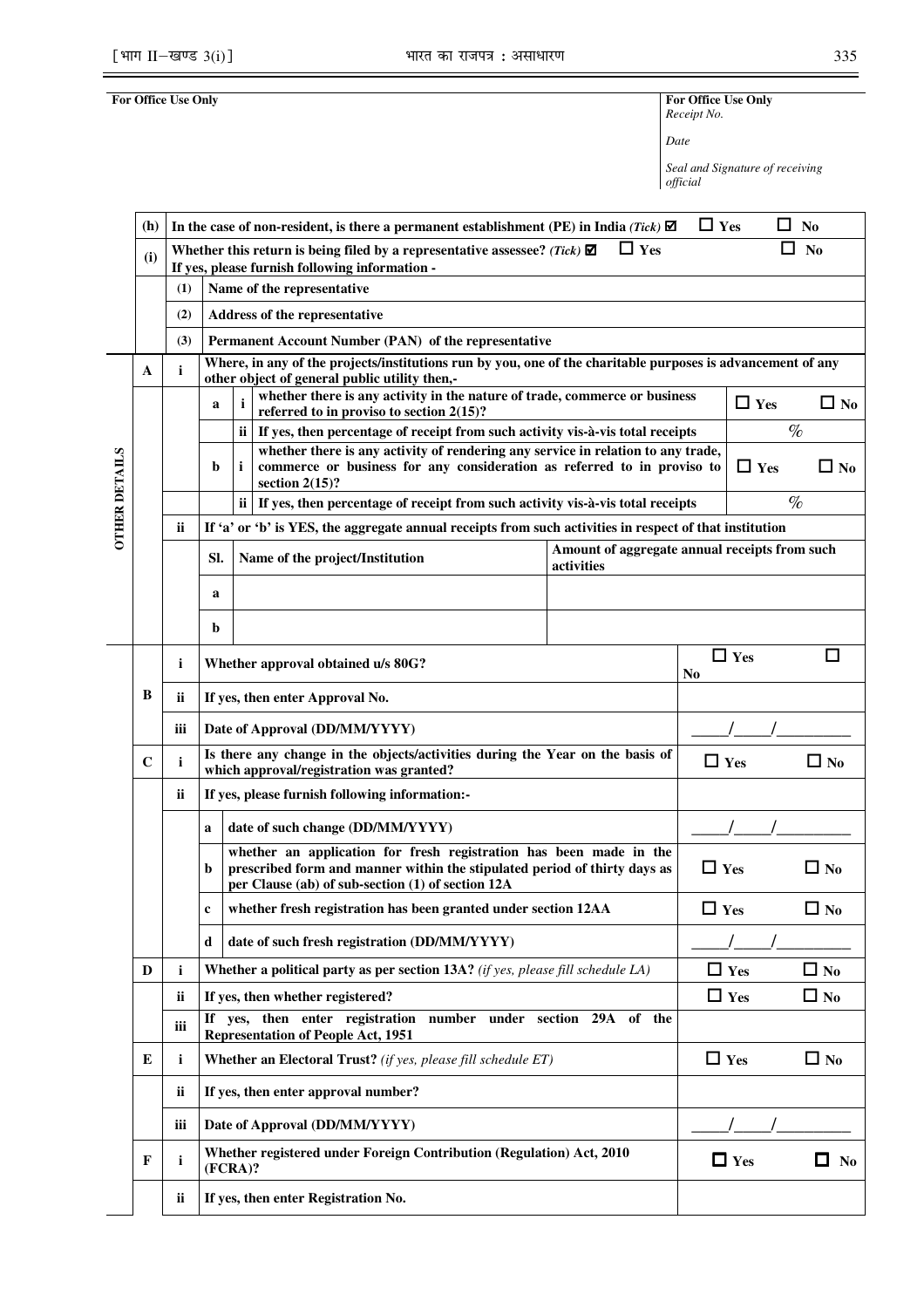### 336 THE GAZETTE OF INDIA : EXTRAORDINARY [PART II—SEC. 3(i)]

|                   |        | iii                                                                  |                                                                                                        | Date of Registration (DD/MM/YYYY)                                                                                                                                                                                                                                                                                                                                                                                                                                                                                                                                                                                                        |                                            |                          |                                                   |                                                                     |                                               |  |  |  |  |  |  |  |
|-------------------|--------|----------------------------------------------------------------------|--------------------------------------------------------------------------------------------------------|------------------------------------------------------------------------------------------------------------------------------------------------------------------------------------------------------------------------------------------------------------------------------------------------------------------------------------------------------------------------------------------------------------------------------------------------------------------------------------------------------------------------------------------------------------------------------------------------------------------------------------------|--------------------------------------------|--------------------------|---------------------------------------------------|---------------------------------------------------------------------|-----------------------------------------------|--|--|--|--|--|--|--|
|                   |        |                                                                      | $\mathbf{a}$                                                                                           | Total amount of foreign contribution received during the year, if any                                                                                                                                                                                                                                                                                                                                                                                                                                                                                                                                                                    |                                            |                          |                                                   | Rs.                                                                 |                                               |  |  |  |  |  |  |  |
|                   |        | iv                                                                   | b                                                                                                      | Specify the purpose for which the above contribution is received                                                                                                                                                                                                                                                                                                                                                                                                                                                                                                                                                                         |                                            |                          |                                                   |                                                                     |                                               |  |  |  |  |  |  |  |
|                   | G      | i                                                                    |                                                                                                        | Whether a business trust registered with SEBI?                                                                                                                                                                                                                                                                                                                                                                                                                                                                                                                                                                                           |                                            |                          |                                                   | $\Box$ Yes                                                          | $\Box$ No                                     |  |  |  |  |  |  |  |
|                   |        | ij                                                                   |                                                                                                        | If yes, then enter Registration No.                                                                                                                                                                                                                                                                                                                                                                                                                                                                                                                                                                                                      |                                            |                          |                                                   |                                                                     |                                               |  |  |  |  |  |  |  |
|                   |        | iii                                                                  | Date of Registration (DD/MM/YYYY)                                                                      |                                                                                                                                                                                                                                                                                                                                                                                                                                                                                                                                                                                                                                          |                                            |                          |                                                   |                                                                     |                                               |  |  |  |  |  |  |  |
|                   | Н      |                                                                      | $\Box$ Yes<br>П<br>Whether liable to tax at maximum marginal rate under section 164?<br>N <sub>0</sub> |                                                                                                                                                                                                                                                                                                                                                                                                                                                                                                                                                                                                                                          |                                            |                          |                                                   |                                                                     |                                               |  |  |  |  |  |  |  |
|                   | 1      | $\Box$ Yes<br>Is this your first return?<br>$\Box$ No                |                                                                                                        |                                                                                                                                                                                                                                                                                                                                                                                                                                                                                                                                                                                                                                          |                                            |                          |                                                   |                                                                     |                                               |  |  |  |  |  |  |  |
| AUDIT INFORMATION | J<br>K | Instruction $6(ii)$ )<br>12A<br>a<br>b<br>$\mathbf c$<br>d<br>e<br>f |                                                                                                        | Are you liable for audit under the Income-tax Act?(Tick) $\boxtimes$<br>information-<br>Section under which you are liable for audit (specify section). Please mention date of audit report. (DD/MM/YY) (see<br>Name of the auditor signing the tax audit report<br>Membership No. of the auditor<br>Name of the auditor (proprietorship/firm)<br>Permanent Account Number (PAN) of the proprietorship/firm<br>Date of audit report<br>Date of furnishing of the audit report<br>If liable to audit under any Act other than the Income-tax Act, mention the Act, section and date of furnishing<br>the audit report?<br>Act and section | (DD/MM/YY)                                 | $\Box$ Yes<br>$\sqrt{1}$ | $\square$ No,<br>(DD/MM/YYYY).<br>Act and section |                                                                     | If yes, furnish following<br>(DD/MM/YY)       |  |  |  |  |  |  |  |
|                   | L      |                                                                      |                                                                                                        | Particulars of persons who were members in the AOP on 31 <sup>st</sup> day of March, 2018 (to be filled by venture capital<br>fund/investment fund)                                                                                                                                                                                                                                                                                                                                                                                                                                                                                      |                                            |                          |                                                   |                                                                     |                                               |  |  |  |  |  |  |  |
| <b>RMATION</b>    |        |                                                                      | S.No                                                                                                   | Name and Address                                                                                                                                                                                                                                                                                                                                                                                                                                                                                                                                                                                                                         | Percentage of<br>share (if<br>determinate) | <b>PAN</b>               |                                                   | <b>Aadhaar Number/</b><br>Enrolment Id (if eligible for<br>Aadhaar) | <b>Status</b><br>(see<br><i>instruction</i> ) |  |  |  |  |  |  |  |
|                   |        |                                                                      | (1)                                                                                                    | (2)                                                                                                                                                                                                                                                                                                                                                                                                                                                                                                                                                                                                                                      | (3)                                        | (4)                      |                                                   | (5)                                                                 | (6)                                           |  |  |  |  |  |  |  |
|                   |        |                                                                      |                                                                                                        |                                                                                                                                                                                                                                                                                                                                                                                                                                                                                                                                                                                                                                          |                                            |                          |                                                   |                                                                     |                                               |  |  |  |  |  |  |  |
| MEMBER'S INFO     |        |                                                                      |                                                                                                        |                                                                                                                                                                                                                                                                                                                                                                                                                                                                                                                                                                                                                                          |                                            |                          |                                                   |                                                                     |                                               |  |  |  |  |  |  |  |
|                   |        |                                                                      |                                                                                                        |                                                                                                                                                                                                                                                                                                                                                                                                                                                                                                                                                                                                                                          |                                            |                          |                                                   |                                                                     |                                               |  |  |  |  |  |  |  |
|                   |        |                                                                      |                                                                                                        |                                                                                                                                                                                                                                                                                                                                                                                                                                                                                                                                                                                                                                          |                                            |                          |                                                   |                                                                     |                                               |  |  |  |  |  |  |  |

| T | Part $B -$                                                                                         |     | STATEMENT OF INCOME FOR THE PERIOD ENDED ON 31 <sup>ST</sup> MARCH, 2018                                                                                                                                                                             |     |  |  |  |  |
|---|----------------------------------------------------------------------------------------------------|-----|------------------------------------------------------------------------------------------------------------------------------------------------------------------------------------------------------------------------------------------------------|-----|--|--|--|--|
|   |                                                                                                    |     | If registered under section 12A/12AA or approved under section $10(23C)(\frac{1}{V})/10(23C)(\frac{1}{V})/10(23C)(\frac{1}{V})/10(23C)(\frac{1}{V})$<br>fill out items 1 to 7 (as applicable)                                                        |     |  |  |  |  |
|   | Voluntary contribution forming part of corpus as per section $11(1)(d)$ [(Ai + Bi) of schedule VC] |     |                                                                                                                                                                                                                                                      |     |  |  |  |  |
|   | $\overline{2}$                                                                                     |     | Voluntary Contributions other than corpus( $C - (Ai+Bi)$ of schedule VC)                                                                                                                                                                             | 2   |  |  |  |  |
|   | 3                                                                                                  |     | Aggregate of income referred to in sections 11, 12 and sections $10(23C)(iv)$ , $10(23C)(v)$ , $10(23C)(vi)$<br>and $10(23C)(via)$ derived during the previous year excluding Voluntary contribution included in 1<br>and 2 above (9 of Schedule AI) | 3   |  |  |  |  |
|   | $\overline{\mathbf{4}}$                                                                            |     | Application of income for charitable or religious purposes or for the stated objects of the<br>trust/institution:-                                                                                                                                   |     |  |  |  |  |
|   |                                                                                                    |     | Amount applied during the previous year - Revenue Account $[24(A)$ of Schedule ER]                                                                                                                                                                   | 4i  |  |  |  |  |
|   |                                                                                                    | ii. | Amount applied during the previous year–Capital Account [Excluding application from<br>Borrowed Funds] [8(A) of Schedule EC]                                                                                                                         | 4ii |  |  |  |  |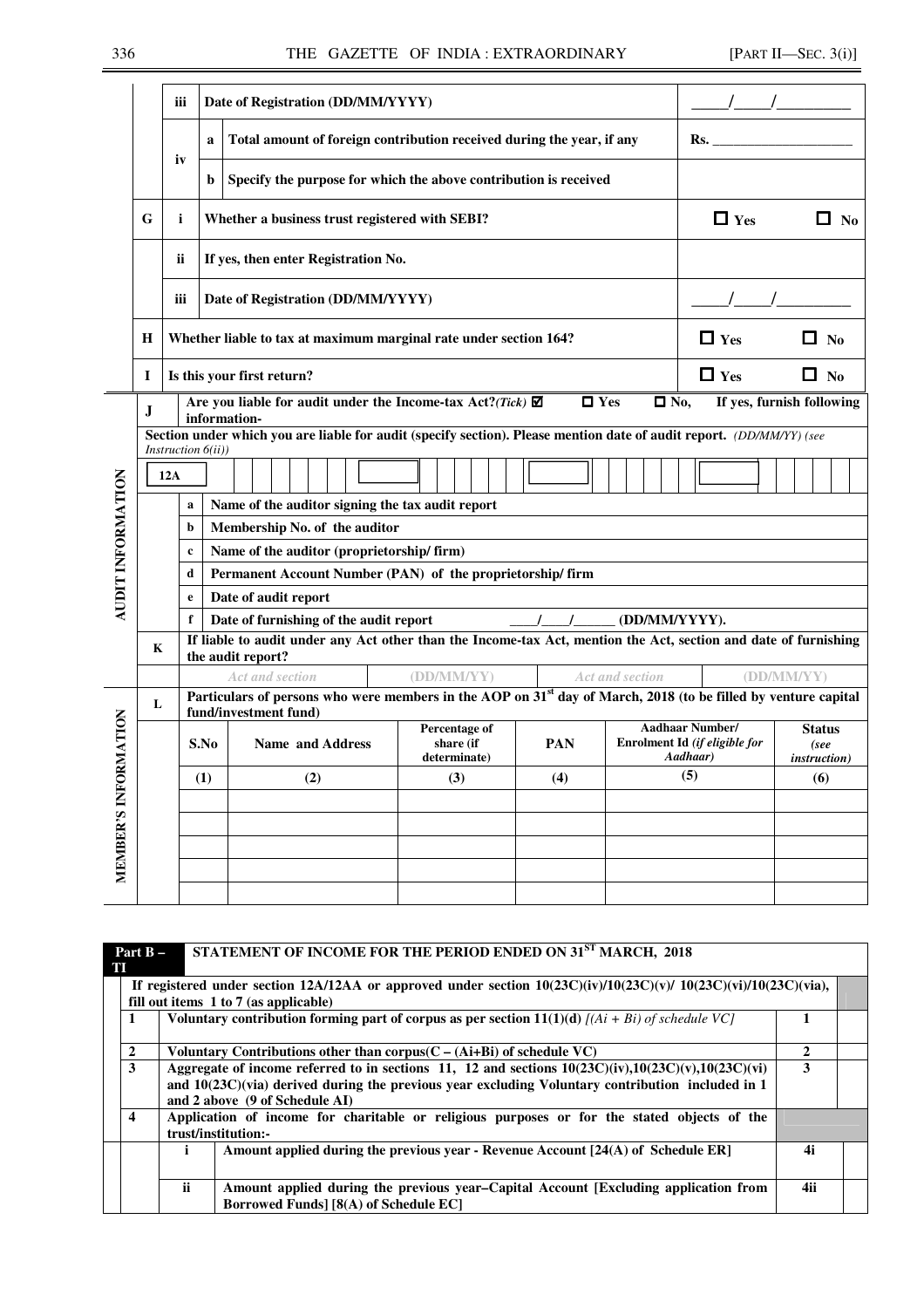| ۰.<br>$\sim$ | ۰,<br>٠ |  |
|--------------|---------|--|

|          | iii              | Amount applied during the previous year - Capital Account (Repayment of Loan)                                                                                                                                                                                                                                                                                                                          |                  |  | 4iii     |  |  |  |  |  |  |  |
|----------|------------------|--------------------------------------------------------------------------------------------------------------------------------------------------------------------------------------------------------------------------------------------------------------------------------------------------------------------------------------------------------------------------------------------------------|------------------|--|----------|--|--|--|--|--|--|--|
|          | iv               | Amount applied during the previous year - Utilisation of surplus accumulated during an<br>earlier year [item No. 24(B) of Schedule $ER + item No. 8(B)$ of Schedule EC]                                                                                                                                                                                                                                |                  |  | 4iv      |  |  |  |  |  |  |  |
|          | $\mathbf{v}$     | Amount deemed to have been applied during the previous year as per clause (2) of<br>Explanation to section $11(1)$                                                                                                                                                                                                                                                                                     |                  |  | 4v       |  |  |  |  |  |  |  |
|          |                  | If (v) above applicable, whether option Form No. 9A has<br>$\mathbf{a}$<br>been furnished to the Assessing Officer                                                                                                                                                                                                                                                                                     | 4va              |  |          |  |  |  |  |  |  |  |
|          |                  | If yes, date of furnishing Form No. 9A (DD/MM/YYYY)<br>b                                                                                                                                                                                                                                                                                                                                               | 4vb              |  |          |  |  |  |  |  |  |  |
|          | vi               | Amount accumulated or set apart for application to charitable or religious purposes or for<br>the stated objects of the trust/institution to the extent it does not exceed 15 per cent of<br>income derived from property held in trust/ institution under section $11(1)(a)/11(1)(b)$ or in<br><b>terms of third proviso to section 10(23C)</b> [restricted to the maximum of 15% of $(2 + 3)$ above] |                  |  | 4vi      |  |  |  |  |  |  |  |
|          | vii              | Amount in addition to amount referred to $in(v)$ above, accumulated or set apart for<br>specified purposes if all the conditions in section $11(2)$ and $11(5)$ or third proviso to section<br>$10(23C)$ are fulfilled <i>(fill out schedule I)</i>                                                                                                                                                    |                  |  | 4vii     |  |  |  |  |  |  |  |
|          | viii             | Amount eligible for exemption under section $11(1)(c)$                                                                                                                                                                                                                                                                                                                                                 |                  |  | 4viii    |  |  |  |  |  |  |  |
|          |                  | Approval number given by the Board<br>4viiia<br>a                                                                                                                                                                                                                                                                                                                                                      |                  |  |          |  |  |  |  |  |  |  |
|          |                  | 4viiib<br>Date of approval by board<br>b                                                                                                                                                                                                                                                                                                                                                               |                  |  |          |  |  |  |  |  |  |  |
|          | ix               | Total [4i +4ii+4iii+4v+4vi+4vii+4viii] (excluding the item 4iv - Utilisation of deemed income<br>of an earlier year)                                                                                                                                                                                                                                                                                   |                  |  | 4ix      |  |  |  |  |  |  |  |
| 5        | <b>Additions</b> |                                                                                                                                                                                                                                                                                                                                                                                                        |                  |  |          |  |  |  |  |  |  |  |
|          | i                | Corpus donation to other trust or institution chargeable as per Explanation 2 to section 11(1)<br>[item No. 15(i) of Schedule $ER$ ]                                                                                                                                                                                                                                                                   |                  |  | 5i       |  |  |  |  |  |  |  |
|          | ii               | Income chargeable under section 11(1B)                                                                                                                                                                                                                                                                                                                                                                 |                  |  | 5ii      |  |  |  |  |  |  |  |
|          | iii              | Income chargeable under section 11(3)                                                                                                                                                                                                                                                                                                                                                                  |                  |  | 5iii     |  |  |  |  |  |  |  |
|          | iv               | Income in respect of which exemption under section 11 is not available by virtue of<br>provisions of section 13                                                                                                                                                                                                                                                                                        |                  |  |          |  |  |  |  |  |  |  |
|          |                  | Being anonymous donation at Diii of schedule VC to the<br>a<br>extent applied for charitable purpose                                                                                                                                                                                                                                                                                                   | 5iva             |  |          |  |  |  |  |  |  |  |
|          |                  | Other than (a) above<br>$\mathbf b$                                                                                                                                                                                                                                                                                                                                                                    | 5ivb             |  |          |  |  |  |  |  |  |  |
|          | $\mathbf{V}$     | Income chargeable under section 12(2)                                                                                                                                                                                                                                                                                                                                                                  |                  |  | 5v       |  |  |  |  |  |  |  |
|          | vi               | Total $[5i + 5ii + 5iii + 5iva + 5ivb + 5v]$                                                                                                                                                                                                                                                                                                                                                           |                  |  | 5vi      |  |  |  |  |  |  |  |
| 6        |                  | Income chargeable u/s 11(4) [as per item No. E36 of Schedule BP]                                                                                                                                                                                                                                                                                                                                       |                  |  | 6        |  |  |  |  |  |  |  |
| 7        |                  | Total $(2+3-4ix+5vi+6)$                                                                                                                                                                                                                                                                                                                                                                                |                  |  | 7        |  |  |  |  |  |  |  |
| 8        |                  | Amount eligible for exemption under section 10(21), 10(22B), 10(23A), 10(23B)                                                                                                                                                                                                                                                                                                                          |                  |  | 8        |  |  |  |  |  |  |  |
| 9        |                  | Amount eligible for exemption under section 10(23C)(iiiab), 10(23C)(iiiac), 10(23C)(iiiad),                                                                                                                                                                                                                                                                                                            |                  |  | 9        |  |  |  |  |  |  |  |
| 10       |                  | 10(23C)(iiiae), 10(23D), 10(23DA), 10(23FB), 10(24), 10(46), 10(47)<br>Amount eligible for exemption under any other clause of section 10 (other than those at 8 and 9)                                                                                                                                                                                                                                |                  |  | 10       |  |  |  |  |  |  |  |
| 11       |                  | Income chargeable under section $11(3)$ read with section $10(21)$                                                                                                                                                                                                                                                                                                                                     |                  |  | 11       |  |  |  |  |  |  |  |
| 12       |                  | Income claimed/ exempt under section 13A or 13B in case of a Political Party or Electoral Trust (item                                                                                                                                                                                                                                                                                                  |                  |  | 12       |  |  |  |  |  |  |  |
|          |                  | No. 11 of Schedule LA or item No. 6vii of Schedule ET)                                                                                                                                                                                                                                                                                                                                                 |                  |  |          |  |  |  |  |  |  |  |
| 13       |                  | Income not forming part of item No. 7 & 11 above                                                                                                                                                                                                                                                                                                                                                       |                  |  |          |  |  |  |  |  |  |  |
|          | i                | Income from house property [3b of Schedule HP] (enter nil if loss)                                                                                                                                                                                                                                                                                                                                     |                  |  | 13i      |  |  |  |  |  |  |  |
|          | ii               | Profits and gains of business or profession [as per item No. E 35 of schedule BP]                                                                                                                                                                                                                                                                                                                      |                  |  | 13ii     |  |  |  |  |  |  |  |
|          | iii              | Income under the head Capital Gains                                                                                                                                                                                                                                                                                                                                                                    |                  |  |          |  |  |  |  |  |  |  |
|          |                  | <b>Short term</b> (A5 of schedule $CG$ )<br>a                                                                                                                                                                                                                                                                                                                                                          | 13iiia           |  |          |  |  |  |  |  |  |  |
|          | $\mathbf c$      | <b>Long term</b> (B3 of schedule $CG$ ) (enter nil if loss)<br>b<br>Total capital gains (13iiia +13iiib) (enter nil if loss)                                                                                                                                                                                                                                                                           | 13iiib<br>13iiic |  |          |  |  |  |  |  |  |  |
|          | iv               | Income from other sources [as per item No. 4 of Schedule OS]                                                                                                                                                                                                                                                                                                                                           |                  |  | 13iv     |  |  |  |  |  |  |  |
|          | $\mathbf{v}$     | Total $(13i + 13ii + 13iiic + 13iv)$                                                                                                                                                                                                                                                                                                                                                                   |                  |  | 13v      |  |  |  |  |  |  |  |
| 14       |                  | Gross income [7+11+13v]                                                                                                                                                                                                                                                                                                                                                                                |                  |  | 14       |  |  |  |  |  |  |  |
| 15       |                  | Losses of current year to be set off against 13v (total of 2ix, 3ix and 4ix of Schedule CYLA)                                                                                                                                                                                                                                                                                                          |                  |  | 15       |  |  |  |  |  |  |  |
| 16       |                  | <b>Gross Total Income (14-15)</b><br>Income chargeable to tax at special rate under section 111A, 112 etc. included in 16                                                                                                                                                                                                                                                                              |                  |  | 16<br>17 |  |  |  |  |  |  |  |
| 17<br>18 |                  | Deduction u/s 10AA                                                                                                                                                                                                                                                                                                                                                                                     |                  |  | 18       |  |  |  |  |  |  |  |
| 19       |                  | Deductions under chapter VIA [limited to (16-17)]                                                                                                                                                                                                                                                                                                                                                      |                  |  | 19       |  |  |  |  |  |  |  |
| 20       |                  | <b>Total Income [16-18-19]</b>                                                                                                                                                                                                                                                                                                                                                                         |                  |  | 20       |  |  |  |  |  |  |  |
| 21       |                  | Income which is included in 20 and chargeable to tax at special rates (total of col. (i) of schedule SI)                                                                                                                                                                                                                                                                                               |                  |  | 21       |  |  |  |  |  |  |  |
| 22       |                  | Net Agricultural income for rate purpose                                                                                                                                                                                                                                                                                                                                                               |                  |  | 22       |  |  |  |  |  |  |  |
| 23       |                  | Aggregate Income (20-21+22) [applicable if (20-21) exceeds maximum amount not chargeable to tax]                                                                                                                                                                                                                                                                                                       |                  |  | 23       |  |  |  |  |  |  |  |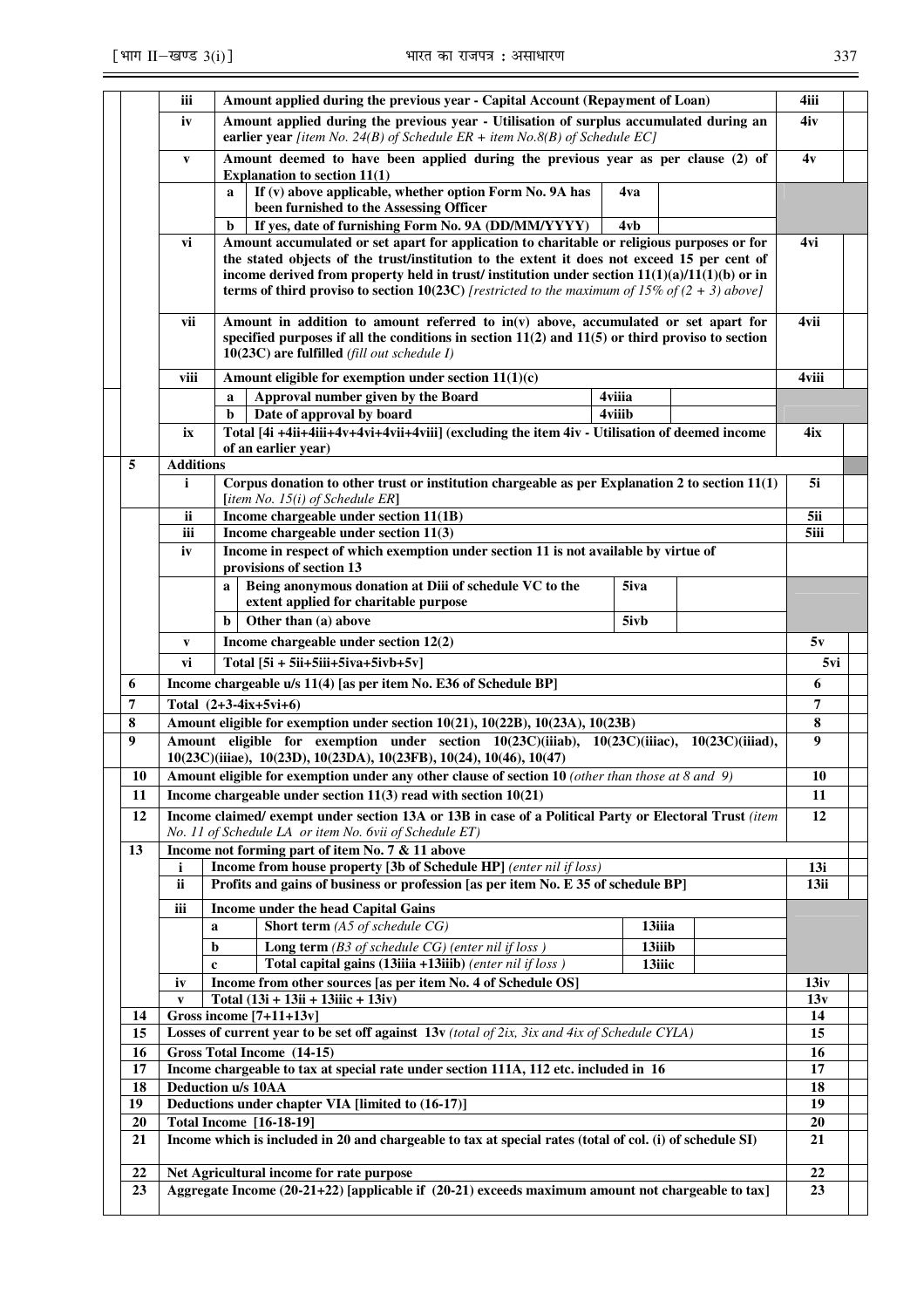| 24 | <b>Anonymous donations, included in 23, to be taxed under section 115BBC @ 30% (Diii of schedule VC)</b> |  |
|----|----------------------------------------------------------------------------------------------------------|--|
| 25 | Income chargeable at maximum marginal rates $(23-24)$                                                    |  |

| 1a Tax Payable on deemed total Income under section 115JB or 115JC as applicable (7)<br>1a<br>$\mathbf{1}$<br>of Schedule MAT/ 4 of Schedule AMT)<br>1 <sub>b</sub><br>1b Surcharge on (a) above<br>1c<br>1c Education Cess on (1a+1b) above<br>1 <sub>d</sub><br>1d Total Tax Payable u/s 115JB or 115JC as applicable $(1a+1b+1c)$<br>Tax payable on total income<br>$\boldsymbol{2}$<br>TAX LIABILITY<br>Tax at normal rates on (23-24-25) of Part B-TI<br>2a<br>a<br>Tax at special rates (total of col. (ii) of Schedule-SI)<br>b.<br>2 <sub>b</sub><br>Tax on anonymous donation u/s 115BBC @30% on 24 of<br>2c<br>$\mathbf c$<br>Part B-TI<br>Tax at maximum marginal rate on 25 of Part B-TI<br>2d<br>d<br>Rebate on agricultural income [applicable if (20-21) of Part B-<br>2e<br>e<br>TI exceeds maximum amount not chargeable to tax]<br>Tax Payable on Total Income $(2a + 2b+2c+2d - 2e)$<br>f<br>2f<br><b>Surcharge</b><br>3<br>25% of 5(ii) of Schedule SI<br>3i<br>i<br>3ii<br>On $[(2f) - (5(ii) of Schedule SI)]$<br><b>ii</b><br>3iii<br>Total $(i + ii)$<br>iii<br>Education cess, including secondary and higher education cess on (2f+3iii)<br>4<br>4<br>5<br>Gross tax liability (2f+3iii+4)<br>5<br>Gross tax payable (higher of 5 and 1d)<br>6<br>6<br>Credit under section 115JAA/115JD of tax paid in earlier years (if 5 is more than 1d)<br>7<br>7<br>(5 of Schedule MATC/AMTC)<br>Tax payable after credit under section $115JAA/115JD$ [ $(6-7)$ ]<br>8<br>8<br><b>Tax relief</b><br>9<br>Section 90/90A (2 of Schedule TR)<br>9a<br>a<br>9 <sub>b</sub><br>Section 91 (3 of Schedule TR)<br>b<br>9с<br>Total $(9a + 9b)$<br>10<br>10 Net tax liability $(8-9c)$<br>11 Interest and fee payable<br>Interest for default in furnishing the return (section 234A)<br>11a<br>$\mathbf{a}$<br>Interest for default in payment of advance tax (section<br>11 <sub>b</sub><br>b<br>c Interest for deferment of advance tax (section 234C)<br>11c<br>Fee for default in furnishing return of income (section 234F)<br>11d<br>d<br>11e<br>Total Interest and Fee Payable (11a+11b+11c+11d)<br>e<br>12<br>12 Aggregate liability $(10 + 11e)$<br>13 Taxes Paid<br>13a<br>a<br><b>Advance Tax</b> (from column 5 of 19A)<br>13 <sub>b</sub><br>TDS (total of column 9of 19B)<br>b<br><b>TAXES PAID</b><br>13c<br>TCS (total of column 7 of 19C)<br>c<br>13d |                                                                                                                                  |
|-----------------------------------------------------------------------------------------------------------------------------------------------------------------------------------------------------------------------------------------------------------------------------------------------------------------------------------------------------------------------------------------------------------------------------------------------------------------------------------------------------------------------------------------------------------------------------------------------------------------------------------------------------------------------------------------------------------------------------------------------------------------------------------------------------------------------------------------------------------------------------------------------------------------------------------------------------------------------------------------------------------------------------------------------------------------------------------------------------------------------------------------------------------------------------------------------------------------------------------------------------------------------------------------------------------------------------------------------------------------------------------------------------------------------------------------------------------------------------------------------------------------------------------------------------------------------------------------------------------------------------------------------------------------------------------------------------------------------------------------------------------------------------------------------------------------------------------------------------------------------------------------------------------------------------------------------------------------------------------------------------------------------------------------------------------------------------------------------------------------------------------------------------------------------------------------------------------------------------------------------------------------------------------------------------------------------------------------------------------------------------------|----------------------------------------------------------------------------------------------------------------------------------|
|                                                                                                                                                                                                                                                                                                                                                                                                                                                                                                                                                                                                                                                                                                                                                                                                                                                                                                                                                                                                                                                                                                                                                                                                                                                                                                                                                                                                                                                                                                                                                                                                                                                                                                                                                                                                                                                                                                                                                                                                                                                                                                                                                                                                                                                                                                                                                                                   |                                                                                                                                  |
|                                                                                                                                                                                                                                                                                                                                                                                                                                                                                                                                                                                                                                                                                                                                                                                                                                                                                                                                                                                                                                                                                                                                                                                                                                                                                                                                                                                                                                                                                                                                                                                                                                                                                                                                                                                                                                                                                                                                                                                                                                                                                                                                                                                                                                                                                                                                                                                   |                                                                                                                                  |
|                                                                                                                                                                                                                                                                                                                                                                                                                                                                                                                                                                                                                                                                                                                                                                                                                                                                                                                                                                                                                                                                                                                                                                                                                                                                                                                                                                                                                                                                                                                                                                                                                                                                                                                                                                                                                                                                                                                                                                                                                                                                                                                                                                                                                                                                                                                                                                                   |                                                                                                                                  |
|                                                                                                                                                                                                                                                                                                                                                                                                                                                                                                                                                                                                                                                                                                                                                                                                                                                                                                                                                                                                                                                                                                                                                                                                                                                                                                                                                                                                                                                                                                                                                                                                                                                                                                                                                                                                                                                                                                                                                                                                                                                                                                                                                                                                                                                                                                                                                                                   |                                                                                                                                  |
|                                                                                                                                                                                                                                                                                                                                                                                                                                                                                                                                                                                                                                                                                                                                                                                                                                                                                                                                                                                                                                                                                                                                                                                                                                                                                                                                                                                                                                                                                                                                                                                                                                                                                                                                                                                                                                                                                                                                                                                                                                                                                                                                                                                                                                                                                                                                                                                   |                                                                                                                                  |
|                                                                                                                                                                                                                                                                                                                                                                                                                                                                                                                                                                                                                                                                                                                                                                                                                                                                                                                                                                                                                                                                                                                                                                                                                                                                                                                                                                                                                                                                                                                                                                                                                                                                                                                                                                                                                                                                                                                                                                                                                                                                                                                                                                                                                                                                                                                                                                                   |                                                                                                                                  |
|                                                                                                                                                                                                                                                                                                                                                                                                                                                                                                                                                                                                                                                                                                                                                                                                                                                                                                                                                                                                                                                                                                                                                                                                                                                                                                                                                                                                                                                                                                                                                                                                                                                                                                                                                                                                                                                                                                                                                                                                                                                                                                                                                                                                                                                                                                                                                                                   |                                                                                                                                  |
|                                                                                                                                                                                                                                                                                                                                                                                                                                                                                                                                                                                                                                                                                                                                                                                                                                                                                                                                                                                                                                                                                                                                                                                                                                                                                                                                                                                                                                                                                                                                                                                                                                                                                                                                                                                                                                                                                                                                                                                                                                                                                                                                                                                                                                                                                                                                                                                   |                                                                                                                                  |
|                                                                                                                                                                                                                                                                                                                                                                                                                                                                                                                                                                                                                                                                                                                                                                                                                                                                                                                                                                                                                                                                                                                                                                                                                                                                                                                                                                                                                                                                                                                                                                                                                                                                                                                                                                                                                                                                                                                                                                                                                                                                                                                                                                                                                                                                                                                                                                                   |                                                                                                                                  |
|                                                                                                                                                                                                                                                                                                                                                                                                                                                                                                                                                                                                                                                                                                                                                                                                                                                                                                                                                                                                                                                                                                                                                                                                                                                                                                                                                                                                                                                                                                                                                                                                                                                                                                                                                                                                                                                                                                                                                                                                                                                                                                                                                                                                                                                                                                                                                                                   |                                                                                                                                  |
|                                                                                                                                                                                                                                                                                                                                                                                                                                                                                                                                                                                                                                                                                                                                                                                                                                                                                                                                                                                                                                                                                                                                                                                                                                                                                                                                                                                                                                                                                                                                                                                                                                                                                                                                                                                                                                                                                                                                                                                                                                                                                                                                                                                                                                                                                                                                                                                   |                                                                                                                                  |
|                                                                                                                                                                                                                                                                                                                                                                                                                                                                                                                                                                                                                                                                                                                                                                                                                                                                                                                                                                                                                                                                                                                                                                                                                                                                                                                                                                                                                                                                                                                                                                                                                                                                                                                                                                                                                                                                                                                                                                                                                                                                                                                                                                                                                                                                                                                                                                                   |                                                                                                                                  |
|                                                                                                                                                                                                                                                                                                                                                                                                                                                                                                                                                                                                                                                                                                                                                                                                                                                                                                                                                                                                                                                                                                                                                                                                                                                                                                                                                                                                                                                                                                                                                                                                                                                                                                                                                                                                                                                                                                                                                                                                                                                                                                                                                                                                                                                                                                                                                                                   |                                                                                                                                  |
|                                                                                                                                                                                                                                                                                                                                                                                                                                                                                                                                                                                                                                                                                                                                                                                                                                                                                                                                                                                                                                                                                                                                                                                                                                                                                                                                                                                                                                                                                                                                                                                                                                                                                                                                                                                                                                                                                                                                                                                                                                                                                                                                                                                                                                                                                                                                                                                   |                                                                                                                                  |
|                                                                                                                                                                                                                                                                                                                                                                                                                                                                                                                                                                                                                                                                                                                                                                                                                                                                                                                                                                                                                                                                                                                                                                                                                                                                                                                                                                                                                                                                                                                                                                                                                                                                                                                                                                                                                                                                                                                                                                                                                                                                                                                                                                                                                                                                                                                                                                                   |                                                                                                                                  |
|                                                                                                                                                                                                                                                                                                                                                                                                                                                                                                                                                                                                                                                                                                                                                                                                                                                                                                                                                                                                                                                                                                                                                                                                                                                                                                                                                                                                                                                                                                                                                                                                                                                                                                                                                                                                                                                                                                                                                                                                                                                                                                                                                                                                                                                                                                                                                                                   |                                                                                                                                  |
|                                                                                                                                                                                                                                                                                                                                                                                                                                                                                                                                                                                                                                                                                                                                                                                                                                                                                                                                                                                                                                                                                                                                                                                                                                                                                                                                                                                                                                                                                                                                                                                                                                                                                                                                                                                                                                                                                                                                                                                                                                                                                                                                                                                                                                                                                                                                                                                   |                                                                                                                                  |
|                                                                                                                                                                                                                                                                                                                                                                                                                                                                                                                                                                                                                                                                                                                                                                                                                                                                                                                                                                                                                                                                                                                                                                                                                                                                                                                                                                                                                                                                                                                                                                                                                                                                                                                                                                                                                                                                                                                                                                                                                                                                                                                                                                                                                                                                                                                                                                                   |                                                                                                                                  |
|                                                                                                                                                                                                                                                                                                                                                                                                                                                                                                                                                                                                                                                                                                                                                                                                                                                                                                                                                                                                                                                                                                                                                                                                                                                                                                                                                                                                                                                                                                                                                                                                                                                                                                                                                                                                                                                                                                                                                                                                                                                                                                                                                                                                                                                                                                                                                                                   |                                                                                                                                  |
|                                                                                                                                                                                                                                                                                                                                                                                                                                                                                                                                                                                                                                                                                                                                                                                                                                                                                                                                                                                                                                                                                                                                                                                                                                                                                                                                                                                                                                                                                                                                                                                                                                                                                                                                                                                                                                                                                                                                                                                                                                                                                                                                                                                                                                                                                                                                                                                   |                                                                                                                                  |
|                                                                                                                                                                                                                                                                                                                                                                                                                                                                                                                                                                                                                                                                                                                                                                                                                                                                                                                                                                                                                                                                                                                                                                                                                                                                                                                                                                                                                                                                                                                                                                                                                                                                                                                                                                                                                                                                                                                                                                                                                                                                                                                                                                                                                                                                                                                                                                                   |                                                                                                                                  |
|                                                                                                                                                                                                                                                                                                                                                                                                                                                                                                                                                                                                                                                                                                                                                                                                                                                                                                                                                                                                                                                                                                                                                                                                                                                                                                                                                                                                                                                                                                                                                                                                                                                                                                                                                                                                                                                                                                                                                                                                                                                                                                                                                                                                                                                                                                                                                                                   |                                                                                                                                  |
|                                                                                                                                                                                                                                                                                                                                                                                                                                                                                                                                                                                                                                                                                                                                                                                                                                                                                                                                                                                                                                                                                                                                                                                                                                                                                                                                                                                                                                                                                                                                                                                                                                                                                                                                                                                                                                                                                                                                                                                                                                                                                                                                                                                                                                                                                                                                                                                   |                                                                                                                                  |
|                                                                                                                                                                                                                                                                                                                                                                                                                                                                                                                                                                                                                                                                                                                                                                                                                                                                                                                                                                                                                                                                                                                                                                                                                                                                                                                                                                                                                                                                                                                                                                                                                                                                                                                                                                                                                                                                                                                                                                                                                                                                                                                                                                                                                                                                                                                                                                                   |                                                                                                                                  |
|                                                                                                                                                                                                                                                                                                                                                                                                                                                                                                                                                                                                                                                                                                                                                                                                                                                                                                                                                                                                                                                                                                                                                                                                                                                                                                                                                                                                                                                                                                                                                                                                                                                                                                                                                                                                                                                                                                                                                                                                                                                                                                                                                                                                                                                                                                                                                                                   |                                                                                                                                  |
|                                                                                                                                                                                                                                                                                                                                                                                                                                                                                                                                                                                                                                                                                                                                                                                                                                                                                                                                                                                                                                                                                                                                                                                                                                                                                                                                                                                                                                                                                                                                                                                                                                                                                                                                                                                                                                                                                                                                                                                                                                                                                                                                                                                                                                                                                                                                                                                   |                                                                                                                                  |
|                                                                                                                                                                                                                                                                                                                                                                                                                                                                                                                                                                                                                                                                                                                                                                                                                                                                                                                                                                                                                                                                                                                                                                                                                                                                                                                                                                                                                                                                                                                                                                                                                                                                                                                                                                                                                                                                                                                                                                                                                                                                                                                                                                                                                                                                                                                                                                                   |                                                                                                                                  |
|                                                                                                                                                                                                                                                                                                                                                                                                                                                                                                                                                                                                                                                                                                                                                                                                                                                                                                                                                                                                                                                                                                                                                                                                                                                                                                                                                                                                                                                                                                                                                                                                                                                                                                                                                                                                                                                                                                                                                                                                                                                                                                                                                                                                                                                                                                                                                                                   |                                                                                                                                  |
|                                                                                                                                                                                                                                                                                                                                                                                                                                                                                                                                                                                                                                                                                                                                                                                                                                                                                                                                                                                                                                                                                                                                                                                                                                                                                                                                                                                                                                                                                                                                                                                                                                                                                                                                                                                                                                                                                                                                                                                                                                                                                                                                                                                                                                                                                                                                                                                   |                                                                                                                                  |
|                                                                                                                                                                                                                                                                                                                                                                                                                                                                                                                                                                                                                                                                                                                                                                                                                                                                                                                                                                                                                                                                                                                                                                                                                                                                                                                                                                                                                                                                                                                                                                                                                                                                                                                                                                                                                                                                                                                                                                                                                                                                                                                                                                                                                                                                                                                                                                                   |                                                                                                                                  |
|                                                                                                                                                                                                                                                                                                                                                                                                                                                                                                                                                                                                                                                                                                                                                                                                                                                                                                                                                                                                                                                                                                                                                                                                                                                                                                                                                                                                                                                                                                                                                                                                                                                                                                                                                                                                                                                                                                                                                                                                                                                                                                                                                                                                                                                                                                                                                                                   |                                                                                                                                  |
|                                                                                                                                                                                                                                                                                                                                                                                                                                                                                                                                                                                                                                                                                                                                                                                                                                                                                                                                                                                                                                                                                                                                                                                                                                                                                                                                                                                                                                                                                                                                                                                                                                                                                                                                                                                                                                                                                                                                                                                                                                                                                                                                                                                                                                                                                                                                                                                   |                                                                                                                                  |
|                                                                                                                                                                                                                                                                                                                                                                                                                                                                                                                                                                                                                                                                                                                                                                                                                                                                                                                                                                                                                                                                                                                                                                                                                                                                                                                                                                                                                                                                                                                                                                                                                                                                                                                                                                                                                                                                                                                                                                                                                                                                                                                                                                                                                                                                                                                                                                                   |                                                                                                                                  |
|                                                                                                                                                                                                                                                                                                                                                                                                                                                                                                                                                                                                                                                                                                                                                                                                                                                                                                                                                                                                                                                                                                                                                                                                                                                                                                                                                                                                                                                                                                                                                                                                                                                                                                                                                                                                                                                                                                                                                                                                                                                                                                                                                                                                                                                                                                                                                                                   |                                                                                                                                  |
|                                                                                                                                                                                                                                                                                                                                                                                                                                                                                                                                                                                                                                                                                                                                                                                                                                                                                                                                                                                                                                                                                                                                                                                                                                                                                                                                                                                                                                                                                                                                                                                                                                                                                                                                                                                                                                                                                                                                                                                                                                                                                                                                                                                                                                                                                                                                                                                   |                                                                                                                                  |
|                                                                                                                                                                                                                                                                                                                                                                                                                                                                                                                                                                                                                                                                                                                                                                                                                                                                                                                                                                                                                                                                                                                                                                                                                                                                                                                                                                                                                                                                                                                                                                                                                                                                                                                                                                                                                                                                                                                                                                                                                                                                                                                                                                                                                                                                                                                                                                                   |                                                                                                                                  |
|                                                                                                                                                                                                                                                                                                                                                                                                                                                                                                                                                                                                                                                                                                                                                                                                                                                                                                                                                                                                                                                                                                                                                                                                                                                                                                                                                                                                                                                                                                                                                                                                                                                                                                                                                                                                                                                                                                                                                                                                                                                                                                                                                                                                                                                                                                                                                                                   |                                                                                                                                  |
| d<br>Self-Assessment Tax (from column 5 of 19A)                                                                                                                                                                                                                                                                                                                                                                                                                                                                                                                                                                                                                                                                                                                                                                                                                                                                                                                                                                                                                                                                                                                                                                                                                                                                                                                                                                                                                                                                                                                                                                                                                                                                                                                                                                                                                                                                                                                                                                                                                                                                                                                                                                                                                                                                                                                                   |                                                                                                                                  |
| 13 <sub>e</sub><br>e<br>Total Taxes Paid $(13a+13b+13c+13d)$                                                                                                                                                                                                                                                                                                                                                                                                                                                                                                                                                                                                                                                                                                                                                                                                                                                                                                                                                                                                                                                                                                                                                                                                                                                                                                                                                                                                                                                                                                                                                                                                                                                                                                                                                                                                                                                                                                                                                                                                                                                                                                                                                                                                                                                                                                                      |                                                                                                                                  |
| 14<br>14 Amount payable ( <i>Enter if 12 is greater than 13e, else enter 0</i> )                                                                                                                                                                                                                                                                                                                                                                                                                                                                                                                                                                                                                                                                                                                                                                                                                                                                                                                                                                                                                                                                                                                                                                                                                                                                                                                                                                                                                                                                                                                                                                                                                                                                                                                                                                                                                                                                                                                                                                                                                                                                                                                                                                                                                                                                                                  |                                                                                                                                  |
| 15<br>15<br>$Refund (If 13e is greater than 12) (refund, if any, will be directly credited into the bank account)$                                                                                                                                                                                                                                                                                                                                                                                                                                                                                                                                                                                                                                                                                                                                                                                                                                                                                                                                                                                                                                                                                                                                                                                                                                                                                                                                                                                                                                                                                                                                                                                                                                                                                                                                                                                                                                                                                                                                                                                                                                                                                                                                                                                                                                                                |                                                                                                                                  |
| Details of all Bank Accounts held in India at any time during the previous year (excluding dormant accounts) (In case                                                                                                                                                                                                                                                                                                                                                                                                                                                                                                                                                                                                                                                                                                                                                                                                                                                                                                                                                                                                                                                                                                                                                                                                                                                                                                                                                                                                                                                                                                                                                                                                                                                                                                                                                                                                                                                                                                                                                                                                                                                                                                                                                                                                                                                             |                                                                                                                                  |
| 16<br>of non-residents, details of any one foreign Bank Account may be furnished for the purpose of credit of refund)                                                                                                                                                                                                                                                                                                                                                                                                                                                                                                                                                                                                                                                                                                                                                                                                                                                                                                                                                                                                                                                                                                                                                                                                                                                                                                                                                                                                                                                                                                                                                                                                                                                                                                                                                                                                                                                                                                                                                                                                                                                                                                                                                                                                                                                             |                                                                                                                                  |
| <b>TAINT</b><br><b>BANK</b><br>Name of the Bank<br>SI.<br><b>IFS Code of the Bank in case of</b><br><b>Account Number (IBAN in case</b><br><b>Bank Accounts held in India</b><br>of foreign Bank Accounts)<br>(SWIFT Code in case of foreign)<br><b>Bank Account)</b>                                                                                                                                                                                                                                                                                                                                                                                                                                                                                                                                                                                                                                                                                                                                                                                                                                                                                                                                                                                                                                                                                                                                                                                                                                                                                                                                                                                                                                                                                                                                                                                                                                                                                                                                                                                                                                                                                                                                                                                                                                                                                                             | Indicate the account in which<br>you prefer to get your refund<br>credited, if any <i>(tick one</i><br>$account\ \blacksquare$ ) |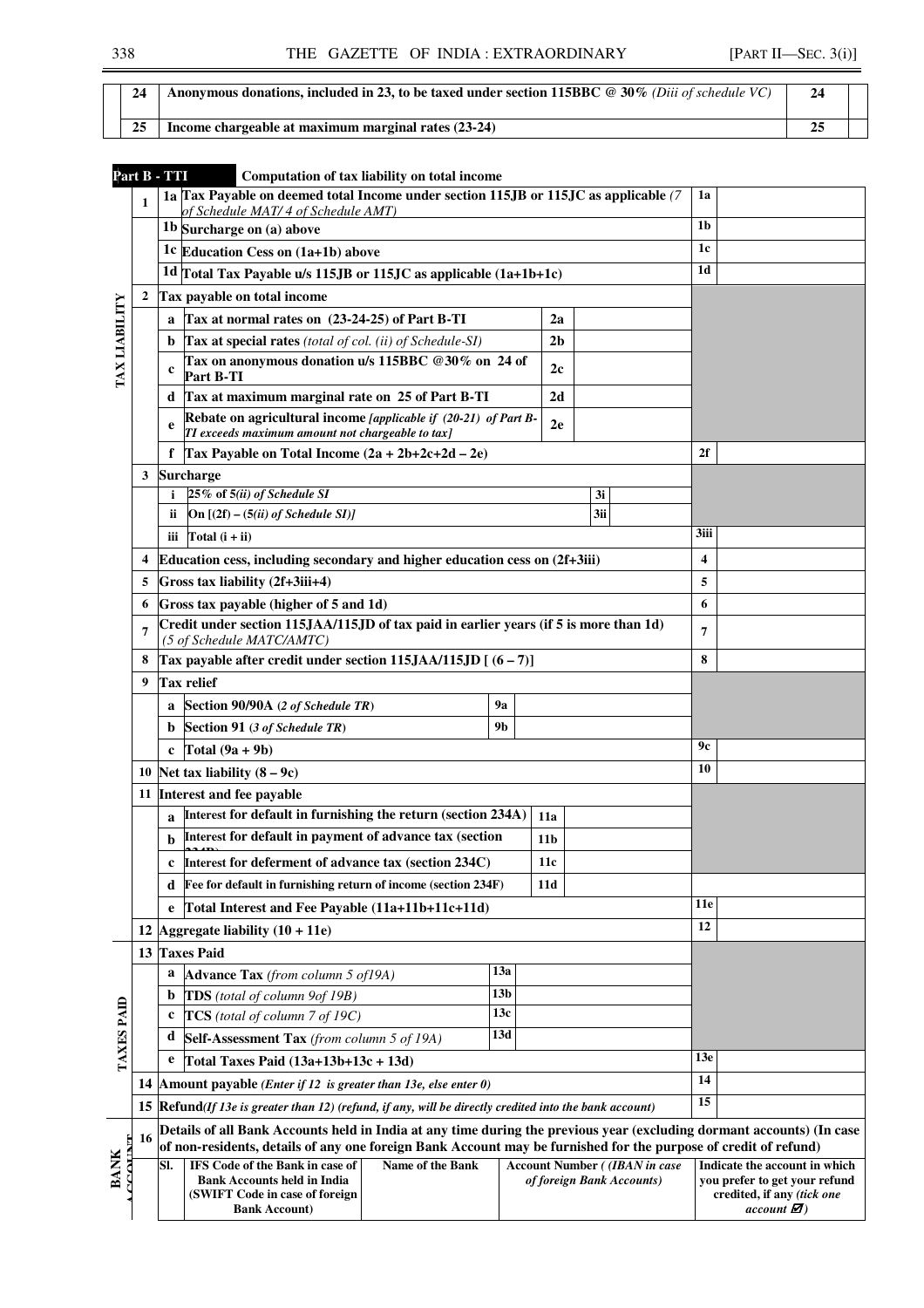| <br>п                                                                                                                                                                                                                                                                                                                                                                                                                             |  |  |  |  |  |  |  |  |  |  |  |  |
|-----------------------------------------------------------------------------------------------------------------------------------------------------------------------------------------------------------------------------------------------------------------------------------------------------------------------------------------------------------------------------------------------------------------------------------|--|--|--|--|--|--|--|--|--|--|--|--|
| 17 Do you at any time during the previous year,-<br>(i) hold, as beneficial owner, beneficiary or otherwise, any asset (including financial interest in any<br>entity) located outside India; or<br>(ii) have signing authority in any account located outside India; or<br>(iii) have income from any source outside India?<br>[applicable only in case of a resident]<br>[Ensure Schedule FA is filled up if the answer is Yes] |  |  |  |  |  |  |  |  |  |  |  |  |
|                                                                                                                                                                                                                                                                                                                                                                                                                                   |  |  |  |  |  |  |  |  |  |  |  |  |

I, solemnly declare that to the best  $\frac{1}{2}$  , solemnly declare that to the best of my knowledge and belief, the information given in the return and the schedules, statements, etc. accompanying it is correct and complete is in accordance with the provisions of the Income-tax Act, 1961.

I further declare that I am making this return in my capacity as \_\_\_\_\_\_\_\_\_\_\_\_\_\_\_\_\_\_\_\_\_\_\_\_\_\_\_\_\_ and I am also competent to make this return and verify it. I am holding permanent account number (if allotted) (*Please see instruction*).

I further declare that the critical assumptions specified in the agreement have been satisfied and all the terms and conditions of the agreement have been complied with. (Applicable, in a case where return is furnished under section 92CD) Place **Date Date** Sign here **→** 

| 18                                          |                                                                                                                                                                                                                       | <b>TAX PAYMENTS</b>                                                                   |                                                 |                                                                                             |                                                                                                                 |     |                                      |               |                              |                                    |               |                                                                                                                                |                      |                                                                 |                                                          |                                                                                                |                    |                                                                                   |  |             |                                                       |                                                 |
|---------------------------------------------|-----------------------------------------------------------------------------------------------------------------------------------------------------------------------------------------------------------------------|---------------------------------------------------------------------------------------|-------------------------------------------------|---------------------------------------------------------------------------------------------|-----------------------------------------------------------------------------------------------------------------|-----|--------------------------------------|---------------|------------------------------|------------------------------------|---------------|--------------------------------------------------------------------------------------------------------------------------------|----------------------|-----------------------------------------------------------------|----------------------------------------------------------|------------------------------------------------------------------------------------------------|--------------------|-----------------------------------------------------------------------------------|--|-------------|-------------------------------------------------------|-------------------------------------------------|
| A                                           |                                                                                                                                                                                                                       | Details of payments of Advance Tax and Self-Assessment Tax                            |                                                 |                                                                                             |                                                                                                                 |     |                                      |               |                              |                                    |               |                                                                                                                                |                      |                                                                 |                                                          |                                                                                                |                    |                                                                                   |  |             |                                                       |                                                 |
|                                             | <b>SI</b><br>No                                                                                                                                                                                                       |                                                                                       |                                                 | <b>BSR</b> Code                                                                             |                                                                                                                 |     | Date of Deposit (DD/MM/YYYY)         |               |                              |                                    |               |                                                                                                                                |                      |                                                                 | <b>Serial Number of Challan</b>                          |                                                                                                |                    |                                                                                   |  | Amount (Rs) |                                                       |                                                 |
|                                             | (1)                                                                                                                                                                                                                   |                                                                                       |                                                 | (2)                                                                                         |                                                                                                                 |     |                                      |               | (3)                          |                                    |               |                                                                                                                                |                      |                                                                 | (4)                                                      |                                                                                                |                    |                                                                                   |  | (5)         |                                                       |                                                 |
|                                             | $\mathbf{i}$                                                                                                                                                                                                          |                                                                                       |                                                 |                                                                                             |                                                                                                                 |     |                                      |               |                              |                                    |               |                                                                                                                                |                      |                                                                 |                                                          |                                                                                                |                    |                                                                                   |  |             |                                                       |                                                 |
|                                             | ii                                                                                                                                                                                                                    |                                                                                       |                                                 |                                                                                             |                                                                                                                 |     |                                      |               |                              |                                    |               |                                                                                                                                |                      |                                                                 |                                                          |                                                                                                |                    |                                                                                   |  |             |                                                       |                                                 |
| <b>SSESSMENT TAX</b><br><b>ADVANCE/SELF</b> | iii                                                                                                                                                                                                                   |                                                                                       |                                                 |                                                                                             |                                                                                                                 |     |                                      |               |                              |                                    |               |                                                                                                                                |                      |                                                                 |                                                          |                                                                                                |                    |                                                                                   |  |             |                                                       |                                                 |
|                                             | iv                                                                                                                                                                                                                    |                                                                                       |                                                 |                                                                                             |                                                                                                                 |     |                                      |               |                              |                                    |               |                                                                                                                                |                      |                                                                 |                                                          |                                                                                                |                    |                                                                                   |  |             |                                                       |                                                 |
|                                             | <b>NOTE</b><br>Enter the totals of Advance tax and Self-Assessment tax in Sl No. 13a & 13d of Part B-TTI<br>Details of Tax Deducted at Source (TDS) on Income [As per Form 16 A issued or Form 26QB/26QC furnished by |                                                                                       |                                                 |                                                                                             |                                                                                                                 |     |                                      |               |                              |                                    |               |                                                                                                                                |                      |                                                                 |                                                          |                                                                                                |                    |                                                                                   |  |             |                                                       |                                                 |
| в                                           |                                                                                                                                                                                                                       |                                                                                       |                                                 |                                                                                             |                                                                                                                 |     |                                      |               |                              |                                    |               |                                                                                                                                |                      |                                                                 |                                                          |                                                                                                |                    |                                                                                   |  |             |                                                       |                                                 |
|                                             | SI<br>No                                                                                                                                                                                                              | Deductor(s)]<br>TAN of the<br>Deductor/<br>PAN of the<br>Buver/<br><b>Tenant</b>      | Name of the<br>Deductor/<br><b>Buyer/Tenant</b> |                                                                                             | Unique<br><b>Unclaimed TDS</b><br><b>TDS</b><br>brought forward<br><b>Certificate</b><br>(b/f)<br><b>Number</b> |     |                                      |               | TDS of the current fin. year |                                    |               |                                                                                                                                |                      | Amount out of (6) or (7) being<br>corresponding income is being | claimed this Year (only if<br>offered for tax this year) |                                                                                                |                    |                                                                                   |  |             | Amount out of $(6)$ or $(7)$<br>being carried forward |                                                 |
| <b>TDS ON INCOME</b>                        |                                                                                                                                                                                                                       |                                                                                       |                                                 |                                                                                             |                                                                                                                 |     | Fin.<br>Year in<br>which<br>deducted | Amount<br>b/f |                              | <b>Deducted</b><br>in own<br>hands |               | Deducted in the<br><b>Claimed</b><br>hands of any other<br>in own<br>person as per rule<br>hands<br>37BA(2) (if<br>applicable) |                      |                                                                 |                                                          | <b>Claimed in the hands</b><br>of any other person<br>as per rule $37BA(2)$<br>(if applicable) |                    |                                                                                   |  |             |                                                       |                                                 |
|                                             | (1)                                                                                                                                                                                                                   | (2)                                                                                   |                                                 | (3)                                                                                         |                                                                                                                 | (4) | (5)                                  |               | (6)<br>(7)                   |                                    |               | (8)                                                                                                                            |                      | <b>TDS</b> PAN of                                               | (9)                                                      |                                                                                                | (10)<br><b>TDS</b> | PAN of                                                                            |  |             | (11)                                                  |                                                 |
|                                             |                                                                                                                                                                                                                       |                                                                                       |                                                 |                                                                                             |                                                                                                                 |     |                                      |               |                              |                                    | <b>Income</b> |                                                                                                                                |                      | other<br>person                                                 |                                                          | Income                                                                                         |                    | other<br>person                                                                   |  |             |                                                       |                                                 |
|                                             | i                                                                                                                                                                                                                     |                                                                                       |                                                 |                                                                                             |                                                                                                                 |     |                                      |               |                              |                                    |               |                                                                                                                                |                      |                                                                 |                                                          |                                                                                                |                    |                                                                                   |  |             |                                                       |                                                 |
|                                             | ii                                                                                                                                                                                                                    |                                                                                       |                                                 |                                                                                             |                                                                                                                 |     |                                      |               |                              |                                    |               |                                                                                                                                |                      |                                                                 |                                                          |                                                                                                |                    |                                                                                   |  |             |                                                       |                                                 |
|                                             |                                                                                                                                                                                                                       | <b>NOTE</b> Please enter total of column (8) in 13b of Part B-TTI                     |                                                 |                                                                                             |                                                                                                                 |     |                                      |               |                              |                                    |               |                                                                                                                                |                      |                                                                 |                                                          |                                                                                                |                    |                                                                                   |  |             |                                                       |                                                 |
| $\overline{\mathbf{C}}$                     |                                                                                                                                                                                                                       | Details of Tax Collected at Source (TCS) [As per Form 27D issued by the Collector(s)] |                                                 |                                                                                             |                                                                                                                 |     |                                      |               |                              |                                    |               |                                                                                                                                |                      |                                                                 |                                                          |                                                                                                |                    |                                                                                   |  |             |                                                       |                                                 |
|                                             | Sl<br>No                                                                                                                                                                                                              |                                                                                       |                                                 | <b>Tax Deduction and Tax</b><br><b>Collection Account</b><br><b>Number of the Collector</b> |                                                                                                                 |     | Name of the<br><b>Collector</b>      |               |                              | <b>Unclaimed TCS brought</b>       | forward (b/f) |                                                                                                                                |                      |                                                                 | TCS of the<br>current fin.<br>year                       |                                                                                                |                    | Amount out of $(5)$ or $(6)$<br>being claimed this Year<br>(only if corresponding |  |             |                                                       | <b>Amount out</b><br>of $(5)$ or $(6)$<br>being |
|                                             |                                                                                                                                                                                                                       |                                                                                       |                                                 |                                                                                             |                                                                                                                 |     |                                      |               |                              | Fin. Year in<br>which collected    |               |                                                                                                                                | <b>Amount</b><br>b/f |                                                                 |                                                          |                                                                                                |                    | income is being offered<br>for tax this year)                                     |  |             |                                                       | carried<br>forward                              |
|                                             | (1)                                                                                                                                                                                                                   |                                                                                       | (2)                                             |                                                                                             |                                                                                                                 |     | (3)                                  |               |                              | (4)                                |               |                                                                                                                                | (5)                  |                                                                 | (6)                                                      |                                                                                                |                    | (7)                                                                               |  |             |                                                       | (8)                                             |
| <b>TCS ON INCOME</b>                        | i                                                                                                                                                                                                                     |                                                                                       |                                                 |                                                                                             |                                                                                                                 |     |                                      |               |                              |                                    |               |                                                                                                                                |                      |                                                                 |                                                          |                                                                                                |                    |                                                                                   |  |             |                                                       |                                                 |
|                                             | ii                                                                                                                                                                                                                    |                                                                                       |                                                 |                                                                                             |                                                                                                                 |     |                                      |               |                              |                                    |               |                                                                                                                                |                      |                                                                 |                                                          |                                                                                                |                    |                                                                                   |  |             |                                                       |                                                 |
|                                             |                                                                                                                                                                                                                       | <b>NOTE</b> > Please enter total of column (7) in 13c of Part B-TTI                   |                                                 |                                                                                             |                                                                                                                 |     |                                      |               |                              |                                    |               |                                                                                                                                |                      |                                                                 |                                                          |                                                                                                |                    |                                                                                   |  |             |                                                       |                                                 |
|                                             |                                                                                                                                                                                                                       | NOTE: PLEASE FILL SCHEDULES TO THE RETURN FORM (S1 - S15) AS APPLICABLE               |                                                 |                                                                                             |                                                                                                                 |     |                                      |               |                              |                                    |               |                                                                                                                                |                      |                                                                 |                                                          |                                                                                                |                    |                                                                                   |  |             |                                                       |                                                 |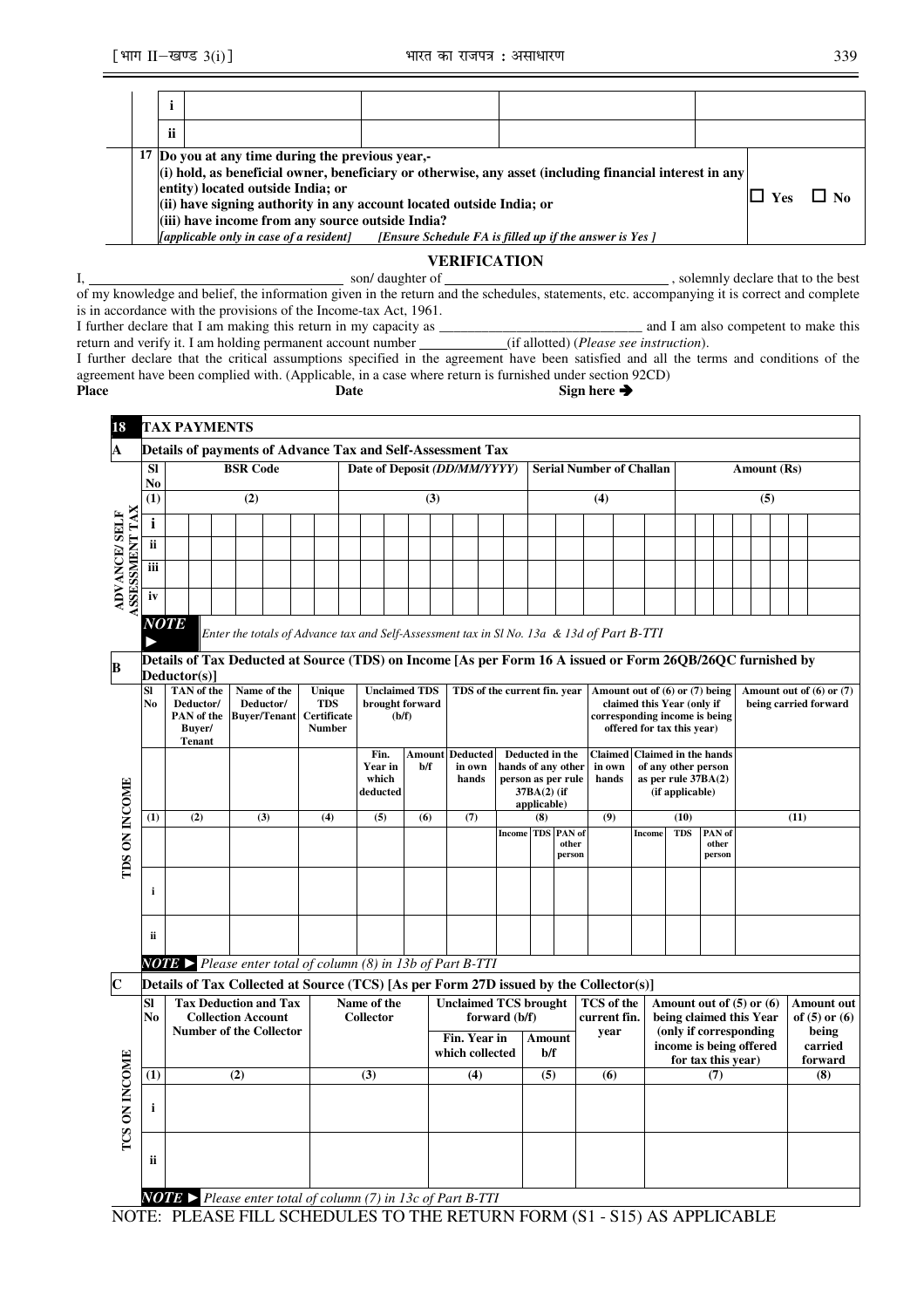#### **SCHEDULES TO THE RETURN FORM (FILL AS APPLICABLE)**

| Schedule $I$ Details of amounts accumulated / set apart within the meaning of section $11(2)$ ) or in terms of third proviso to |  |
|---------------------------------------------------------------------------------------------------------------------------------|--|
| section $10(23C)$                                                                                                               |  |

| Year of<br>accumulation<br>(F.Yr.) | $\frac{1}{2}$<br>Amount<br>accumulated<br>in the year of<br>accumulation | <b>Purpose of</b><br>accumulation | Amount<br>applied for<br>charitable/<br>religious | Amount<br>invested or<br>deposited in<br>the modes | <b>Amounts</b><br>applied<br>for<br>charitable | <b>Balance</b><br>amount<br>available<br>for | Amount<br>deemed to<br>be income<br>within |
|------------------------------------|--------------------------------------------------------------------------|-----------------------------------|---------------------------------------------------|----------------------------------------------------|------------------------------------------------|----------------------------------------------|--------------------------------------------|
|                                    |                                                                          |                                   | purposes<br>upto the<br>beginning of              | specified in<br>section $11(5)$                    | <b>or</b><br>religious                         | application<br>$(7) = (2) -$                 | meaning of<br>sub-section<br>$(3)$ of      |
|                                    |                                                                          |                                   | the previous                                      |                                                    | purpose<br>during the                          | $(4) - (6)$                                  | section 11                                 |
|                                    |                                                                          |                                   | year                                              |                                                    | previous<br>year                               |                                              |                                            |
| (1)                                | (2)                                                                      | (3)                               | (4)                                               | (5)                                                | (6)                                            | (7)                                          | (8)                                        |
| 2011-12                            |                                                                          |                                   |                                                   |                                                    |                                                |                                              |                                            |
| 2012-13                            |                                                                          |                                   |                                                   |                                                    |                                                |                                              |                                            |
| 2013-14                            |                                                                          |                                   |                                                   |                                                    |                                                |                                              |                                            |
| 2014-15                            |                                                                          |                                   |                                                   |                                                    |                                                |                                              |                                            |
| 2015-16                            |                                                                          |                                   |                                                   |                                                    |                                                |                                              |                                            |
| 2016-17                            |                                                                          |                                   |                                                   |                                                    |                                                |                                              |                                            |
| 2017-18                            |                                                                          |                                   |                                                   |                                                    |                                                |                                              |                                            |
| <b>Total</b>                       |                                                                          |                                   |                                                   |                                                    |                                                |                                              |                                            |

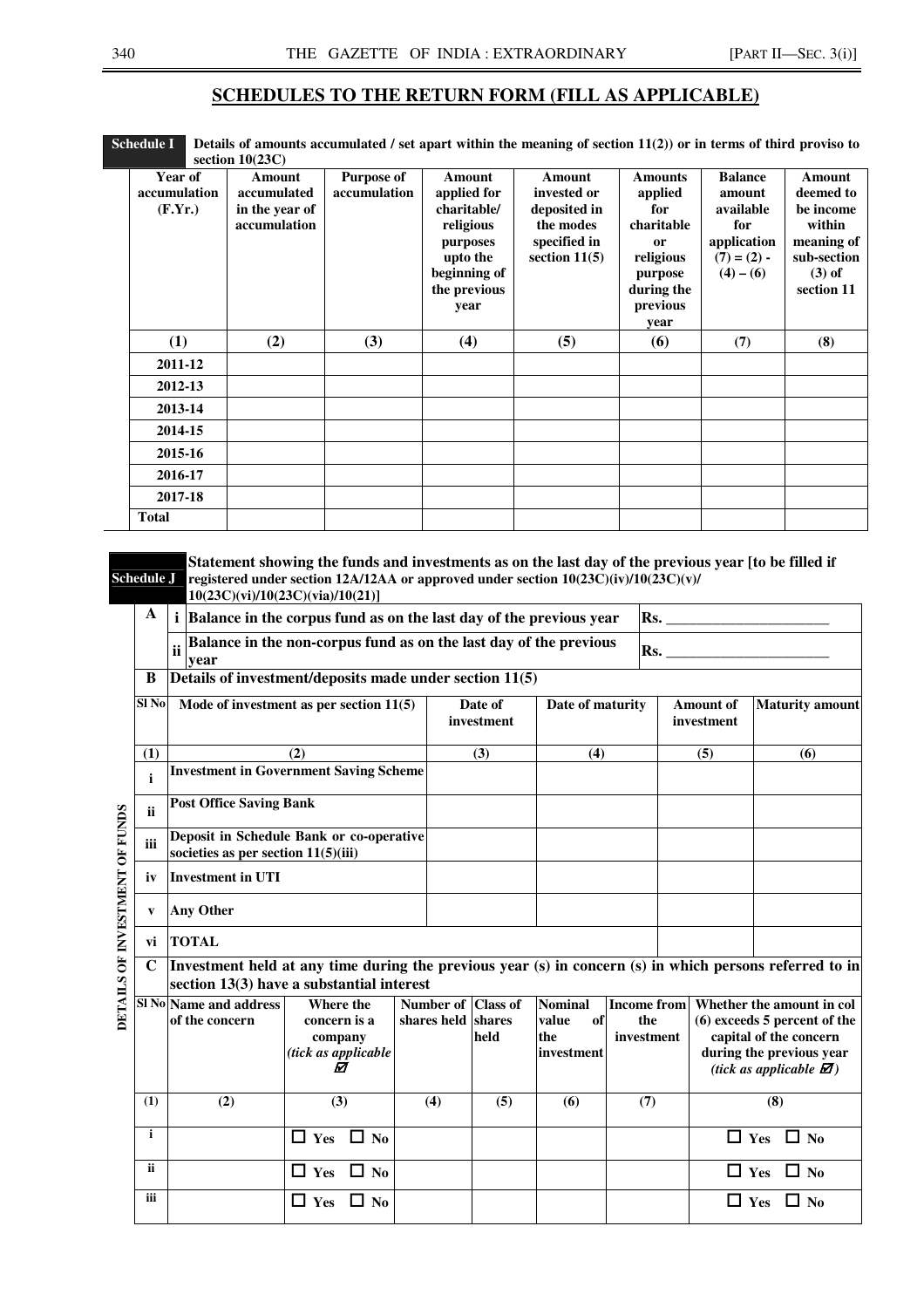| iv           |                                                                                                                                                      | $\Box$ Yes $\Box$ No                                                                       |                             |     |                                                                             |  |                                 | $\Box$ Yes                                                       | $\Box$ No            |  |  |
|--------------|------------------------------------------------------------------------------------------------------------------------------------------------------|--------------------------------------------------------------------------------------------|-----------------------------|-----|-----------------------------------------------------------------------------|--|---------------------------------|------------------------------------------------------------------|----------------------|--|--|
| $\mathbf{v}$ |                                                                                                                                                      | $\Box$ Yes $\Box$ No                                                                       |                             |     |                                                                             |  |                                 |                                                                  | $\Box$ Yes $\Box$ No |  |  |
|              | <b>TOTAL</b>                                                                                                                                         |                                                                                            |                             |     |                                                                             |  |                                 |                                                                  |                      |  |  |
| D            | Other investments as on the last day of the previous year                                                                                            |                                                                                            |                             |     |                                                                             |  |                                 |                                                                  |                      |  |  |
| $SI$ No      | Name and address of the<br>concern                                                                                                                   | <b>Whether the concern</b><br>is a company<br>(tick as applicable $\mathbf{\mathcal{D}}$ ) | <b>Class of shares held</b> |     |                                                                             |  | <b>Number of shares</b><br>held | <b>Nominal value</b><br>of investment                            |                      |  |  |
| (1)          | (2)                                                                                                                                                  | (3)                                                                                        |                             |     | (4)                                                                         |  |                                 | (5)                                                              | (6)                  |  |  |
| $\mathbf{i}$ |                                                                                                                                                      | $\Box$ Yes $\Box$ No                                                                       |                             |     |                                                                             |  |                                 |                                                                  |                      |  |  |
| ii.          |                                                                                                                                                      | $\Box$ No<br>$\Box$ Yes                                                                    |                             |     |                                                                             |  |                                 |                                                                  |                      |  |  |
| iii          |                                                                                                                                                      | $\Box$ Yes $\Box$ No                                                                       |                             |     |                                                                             |  |                                 |                                                                  |                      |  |  |
| iv           |                                                                                                                                                      | $\Box$ Yes $\Box$ No                                                                       |                             |     |                                                                             |  |                                 |                                                                  |                      |  |  |
| $\mathbf{v}$ | <b>TOTAL</b>                                                                                                                                         |                                                                                            |                             |     |                                                                             |  |                                 |                                                                  |                      |  |  |
| E            | Voluntary contributions/donations received in kind but not converted into investments in the specified modes u/s<br>$11(5)$ within the time provided |                                                                                            |                             |     |                                                                             |  |                                 |                                                                  |                      |  |  |
| Sl.No        | Name and address of<br>the donor                                                                                                                     | Value of<br>contribution/donation                                                          |                             |     | Amount out of (3)<br>invested in modes<br>prescribed under section<br>11(5) |  |                                 | <b>Balance to be treated as</b><br>income under section<br>11(3) |                      |  |  |
| (1)          | (3)<br>(2)                                                                                                                                           |                                                                                            |                             | (4) |                                                                             |  |                                 | (5)                                                              |                      |  |  |
| i            |                                                                                                                                                      |                                                                                            |                             |     |                                                                             |  |                                 |                                                                  |                      |  |  |
| <b>ii</b>    |                                                                                                                                                      |                                                                                            |                             |     |                                                                             |  |                                 |                                                                  |                      |  |  |
| iii          |                                                                                                                                                      |                                                                                            |                             |     |                                                                             |  |                                 |                                                                  |                      |  |  |
| iv           | <b>TOTAL</b>                                                                                                                                         |                                                                                            |                             |     |                                                                             |  |                                 |                                                                  |                      |  |  |

#### **Schedule K Statement of particulars regarding the Author(s) / Founder(s) / Trustee(s) / Manager(s), etc., of the Trust or Institution (to be mandatorily filled in by all persons filing ITR-7)** ٦

**A Name(s) of author(s) / founder(s) / Settlor(s) and address(es), if alive** 

| SI.         | Name and address                                                                                                                                                                                                                                                                           | <b>PAN</b> | <b>Aadhaar Number/Enrolment</b>                                        |
|-------------|--------------------------------------------------------------------------------------------------------------------------------------------------------------------------------------------------------------------------------------------------------------------------------------------|------------|------------------------------------------------------------------------|
|             |                                                                                                                                                                                                                                                                                            |            | Id (if available)                                                      |
|             |                                                                                                                                                                                                                                                                                            |            |                                                                        |
| B           | Name(s) of the person(s) who was / were trustee(s) / manager(s) during the previous year(s)                                                                                                                                                                                                |            |                                                                        |
| SI.         | Name and address                                                                                                                                                                                                                                                                           | <b>PAN</b> | <b>Aadhaar Number/Enrolment</b><br><b>Id</b> (if eligible for Aadhaar) |
|             |                                                                                                                                                                                                                                                                                            |            |                                                                        |
| $\mathbf C$ | Name(s) of the person(s) who has / have made substantial contribution to the trust / institution in terms of section<br>13(3)(b)                                                                                                                                                           |            |                                                                        |
| SI.         | <b>Name and address</b>                                                                                                                                                                                                                                                                    | <b>PAN</b> | <b>Aadhaar Number/ Enrolment</b><br>Id (if available)                  |
|             |                                                                                                                                                                                                                                                                                            |            |                                                                        |
|             |                                                                                                                                                                                                                                                                                            |            |                                                                        |
| D           | Name(s) of relative(s) of author(s), founder(s), trustee(s), manager(s), and substantial contributor(s) and where<br>any such author, founder, trustee, manager or substantial contributor is a Hindu undivided family, also the<br>names of the members of the family and their relatives |            |                                                                        |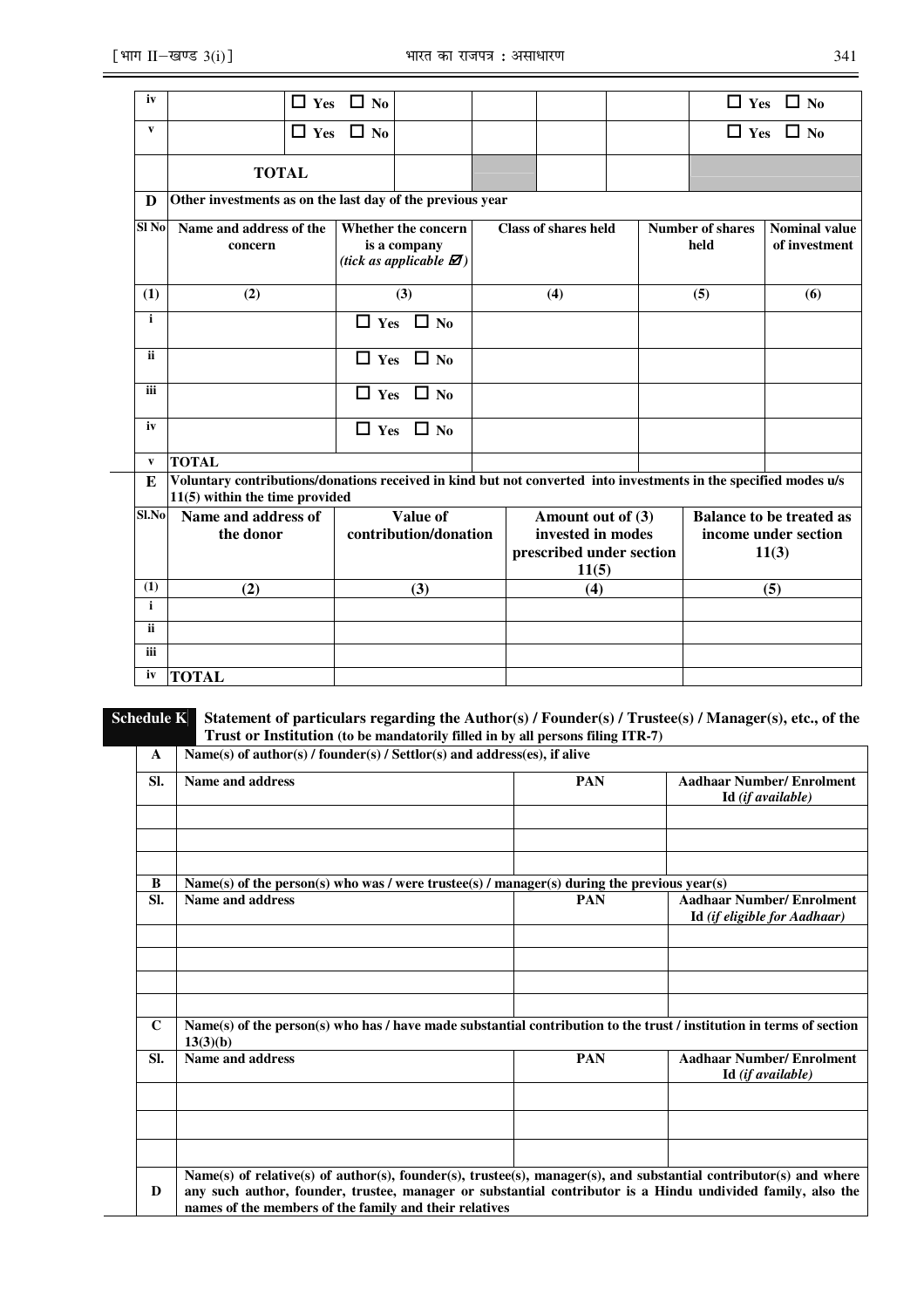| SI. | Name and address | PAN | <b>Aadhaar Number/Enrolment</b><br>Id (if available) |
|-----|------------------|-----|------------------------------------------------------|
|     |                  |     |                                                      |
|     |                  |     |                                                      |
|     |                  |     |                                                      |
|     |                  |     |                                                      |

|                 | <b>Schedule</b><br>LA |              | <b>Political Party</b>                                                                                                                                                                                                                                                                          |            |           |                |
|-----------------|-----------------------|--------------|-------------------------------------------------------------------------------------------------------------------------------------------------------------------------------------------------------------------------------------------------------------------------------------------------|------------|-----------|----------------|
|                 | 1                     |              | Whether books of account were maintained? (tick as applicable $\mathbf{\mathcal{D}}$ )                                                                                                                                                                                                          | $\Box$ Yes | $\Box$ No |                |
|                 | $\overline{2}$        | a            | Whether any voluntary contribution from any person in excess of twenty<br>thousand rupees was received during the year? (tick as applicable $\mathbb{Z}$ )                                                                                                                                      | $\Box$ Yes | $\Box$ No |                |
|                 |                       | $\mathbf{h}$ | If yes, whether record of each voluntary contribution (other than contributions<br>by way of electoral bonds) in excess of twenty thousand rupees (including name<br>and address of the person who has made such contribution) were maintained?<br>(tick as applicable $\mathbf{\varnothing}$ ) | $\Box$ Yes | О         | No.            |
|                 | 3                     |              | Whether the accounts have been audited? (tick as applicable $\mathbf{\mathcal{Z}}$ )                                                                                                                                                                                                            | $\Box$ Yes | $\Box$ No |                |
|                 |                       |              | If yes, furnish the following information:-                                                                                                                                                                                                                                                     |            |           |                |
|                 |                       | a            | Date of furnishing of the audit report (DD/MM/YYYY)                                                                                                                                                                                                                                             |            |           |                |
|                 |                       | b.           | Name of the auditor signing the audit report                                                                                                                                                                                                                                                    |            |           |                |
| POLITICAL PARTY |                       | $\mathbf c$  | Membership No. of the auditor                                                                                                                                                                                                                                                                   |            |           |                |
|                 |                       | d            | Name of the auditor (proprietorship/firm)                                                                                                                                                                                                                                                       |            |           |                |
|                 |                       | e            | Proprietorship/firm registration No.                                                                                                                                                                                                                                                            |            |           |                |
|                 |                       | f            | Permanent Account Number (PAN) of the auditor (proprietorship/firm)                                                                                                                                                                                                                             |            |           |                |
|                 |                       | g            | Date of audit report                                                                                                                                                                                                                                                                            |            |           |                |
|                 | 4                     |              | Whether any donation exceeding two thousand rupees was received otherwise than<br>by an account payee cheque or account payee bank draft or use of electronic<br>clearing system through a bank account or through electoral bond? (tick as<br>applicable $\mathbf{\mathcal{D}}$ )              | $\Box$ Yes | п         | N <sub>0</sub> |
|                 | 5                     |              | Whether the report under sub-section (3) of section 29C of the Representation of<br>the People Act, 1951 for the financial year has been submitted?(tick as applicable $\Box$                                                                                                                   | $\Box$ Yes | $\Box$ No |                |
|                 | 6                     |              | If yes, then date of submission of the report (DD/MM/YYYY)                                                                                                                                                                                                                                      |            |           |                |
|                 | 7                     |              | Whether the return of income for the previous year as per provisions of section<br>139(4B) was furnished within the due date under section 139? (tick as applicable $\Box$ )                                                                                                                    | $\Box$ Yes | п         | N <sub>0</sub> |

# **Schedule ET Electoral Trust**

 $\overline{a}$ L,

|                 | 1 |             | Whether books of account were maintained? (tick as applicable $\mathbf{\mathcal{D}}$ )                                                                                                                                                                   |              | $\Box$ Yes | П. | No             |
|-----------------|---|-------------|----------------------------------------------------------------------------------------------------------------------------------------------------------------------------------------------------------------------------------------------------------|--------------|------------|----|----------------|
|                 | 2 |             | Whether record of each voluntary contribution (including name, address and PAN<br>of the person who has made such contribution along with the mode of contribution)<br>were maintained? (tick as applicable $\mathbf{\mathcal{D}}$ )                     |              | $\Box$ Yes | П  | N <sub>0</sub> |
|                 | 3 |             | Whether record of each eligible political party to whom the distributable<br>contributions have been distributed (including name, address, PAN and registration<br>number of eligible political party) was maintained? (tick as applicable $\mathbb Z$ ) |              | $\Box$ Yes | О  | N <sub>0</sub> |
|                 | 4 | ☑           | Whether the accounts have been audited as per rule $17CA(12)$ ? (tick as applicable                                                                                                                                                                      |              | $\Box$ Yes | 0  | No.            |
|                 |   |             | If yes, date of audit report in Form No.10BC (DD/MM/YYYY)                                                                                                                                                                                                |              |            |    |                |
| ELECTORAL TRUST | 5 |             | Whether the report as per rule 17CA(14) furnished to the Commissioner of Income-<br>tax or Director of Income-tax?(tick as applicable $\Box$ )                                                                                                           |              | $\Box$ Yes | п  | No             |
|                 | 6 |             | Details of voluntary contributions received and amounts distributed during the year                                                                                                                                                                      |              |            |    |                |
|                 |   | $\mathbf i$ | Opening balance as on 1 <sup>st</sup> April                                                                                                                                                                                                              | i            |            |    |                |
|                 |   | <b>ii</b>   | Voluntary contribution received during the year                                                                                                                                                                                                          | ii           |            |    |                |
|                 |   | iii         | Total $(i + ii)$                                                                                                                                                                                                                                         | iii          |            |    |                |
|                 |   | iv          | <b>Amount distributed to Political parties</b>                                                                                                                                                                                                           | iv           |            |    |                |
|                 |   | V           | Amount spent on administrative and management functions of the Trust                                                                                                                                                                                     | $\mathbf{v}$ |            |    |                |
|                 |   | vi          | Total $(iv + v)$                                                                                                                                                                                                                                         | vi           |            |    |                |
|                 |   | vii         | Total amount eligible for exemption under section 13B                                                                                                                                                                                                    | vii          |            |    |                |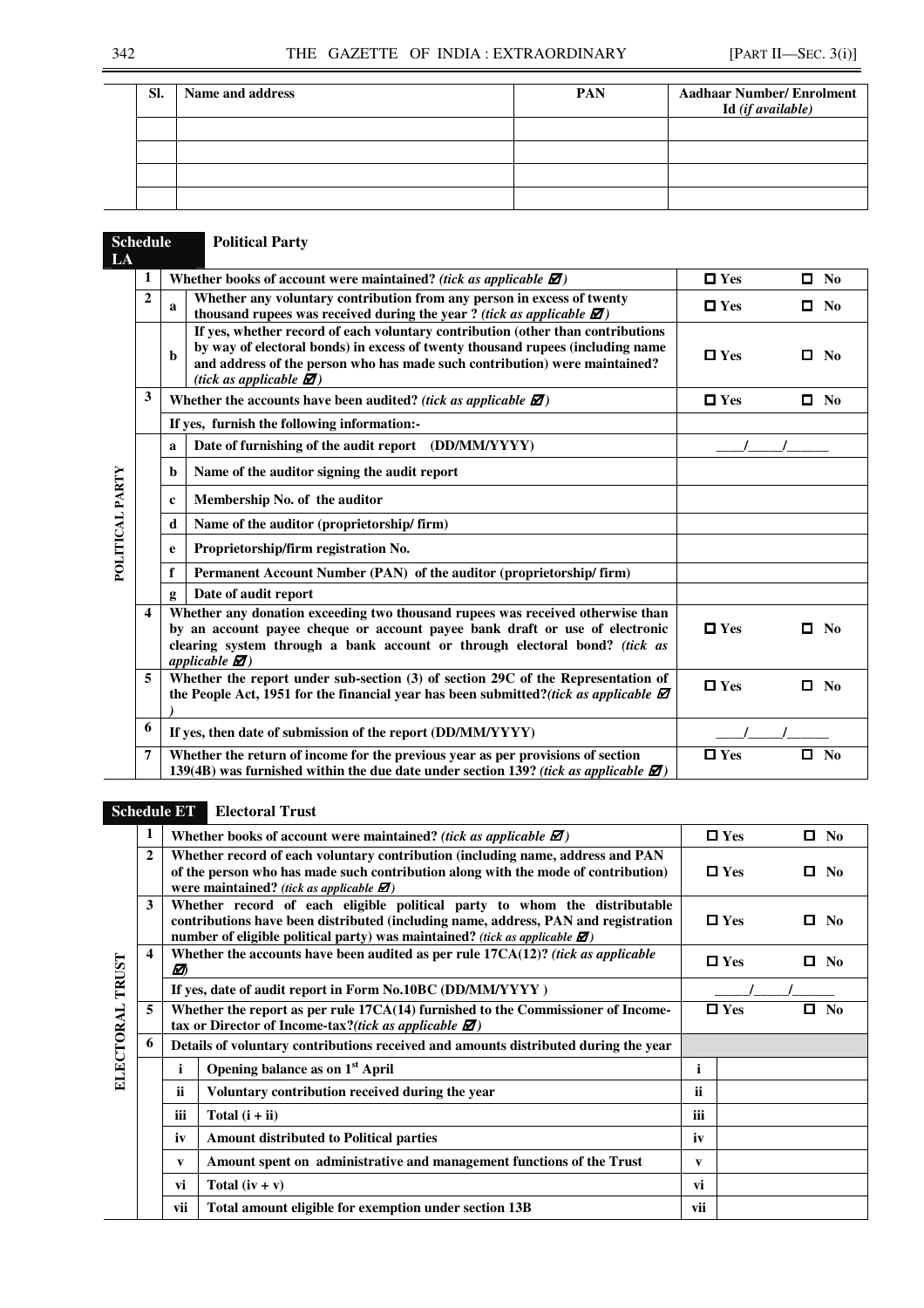|                                                                                                                                                                                                                       |             | viii         | Closing balance as on $31st March (iii - vi)$ |             |        | viii |  |  |  |  |  |
|-----------------------------------------------------------------------------------------------------------------------------------------------------------------------------------------------------------------------|-------------|--------------|-----------------------------------------------|-------------|--------|------|--|--|--|--|--|
| Aggregate of income derived during the previous year excluding Voluntary contributions [to be mandatorily<br><b>Schedule AI</b><br>filled in by all persons filing ITR-7 (except Political Party or Electoral Trust)] |             |              |                                               |             |        |      |  |  |  |  |  |
|                                                                                                                                                                                                                       | 1           |              | <b>Receipts from main objects</b>             | 1           |        |      |  |  |  |  |  |
|                                                                                                                                                                                                                       | $\mathbf 2$ |              | <b>Receipts from incidental objects</b>       |             |        | 2    |  |  |  |  |  |
|                                                                                                                                                                                                                       | 3           | Rent         |                                               | 3           |        |      |  |  |  |  |  |
|                                                                                                                                                                                                                       | 4           |              | Commission                                    | 4           |        |      |  |  |  |  |  |
|                                                                                                                                                                                                                       | 5           |              | <b>Dividend income</b>                        | 5           |        |      |  |  |  |  |  |
|                                                                                                                                                                                                                       | 6           |              | <b>Interest income</b>                        | 6           |        |      |  |  |  |  |  |
| <b>OF INCOME</b>                                                                                                                                                                                                      | 7           |              | <b>Agriculture income</b>                     | 7           |        |      |  |  |  |  |  |
|                                                                                                                                                                                                                       | 8           |              | Any other income (specify nature and amount)  |             |        |      |  |  |  |  |  |
| <b>AGGREGATE</b>                                                                                                                                                                                                      |             |              | <b>Nature</b>                                 |             | Amount |      |  |  |  |  |  |
|                                                                                                                                                                                                                       |             | a            |                                               | a           |        |      |  |  |  |  |  |
|                                                                                                                                                                                                                       |             | b            |                                               | b           |        |      |  |  |  |  |  |
|                                                                                                                                                                                                                       |             | $\mathbf c$  |                                               | $\mathbf c$ |        |      |  |  |  |  |  |
|                                                                                                                                                                                                                       |             | d            |                                               | d           |        |      |  |  |  |  |  |
|                                                                                                                                                                                                                       |             | e            | Total $(8a+8b+8c+8d)$                         | e           |        | 8    |  |  |  |  |  |
|                                                                                                                                                                                                                       | 9           | <b>Total</b> |                                               |             |        | 9    |  |  |  |  |  |

|                | <b>Schedule</b><br>ER | <b>Political Party or Electoral Trust)]</b>                                                     |   |      |        |                         | Amount applied to charitable or religious purposes in India or for the stated objects of the trust/institution<br>during the previous year - Revenue Account [to be mandatorily filled in by all persons filing ITR-7 (except |                                                                             |
|----------------|-----------------------|-------------------------------------------------------------------------------------------------|---|------|--------|-------------------------|-------------------------------------------------------------------------------------------------------------------------------------------------------------------------------------------------------------------------------|-----------------------------------------------------------------------------|
|                |                       |                                                                                                 |   |      |        |                         | Out of income derived during the previous<br>year<br>(A)                                                                                                                                                                      | Utilisation<br>of surplus<br>accumulate<br>d during<br>earlier years<br>(B) |
| 1              | <b>Rents</b>          |                                                                                                 |   |      |        | 1                       |                                                                                                                                                                                                                               |                                                                             |
| $\overline{2}$ | <b>Repairs</b>        |                                                                                                 |   |      |        | $\overline{2}$          |                                                                                                                                                                                                                               |                                                                             |
| 3              |                       | <b>Compensation to employees</b>                                                                |   |      |        | 3                       |                                                                                                                                                                                                                               |                                                                             |
| 4              | <b>Insurance</b>      |                                                                                                 |   |      |        | $\overline{\mathbf{4}}$ |                                                                                                                                                                                                                               |                                                                             |
| 5              |                       | Workmen and staff welfare expenses                                                              |   |      |        | 5                       |                                                                                                                                                                                                                               |                                                                             |
| 6              |                       | <b>Entertainment and Hospitality</b>                                                            |   |      |        | 6                       |                                                                                                                                                                                                                               |                                                                             |
| 7              | Advertisement         |                                                                                                 |   |      |        | 7                       |                                                                                                                                                                                                                               |                                                                             |
| 8              | <b>Commission</b>     |                                                                                                 |   |      |        | 8                       |                                                                                                                                                                                                                               |                                                                             |
| 9              | <b>Royalty</b>        |                                                                                                 |   |      |        | $\boldsymbol{9}$        |                                                                                                                                                                                                                               |                                                                             |
| 10             |                       | Professional / Consultancy fees / Fee for technical services                                    |   |      |        | 10                      |                                                                                                                                                                                                                               |                                                                             |
| 11             |                       | Conveyance and Traveling expenses other than on foreign travel                                  |   |      |        | 11                      |                                                                                                                                                                                                                               |                                                                             |
| 12             |                       | Foreign travel expenses                                                                         |   |      |        | 12                      |                                                                                                                                                                                                                               |                                                                             |
| 13             | Scholarship           |                                                                                                 |   |      |        | 13                      |                                                                                                                                                                                                                               |                                                                             |
| 14             | Gift                  |                                                                                                 |   |      |        | 14                      |                                                                                                                                                                                                                               |                                                                             |
| 15             | <b>Donation</b>       |                                                                                                 |   |      |        | 15                      |                                                                                                                                                                                                                               |                                                                             |
|                | i.                    | Corpus                                                                                          |   | 15i  |        |                         |                                                                                                                                                                                                                               |                                                                             |
|                | ii                    | Other than corpus                                                                               |   | 15ii |        |                         |                                                                                                                                                                                                                               |                                                                             |
| 16             |                       | Rates and taxes, paid or payable to Government or any local<br>body (excluding taxes on income) |   |      |        | 16                      |                                                                                                                                                                                                                               |                                                                             |
| 17             | <b>Audit fee</b>      |                                                                                                 |   |      | 17     |                         |                                                                                                                                                                                                                               |                                                                             |
| 18             |                       | Other expenses (Specify nature and amount)                                                      |   |      |        |                         |                                                                                                                                                                                                                               |                                                                             |
|                |                       | <b>Nature</b>                                                                                   |   |      | Amount |                         |                                                                                                                                                                                                                               |                                                                             |
|                | a                     |                                                                                                 | a |      |        |                         |                                                                                                                                                                                                                               |                                                                             |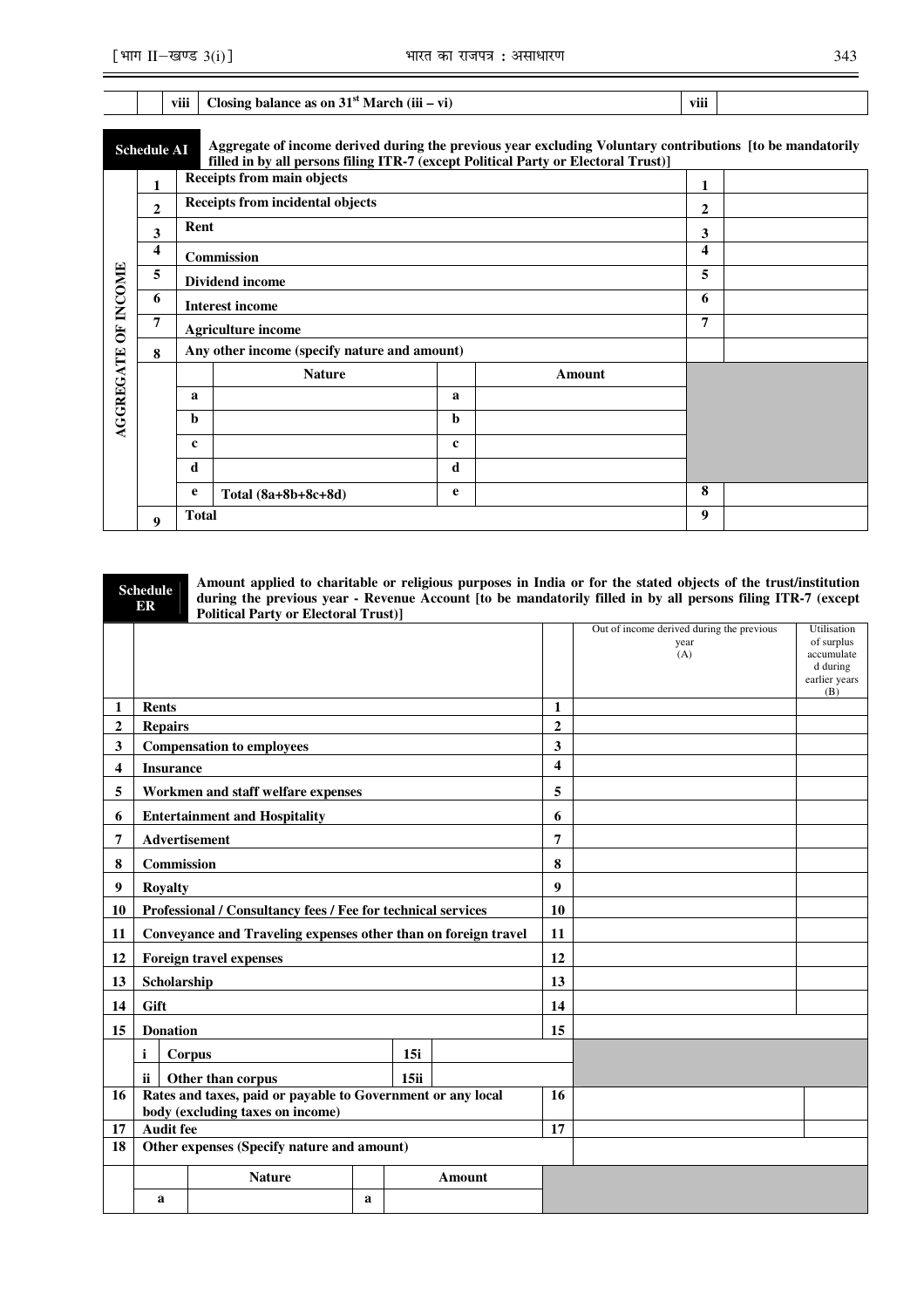|    | b                 |                                 | b           |    |  |
|----|-------------------|---------------------------------|-------------|----|--|
|    | $\bf c$           |                                 | $\mathbf c$ |    |  |
|    | d                 |                                 | d           |    |  |
|    | e                 | $Total (viiia + viiib + viiic)$ | e           | 18 |  |
|    |                   | $+$ viiid)                      |             |    |  |
| 19 | <b>Total</b>      |                                 |             | 19 |  |
| 20 | <b>Bad debts</b>  |                                 |             | 20 |  |
| 21 | <b>Provisions</b> |                                 |             | 21 |  |
| 22 | <b>Interest</b>   |                                 |             | 22 |  |
| 23 |                   | Depreciation and amortization   |             | 23 |  |
| 24 |                   | <b>Total revenue expenses</b>   |             | 24 |  |

|                | <b>Schedule</b> |                 | Amount applied to charitable or religious purposes in India or for the stated objects of the trust/institution     |      |              |                              |                |
|----------------|-----------------|-----------------|--------------------------------------------------------------------------------------------------------------------|------|--------------|------------------------------|----------------|
|                | EC              |                 | during the previous year-Capital Account [excluding application from borrowed funds and amount exempt              |      |              |                              |                |
|                |                 |                 | u/s 11(1A)] [[to be mandatorily filled in by all persons filing ITR-7 (except Political Party or Electoral Trust)] |      |              |                              |                |
|                |                 |                 |                                                                                                                    |      |              | Out of income derived during | Utilisatio     |
|                |                 |                 |                                                                                                                    |      |              | the previous year            | n of           |
|                |                 |                 |                                                                                                                    |      |              | (A)                          | surplus        |
|                |                 |                 |                                                                                                                    |      |              |                              | accumul        |
|                |                 |                 |                                                                                                                    |      |              |                              | ated<br>during |
|                |                 |                 |                                                                                                                    |      |              |                              | earlier        |
|                |                 |                 |                                                                                                                    |      |              |                              | years          |
|                |                 |                 |                                                                                                                    |      |              |                              | (B)            |
|                |                 |                 | <b>Addition to Capital work in progress</b> (for which exemption $u/s$ 11(1A) has not been                         |      |              |                              |                |
| 1              |                 | claimed)        |                                                                                                                    |      | 1            |                              |                |
|                |                 |                 | Acquisition of capital asset (not claimed earlier as application of income and for                                 |      |              |                              |                |
| $\overline{2}$ |                 |                 | which exemption $u/s$ $11(1A)$ has not been claimed)                                                               |      | $\mathbf{2}$ |                              |                |
| 3              |                 | Total $(1 + 2)$ |                                                                                                                    |      | 3            |                              |                |
| 4              |                 |                 | Net consideration on transfer of capital asset                                                                     |      | 4            |                              |                |
| 5              |                 |                 | Exemption u/s 11(1A)                                                                                               |      | 5            |                              |                |
|                |                 |                 | Net consideration on transfer of capital asset excluding amount exempt u/s 11(1A)                                  |      |              |                              |                |
| 6              |                 |                 | $(4-5)$ (take 6 as nil, if negative)                                                                               |      | 6            |                              |                |
|                |                 |                 |                                                                                                                    |      |              |                              |                |
| 7              |                 |                 | Other capital expenses                                                                                             |      |              |                              |                |
|                |                 |                 |                                                                                                                    | 7i   |              |                              |                |
|                | <b>ii</b>       |                 |                                                                                                                    | 7ii  |              |                              |                |
|                |                 |                 |                                                                                                                    |      |              |                              |                |
|                | iii             |                 |                                                                                                                    | 7iii |              |                              |                |
|                | iv              |                 | Total expenses (7i +7ii+7iii)                                                                                      |      | 7i           |                              |                |
|                |                 |                 |                                                                                                                    |      | V            |                              |                |
| 8              |                 |                 | Total capital expenses $(3-6+7)$                                                                                   | 8    |              |                              |                |

# **Schedule HP Details of Income from House Property** *(Please refer to instructions)*

|                       |   | <b>Address of property 1</b>                                                                | Town/ City   |                                                                                        | <b>State</b> |  |                                        |                                     | <b>PIN Code</b> |  |  |  |  |
|-----------------------|---|---------------------------------------------------------------------------------------------|--------------|----------------------------------------------------------------------------------------|--------------|--|----------------------------------------|-------------------------------------|-----------------|--|--|--|--|
|                       | 1 |                                                                                             |              |                                                                                        |              |  |                                        |                                     |                 |  |  |  |  |
|                       |   | Is the property co-owned? $\Box$ Yes<br>$\Box$ No (if "YES" please enter following details) |              |                                                                                        |              |  |                                        |                                     |                 |  |  |  |  |
| <b>HOUSE PROPERTY</b> |   | Your percentage of share in the property                                                    |              |                                                                                        |              |  |                                        |                                     |                 |  |  |  |  |
|                       |   | Name of Co-owner(s)                                                                         |              | <b>PAN</b> of Co-owner(s) (optional)                                                   |              |  |                                        | <b>Percentage Share in Property</b> |                 |  |  |  |  |
|                       |   |                                                                                             |              |                                                                                        |              |  |                                        |                                     |                 |  |  |  |  |
|                       |   | $\mathbf{H}$                                                                                |              |                                                                                        |              |  |                                        |                                     |                 |  |  |  |  |
|                       |   | Tick $\blacksquare$ the applicable option                                                   |              | Name(s) of Tenant (if let out)                                                         |              |  | <b>PAN</b> of Tenant(s) (if available) |                                     |                 |  |  |  |  |
|                       |   | $\Box$ Let out                                                                              |              |                                                                                        |              |  |                                        |                                     |                 |  |  |  |  |
|                       |   | $\Box$ Deemed let out                                                                       | $\mathbf{I}$ |                                                                                        |              |  |                                        |                                     |                 |  |  |  |  |
|                       |   | я<br>whole of the year, lower of the two if let out for part of the year)                   |              | Annual letable value or rent received or receivable (higher of the two, if let out for |              |  | 1a                                     |                                     |                 |  |  |  |  |
|                       |   | The amount of rent which cannot be realized                                                 |              | 1b                                                                                     |              |  |                                        |                                     |                 |  |  |  |  |
|                       |   | <b>Tax paid to local authorities</b>                                                        |              | 1c                                                                                     |              |  |                                        |                                     |                 |  |  |  |  |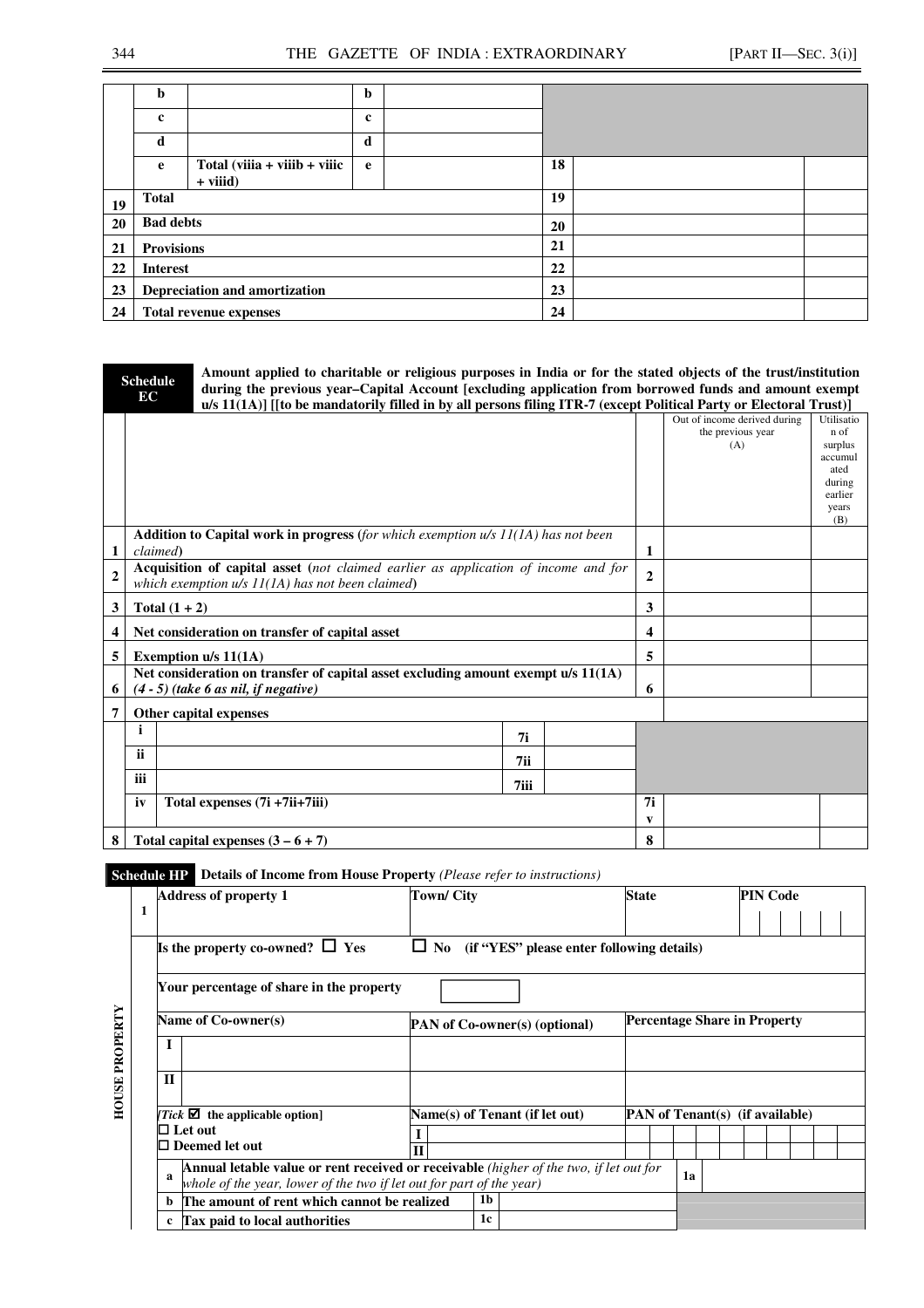|              | Total $(1b + 1c)$<br>d                                                                                                |                  | 1 <sub>d</sub>                                                                       |                                                     |                                     |                |  |                 |  |
|--------------|-----------------------------------------------------------------------------------------------------------------------|------------------|--------------------------------------------------------------------------------------|-----------------------------------------------------|-------------------------------------|----------------|--|-----------------|--|
|              | <b>Annual value (1a – 1d)</b> (nil, if self-occupied etc. as per section $23(2)$ of the Act)<br>e                     |                  |                                                                                      |                                                     |                                     | 1e             |  |                 |  |
|              | 30% of 1e<br>f                                                                                                        |                  | 1f                                                                                   |                                                     |                                     |                |  |                 |  |
|              | Interest payable on borrowed capital<br>g                                                                             |                  | 1g                                                                                   |                                                     |                                     |                |  |                 |  |
|              | Total $(1f + 1g)$<br>h                                                                                                |                  |                                                                                      |                                                     |                                     | 1 <sub>h</sub> |  |                 |  |
|              | Income from house property $1(1f-1i)$<br>i                                                                            |                  |                                                                                      |                                                     |                                     | 1i             |  |                 |  |
|              | <b>Address of property 2</b>                                                                                          | <b>Town/City</b> |                                                                                      |                                                     | <b>State</b>                        |                |  | <b>PIN Code</b> |  |
| $\mathbf{2}$ |                                                                                                                       |                  |                                                                                      |                                                     |                                     |                |  |                 |  |
|              | Is the property co-owned? $\Box$ Yes                                                                                  |                  |                                                                                      | $\Box$ No (if "YES" please enter following details) |                                     |                |  |                 |  |
|              | Your percentage of share in the property.                                                                             |                  |                                                                                      |                                                     |                                     |                |  |                 |  |
|              | Name of Co-owner(s)                                                                                                   |                  |                                                                                      | <b>PAN</b> of Co-owner(s) (optional)                | <b>Percentage Share in Property</b> |                |  |                 |  |
|              | L                                                                                                                     |                  |                                                                                      |                                                     |                                     |                |  |                 |  |
|              | П                                                                                                                     |                  |                                                                                      |                                                     |                                     |                |  |                 |  |
|              | Tick $\blacksquare$ the applicable option]                                                                            |                  |                                                                                      | Name(s) of Tenant (if let out)                      | PAN of Tenant(s) (if available)     |                |  |                 |  |
|              | $\Box$ Let out                                                                                                        |                  |                                                                                      |                                                     |                                     |                |  |                 |  |
|              | $\Box$ Deemed let out                                                                                                 | $\mathbf{H}$     |                                                                                      |                                                     |                                     |                |  |                 |  |
|              | a<br>whole of the year, lower of the two, if let out for part of the year)                                            |                  | Annual letable value or rent received/ receivable (higher of the two, if let out for |                                                     |                                     |                |  |                 |  |
|              | The amount of rent which cannot be realized<br>b                                                                      |                  | 2 <sub>b</sub>                                                                       |                                                     |                                     |                |  |                 |  |
|              | Tax paid to local authorities<br>c                                                                                    |                  | 2 <sub>c</sub>                                                                       |                                                     |                                     |                |  |                 |  |
|              | Total $(2b + 2c)$<br>d                                                                                                |                  | 2d                                                                                   |                                                     |                                     |                |  |                 |  |
|              | Annual value $(2a - 2d)$<br>e                                                                                         |                  |                                                                                      |                                                     |                                     | 2e             |  |                 |  |
|              | 30% of 2f<br>f                                                                                                        |                  | 2f                                                                                   |                                                     |                                     |                |  |                 |  |
|              | Interest payable on borrowed capital<br>g                                                                             |                  | 2g                                                                                   |                                                     |                                     |                |  |                 |  |
|              | Total $(2f + 2g)$<br>h                                                                                                |                  |                                                                                      |                                                     |                                     | 2 <sub>h</sub> |  |                 |  |
|              | Income from house property $2(2e-2h)$<br>j.                                                                           |                  |                                                                                      |                                                     |                                     | 2i             |  |                 |  |
|              | 3 Income under the head "Income from house property"                                                                  |                  |                                                                                      |                                                     |                                     |                |  |                 |  |
|              | Unrealized rent and Arrears of rent received during the year under section 25A<br>$\mathbf{a}$<br>after deducting 30% |                  |                                                                                      |                                                     |                                     | 3a             |  |                 |  |
|              |                                                                                                                       |                  |                                                                                      |                                                     |                                     |                |  |                 |  |
|              | <b>Total (1i + 2i + 3a)</b> (if negative take the figure to 2i of schedule CYLA)<br>b                                 |                  |                                                                                      |                                                     |                                     | 3 <sub>b</sub> |  |                 |  |

# **Schedule CG Capital Gains**

|               |              |              | A Short-term capital gain                                                                                  |      |     |
|---------------|--------------|--------------|------------------------------------------------------------------------------------------------------------|------|-----|
|               |              |              | From assets (shares/units) where section 111A is applicable (STT paid)                                     |      |     |
|               |              | a            | <b>Full value of consideration</b>                                                                         | 1a   |     |
|               |              |              | <b>Deductions under section 48</b>                                                                         |      |     |
|               |              |              | i Cost of acquisition                                                                                      | bi   |     |
|               |              |              | ii Cost of Improvement                                                                                     | bii  |     |
|               |              |              | iiiExpenditure on transfer                                                                                 | biii |     |
|               |              |              | $ivTotal(i + ii + iii)$                                                                                    | biv  |     |
|               |              | $\mathbf{c}$ | Balance $(1a - biv)$                                                                                       | 1c   |     |
|               |              |              | d Loss, if any, to be ignored under section $\overline{94(7)}$ 1d<br>or                                    |      |     |
|               |              |              | e Short-term capital gain $(1c + 1d)$                                                                      |      | A1e |
|               | $\mathbf{2}$ |              | From assets where section 111A is not applicable                                                           |      |     |
|               |              | $\mathbf{a}$ | i In case assets sold include shares of a company other<br>than quoted shares, enter the following details |      |     |
|               |              |              | a Full value of consideration<br>received/receivable in respect of unquoted                                |      |     |
|               |              |              | <b>b</b> Fair market value of unquoted shares<br>determined in the prescribed manner                       |      |     |
| CAPITAL GAINS |              |              | c Full value of consideration in respect of<br>unquoted shares adopted as per section 50CA                 | ic   |     |
|               |              |              | for the purpose of Capital Gains (higher of a                                                              |      |     |
|               |              |              | ii Full value of consideration in respect of assets<br>other than unquoted shares                          |      |     |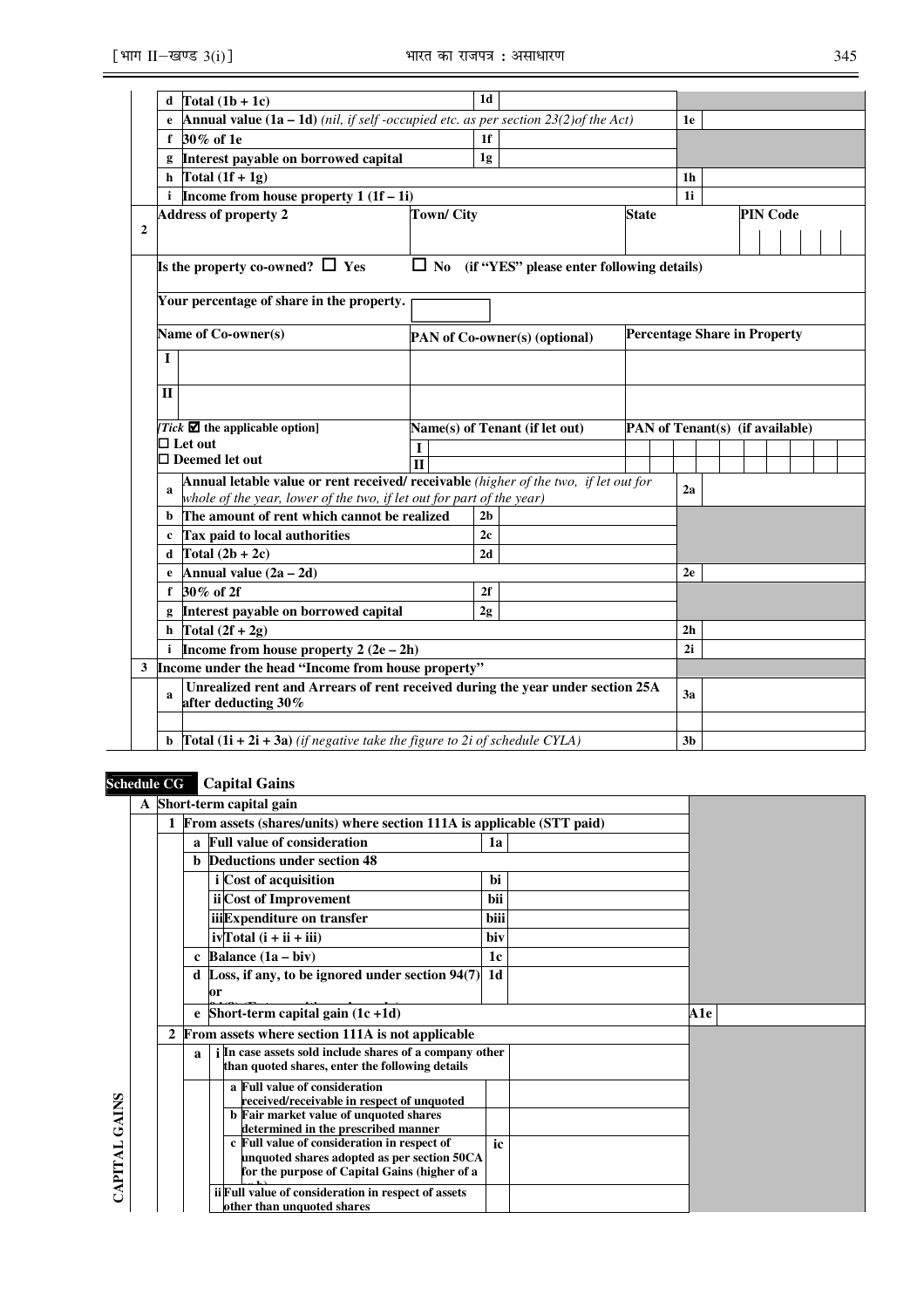|                                               |             | iii <sup>T</sup> otal $(ic + ii)$                                                                             | aiii            |                |
|-----------------------------------------------|-------------|---------------------------------------------------------------------------------------------------------------|-----------------|----------------|
|                                               |             | <b>b</b> Deductions under section 48                                                                          |                 |                |
|                                               |             | <b>Cost of acquisition</b>                                                                                    | bi              |                |
|                                               |             | <b>Cost of Improvement</b><br>ii.                                                                             | bii             |                |
|                                               |             | <b>Expenditure on transfer</b><br>iii                                                                         | biii            |                |
|                                               |             | Total $(i + ii + iii)$<br>iv                                                                                  | biv             |                |
|                                               | $\mathbf c$ | Balance (2aiii - biv)                                                                                         | 2c              |                |
|                                               |             | d Loss, if any, to be ignored under section $94(7)$                                                           | 2d              |                |
|                                               |             | or 94(8) (Enter positive value only)                                                                          |                 |                |
|                                               |             | e Short-term capital gain $(2c + 2d)$                                                                         |                 | 2e             |
| 3                                             |             | Deemed short term capital gain on depreciable assets                                                          |                 | A <sub>3</sub> |
| 4                                             |             | Exemption other than $u/s$ 11(1A), if any (pls. specify section)                                              |                 | A <sub>4</sub> |
|                                               |             | 5 Total short term capital gain $(A1e + 2e + A3 - A4)$                                                        |                 | A <sub>5</sub> |
|                                               |             | <b>B</b> Long term capital gain                                                                               |                 |                |
|                                               |             | 1 From asset where proviso under section $112(1)$ is not applicable                                           |                 |                |
|                                               | a           | <i>i</i> In case assets sold include shares of a company                                                      |                 |                |
|                                               |             | other than quoted shares, enter the following details                                                         |                 |                |
|                                               |             | a Full value of consideration received/receivable<br>in respect of unquoted shares                            |                 |                |
|                                               |             | b Fair market value of unquoted<br>shares                                                                     |                 |                |
|                                               |             | determined in the prescribed manner                                                                           |                 |                |
|                                               |             | c Full value of consideration in respect of ic                                                                |                 |                |
|                                               |             | unquoted shares adopted as per section 50CA                                                                   |                 |                |
|                                               |             | for the purpose of Capital Gains (higher of a or<br>ii Full value of consideration in respect of assets other |                 |                |
|                                               |             | than unquoted shares                                                                                          |                 |                |
|                                               |             | iii <sup>T</sup> otal $(ic + ii)$                                                                             | aiii            |                |
|                                               |             | <b>b</b> Deductions under section 48                                                                          |                 |                |
|                                               |             | Cost of acquisition after indexation<br>i.                                                                    | bi              |                |
|                                               |             | Cost of improvement after indexation<br>ii.                                                                   | bii             |                |
|                                               |             | <b>Expenditure on transfer</b><br>iii                                                                         | biii            |                |
|                                               |             | $Total (bi + bii + biii)$<br>iv                                                                               | biv             |                |
|                                               |             | c Balance $(1aiii - biv)$                                                                                     | 1c              |                |
|                                               |             | d Exemption $u/s$ 11(1A)                                                                                      |                 | 1d             |
|                                               |             | e Long-term capital gains where proviso under section $112(1)$ is not applicable $(1dBIe)$                    |                 |                |
| 2                                             |             | From asset where proviso under section $112(1)$ is applicable (without indexation)                            |                 |                |
|                                               |             | a Full value of consideration                                                                                 | 2a              |                |
|                                               |             | <b>b</b> Deductions under section 48                                                                          |                 |                |
|                                               |             | Cost of acquisition without indexation<br>i                                                                   | bi              |                |
| bii<br>ii<br>Cost of improvement without      |             |                                                                                                               |                 |                |
| <b>Expenditure on transfer</b><br>biii<br>iii |             |                                                                                                               |                 |                |
| Total (bi + bii + biii)<br>biv<br>iv          |             |                                                                                                               |                 |                |
|                                               |             | c Balance $(2a - biv)$                                                                                        | 2c              |                |
|                                               |             | d Exemption other than $u/s 11(1A)$ , if any (pls. specify section)                                           |                 | 2d             |
|                                               |             | e Long-term capital gains where proviso under section $112(1)$ is applicable $(2c -$                          | B <sub>2e</sub> |                |
|                                               |             | 3 Total long term capital gain $(B1e + B2e)$                                                                  |                 | <b>B3</b>      |
|                                               |             | C Income chargeable under the head "CAPITAL GAINS" $(A5 + B3)$ (enter B3 as nil, if                           |                 | $\overline{C}$ |

# **Schedule OS Income from other sources**

*loss)*

|              |   | <b>Income</b> |              |                                                                                |     |  |
|--------------|---|---------------|--------------|--------------------------------------------------------------------------------|-----|--|
|              | a |               |              | Dividends, Gross                                                               | 1a  |  |
|              | b |               |              | <b>Interest, Gross</b>                                                         | 1b  |  |
|              |   |               |              | Rental income from machinery, plants, buildings, etc., Gross                   | 1c  |  |
| SOURCES      | d | the source    |              | <b>Others, Gross</b> (excluding income from owning race horses) <b>Mention</b> |     |  |
| <b>OTHER</b> |   |               |              | Income from winnings from lotteries, crossword puzzles etc.                    | 1di |  |
|              |   | ii.           | $\mathbf{a}$ | Cash credits u/s 68                                                            |     |  |
|              |   |               |              | <b>b</b> Unexplained investments u/s 69                                        |     |  |
|              |   |               |              | c Unexplained money etc. u/s 69A                                               |     |  |
|              |   |               | d            | Undisclosed investments etc. u/s 69B                                           |     |  |
|              |   |               |              |                                                                                |     |  |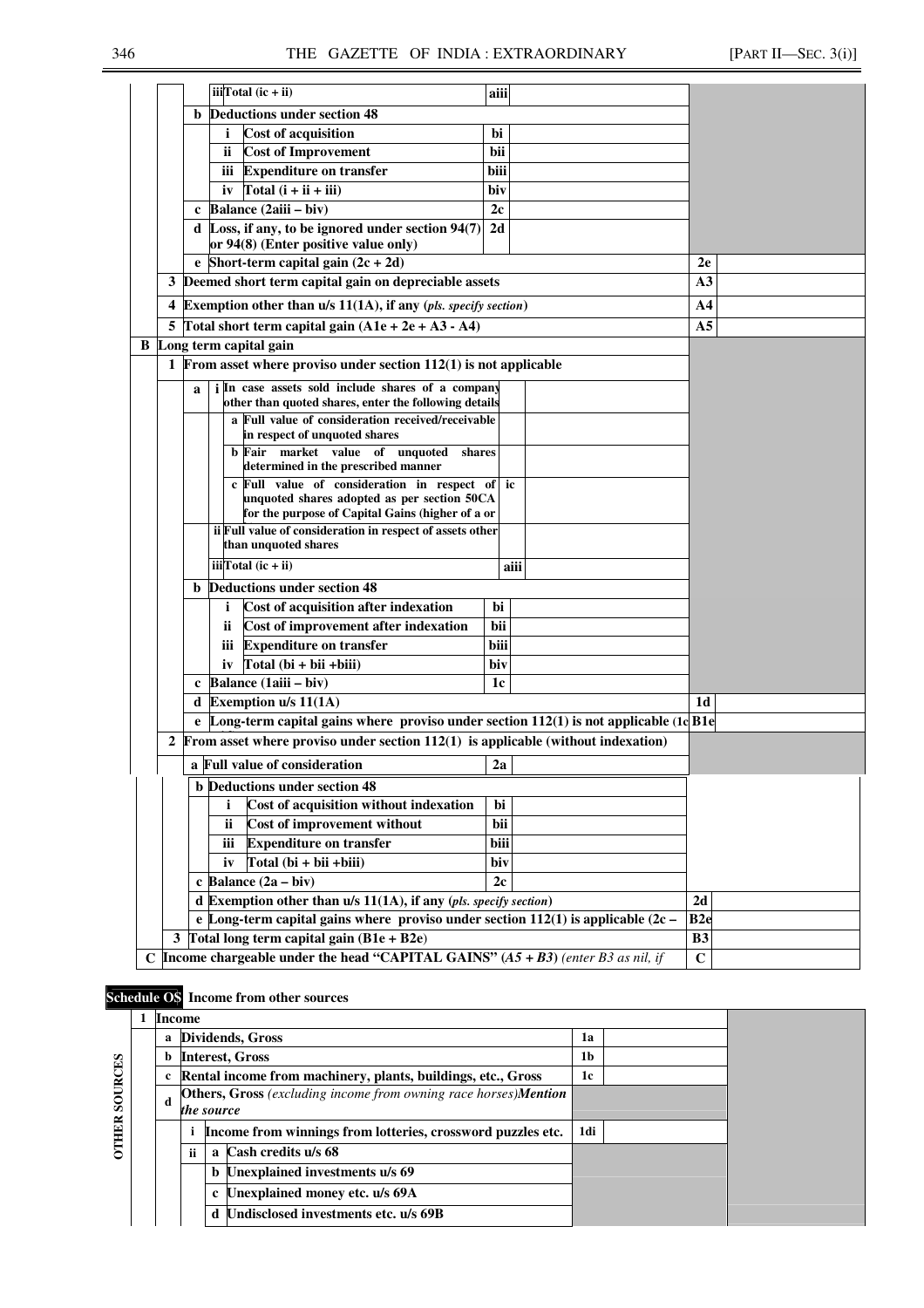|                |                                                                                                                                                                                                                 |                 | e Unexplained expenditure etc. u/s 69C                                                                  |                |      |       |  |                         |  |
|----------------|-----------------------------------------------------------------------------------------------------------------------------------------------------------------------------------------------------------------|-----------------|---------------------------------------------------------------------------------------------------------|----------------|------|-------|--|-------------------------|--|
|                |                                                                                                                                                                                                                 |                 | f Amount borrowed or repaid on hundi u/s 69D                                                            |                |      |       |  |                         |  |
|                |                                                                                                                                                                                                                 |                 | $\text{Total} \left( a + b + c + d + e + f \right)$                                                     |                |      | 1dii  |  |                         |  |
|                |                                                                                                                                                                                                                 | iii             | Income of the nature referred to in section $56(2)(x)$ which is<br>chargeable to tax                    |                |      |       |  |                         |  |
|                |                                                                                                                                                                                                                 | a               | Aggregate value of sum of money received<br>without consideration                                       |                |      |       |  |                         |  |
|                |                                                                                                                                                                                                                 | b               | In case immovable property is received<br>without consideration, stamp duty value of                    |                |      |       |  |                         |  |
|                |                                                                                                                                                                                                                 |                 | In case immovable property is received for<br>c inadequate consideration, stamp duty value              |                |      |       |  |                         |  |
|                |                                                                                                                                                                                                                 | d               | of property in excess of such consideration<br>In case any other property is received                   |                |      |       |  |                         |  |
|                |                                                                                                                                                                                                                 |                 | without consideration, fair market value of<br>In case any other property is received for               |                |      |       |  |                         |  |
|                |                                                                                                                                                                                                                 |                 | e inadequate consideration, fair market value<br>of property in excess of such consideration            |                |      |       |  |                         |  |
|                |                                                                                                                                                                                                                 |                 | Total $(a+b+c+d+e)$                                                                                     |                |      | 1diii |  |                         |  |
|                |                                                                                                                                                                                                                 | iv              |                                                                                                         |                |      | 1div  |  |                         |  |
|                |                                                                                                                                                                                                                 | v               |                                                                                                         |                |      | 1dv   |  |                         |  |
|                |                                                                                                                                                                                                                 |                 | vi $\int \text{Total} (1 \text{di} + 1 \text{dii} + 1 \text{diii} + 1 \text{div} + 1 \text{dv})$        |                |      | 1dvi  |  |                         |  |
|                | e                                                                                                                                                                                                               |                 | Total $(1a + 1b + 1c + 1dv)$                                                                            |                |      |       |  | 1e                      |  |
|                | Income included in '1e' chargeable to tax at special rate (to be taken to schedule SI)<br>f<br>Income from winnings from lotteries, crossword puzzles, races, games, gambling,<br>i<br>betting etc. (u/s 115BB) |                 |                                                                                                         |                |      |       |  | 1fi                     |  |
|                |                                                                                                                                                                                                                 | ij.             | Dividend Income from domestic company that exceeds Rs.10 Lakh (u/s 115BBDA                              |                |      |       |  | 1fii                    |  |
|                |                                                                                                                                                                                                                 | iii             | Deemed Income chargeable to tax u/s 115BBE                                                              |                |      |       |  | 1fiii                   |  |
|                |                                                                                                                                                                                                                 | iv              | Income from patent chargeable u/s 11BBF                                                                 |                |      |       |  | 1fiv                    |  |
|                |                                                                                                                                                                                                                 | $\mathbf{V}$    | Income from transfer of credits u/s 115BBG                                                              |                |      |       |  | 1fv                     |  |
|                |                                                                                                                                                                                                                 |                 | vi Any other income under chapter XII/XII-A                                                             |                |      |       |  | 1fvi                    |  |
|                |                                                                                                                                                                                                                 |                 | vii Income included in '1e' chargeable to tax at special rate $(1fi + 1fii + 1fiii + 1fiv + 1fv +$      |                |      |       |  |                         |  |
|                | g                                                                                                                                                                                                               |                 | Gross amount chargeable to tax at normal applicable rates (1e - 1fvii)                                  |                |      |       |  | 1 <sub>g</sub>          |  |
|                | h                                                                                                                                                                                                               | lfvi & lfvii)   |                                                                                                         |                |      |       |  |                         |  |
|                |                                                                                                                                                                                                                 |                 | <i>i</i> Expenses / Deductions                                                                          |                | hi   |       |  |                         |  |
|                |                                                                                                                                                                                                                 |                 | ii Depreciation                                                                                         |                | hii  |       |  |                         |  |
|                |                                                                                                                                                                                                                 | iii Total       |                                                                                                         |                | hiii |       |  |                         |  |
|                | i                                                                                                                                                                                                               |                 | Amounts not deductible u/s 58                                                                           |                |      |       |  | 1i                      |  |
|                | j                                                                                                                                                                                                               |                 | Profits chargeable to tax u/s 59                                                                        |                |      |       |  | 1j                      |  |
|                | Income from other sources (other than from owning race horses and amount chargeable to<br>k<br>tax at special rate) $(1g - hiii + 1i + 1j)$ (If negative take the figure to 4i of schedule CYLA)                |                 |                                                                                                         |                |      |       |  | 1k                      |  |
| $\overline{2}$ |                                                                                                                                                                                                                 |                 | <b>Income from other sources (other than from owning race horses)</b> (1fvii + 1k) (enter 1k as nil, if |                |      |       |  | $\overline{2}$          |  |
| 3              |                                                                                                                                                                                                                 |                 | Income from the activity of owning and maintaining race horses                                          |                |      |       |  |                         |  |
|                | a                                                                                                                                                                                                               | <b>Receipts</b> |                                                                                                         | 3a             |      |       |  |                         |  |
|                | b                                                                                                                                                                                                               |                 | Deductions under section 57 in relation to (3)                                                          | 3 <sub>b</sub> |      |       |  |                         |  |
|                | $\mathbf c$                                                                                                                                                                                                     |                 | Amounts not deductible u/s 58                                                                           | 3c             |      |       |  |                         |  |
|                | d                                                                                                                                                                                                               |                 | Profits chargeable to tax u/s 59                                                                        | 3d             |      |       |  |                         |  |
|                | e                                                                                                                                                                                                               |                 | Balance $(3a - 3b + 3c + 3d)$                                                                           |                |      |       |  | 3ex                     |  |
| 4              |                                                                                                                                                                                                                 |                 | Income under the head "Income from other sources" $(2 + 3e)$ (take 3e as nil if negative)               |                |      |       |  | $\overline{\mathbf{4}}$ |  |

| <b>Schedule-VC</b>           |                                                                                       |     | Voluntary Contributions (to be mandatorily filled in by all persons filing ITR-7) |    |  |  |  |  |  |
|------------------------------|---------------------------------------------------------------------------------------|-----|-----------------------------------------------------------------------------------|----|--|--|--|--|--|
| A                            | Local                                                                                 |     |                                                                                   |    |  |  |  |  |  |
|                              |                                                                                       |     | Corpus fund donation                                                              | Ai |  |  |  |  |  |
|                              | ii                                                                                    |     | Other than corpus fund donation                                                   |    |  |  |  |  |  |
|                              |                                                                                       | (a) | <b>Grants Received from Government</b>                                            |    |  |  |  |  |  |
|                              | Grants Received from Companies under Corporate Social<br>(b)<br><b>Responsibility</b> |     |                                                                                   |    |  |  |  |  |  |
| Other specific grants<br>(c) |                                                                                       |     |                                                                                   |    |  |  |  |  |  |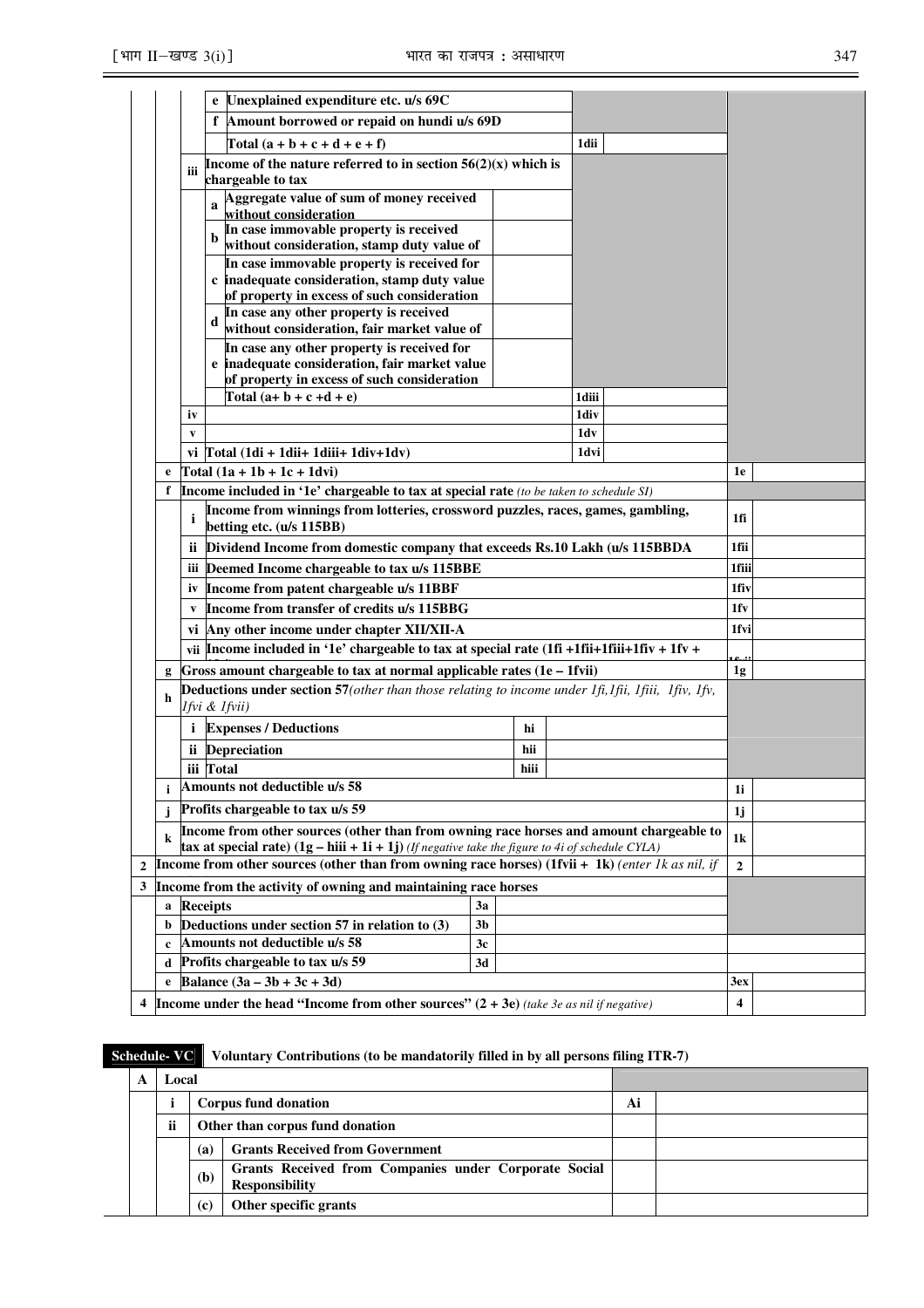|   |                 | (d) | <b>Other Donations</b>                                              |               |  |
|---|-----------------|-----|---------------------------------------------------------------------|---------------|--|
|   |                 | (e) | <b>Total</b>                                                        | Aiie          |  |
|   | iii             |     | Voluntary contribution local $(Ai + Aiie)$                          | Aiii          |  |
| B |                 |     | <b>Foreign contribution</b>                                         |               |  |
|   | i               |     | <b>Corpus fund donation</b>                                         | Bi            |  |
|   | ii.             |     | Other than corpus fund donation                                     | <b>Bii</b>    |  |
|   | $\cdots$<br>ÎÎÎ |     | Foreign contribution $(Bi + Bi)$                                    | <b>Biii</b>   |  |
| C |                 |     | <b>Total Contributions (Aiii + Biii)</b>                            | C             |  |
| D |                 |     | Anonymous donations, included in C, chargeable u/s 115BBC           |               |  |
|   |                 |     | Aggregate of such anonymous donations received                      | ٠             |  |
|   | ii              |     | 5% of total donations received at C or 1,00,000 whichever is higher | <b>ii</b>     |  |
|   | $\cdots$<br>îii |     | Anonymous donations chargeable u/s 115BBC $@ 30\%$ (i – ii)         | $\cdots$<br>Ш |  |

# **Schedule OA** *General*

|                | Do you have any income under the head business and profession? $\Box$ Yes $\Box$ No (if "yes" please enter following                                                          |    |  |
|----------------|-------------------------------------------------------------------------------------------------------------------------------------------------------------------------------|----|--|
|                | Nature of Business or profession (refer to the instructions)                                                                                                                  |    |  |
| $\overline{2}$ | <b>Number of branches</b>                                                                                                                                                     | 2  |  |
|                | Method of accounting employed in the previous year (Tick) $\blacksquare$<br>mercantile                                                                                        | 3  |  |
|                | Yes<br>Is there any change in method of accounting<br>$(Tick)$ $\blacksquare$                                                                                                 | 4  |  |
|                | 5 Effect on the profit because of deviation, if any, in the method of accounting<br>employed in the previous year from accounting standards prescribed under section<br>145 A | 5  |  |
| 6              | Method of valuation of closing stock employed in the previous year                                                                                                            | 6  |  |
|                | Raw Material (if at cost or market rates whichever is less write 1, if at cost<br>write 2, if at market rate write 3)                                                         |    |  |
|                | Finished goods (if at cost or market rates whichever is less write 1, if at cost<br>write 2, if at market rate write 3)                                                       |    |  |
|                | Yes<br>c Is there any change in stock valuation method<br>$(Tick)$ $\Box$                                                                                                     |    |  |
|                | d Effect on the profit or loss because of deviation, if any, from the method of<br>valuation prescribed under section 145A                                                    | 6d |  |

# **Schedule BP Computation of income from business or profession**

|                      | A |    | From business or profession other than speculative business and specified business<br>[including business income as referred to in section $11(4A)$ ] |                                                                                                       |                         |  |    |  |
|----------------------|---|----|-------------------------------------------------------------------------------------------------------------------------------------------------------|-------------------------------------------------------------------------------------------------------|-------------------------|--|----|--|
|                      |   |    |                                                                                                                                                       | Profit before tax as per profit and loss account                                                      | 1                       |  |    |  |
|                      |   |    |                                                                                                                                                       | Net profit or loss from speculative business<br>included in 1 (enter -ve sign in case of loss)        |                         |  |    |  |
| PROFESSION           |   | 3  |                                                                                                                                                       | Net profit or loss from Specified Business u/s<br>35AD included in 1 (enter -ve sign in case of loss) | 3                       |  |    |  |
|                      |   |    |                                                                                                                                                       | Profit or loss included in 1, which is referred to<br>in section 44AD/44AE                            | $\overline{\mathbf{4}}$ |  |    |  |
| $\tilde{e}$          |   | 5  |                                                                                                                                                       | Income credited to Profit and Loss account (included in 1) which is exempt                            |                         |  |    |  |
|                      |   |    | a                                                                                                                                                     | share of income from firm(s)                                                                          | 5a                      |  |    |  |
|                      |   |    | b.                                                                                                                                                    | Share of income from AOP/BOI                                                                          | 5 <sub>b</sub>          |  |    |  |
|                      |   |    | c                                                                                                                                                     | Any other exempt income                                                                               | 5c                      |  |    |  |
|                      |   |    | d                                                                                                                                                     | <b>Total exempt income</b>                                                                            | 5d                      |  |    |  |
|                      |   |    | Balance $(1 - 2 - 3 - 4 - 5d)$                                                                                                                        |                                                                                                       |                         |  | 6  |  |
| INCOME FROM BUSINESS |   |    |                                                                                                                                                       | Expenses debited to profit and loss account<br>considered under other heads of income                 | 7                       |  |    |  |
|                      |   |    |                                                                                                                                                       | Expenses debited to profit and loss account<br>which relate to exempt income                          | 8                       |  |    |  |
|                      |   | 9  |                                                                                                                                                       | Total $(7+8)$                                                                                         | 9                       |  |    |  |
|                      |   |    |                                                                                                                                                       | 10 Adjusted profit or loss $(6+9)$                                                                    |                         |  | 10 |  |
|                      |   | 11 |                                                                                                                                                       | Deemed income under section<br>33AB/33ABA/35ABB                                                       | 11                      |  |    |  |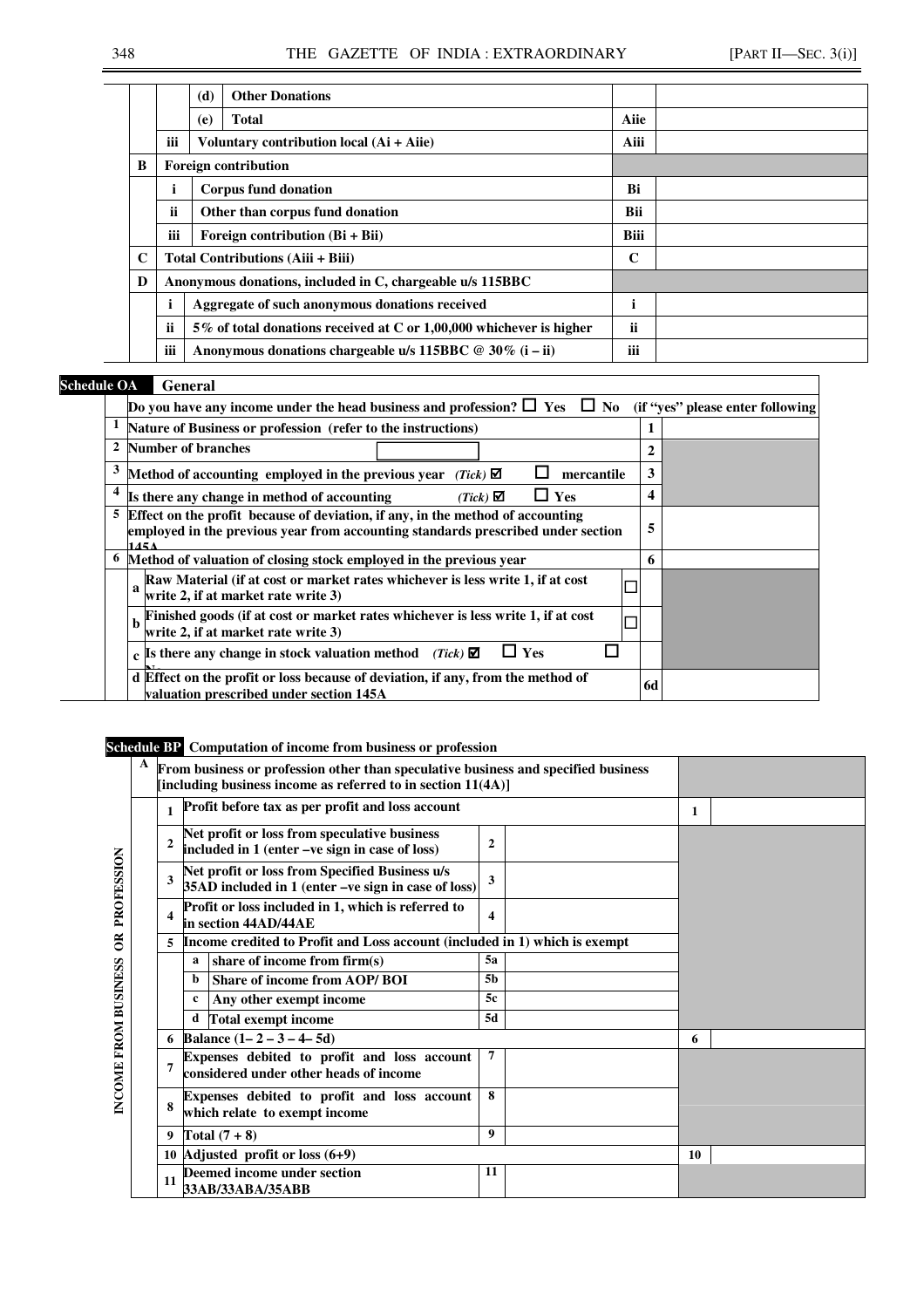|              | 12 | Any other item or items of addition under section 12<br>28 to 44DA                                                                                                   |       |    |              |  |
|--------------|----|----------------------------------------------------------------------------------------------------------------------------------------------------------------------|-------|----|--------------|--|
|              |    | 13 Any other income not included in profit and loss                                                                                                                  | 13    |    |              |  |
|              |    | account/any other expense not allowable                                                                                                                              |       |    |              |  |
|              |    | (including income from salary, commission,                                                                                                                           |       |    |              |  |
|              |    | bonus and interest from firms in which<br>14 Total $(10 + 11 + 12 + 13)$                                                                                             |       |    | 14           |  |
|              |    | 15 Deduction allowable under section $32(1)(iii)$                                                                                                                    | 15    |    |              |  |
|              |    |                                                                                                                                                                      |       |    |              |  |
|              |    | 16 Any other amount allowable as deduction<br>17 Total $(15+16)$                                                                                                     |       | 16 |              |  |
|              |    | 18 <b>Income</b> $(14 - 17)$                                                                                                                                         |       |    | 17           |  |
|              |    |                                                                                                                                                                      |       | 18 |              |  |
|              |    | <sup>19</sup> Profits and gains of business or profession deemed to be under -                                                                                       |       |    |              |  |
|              |    | <b>Section 44AD</b><br>$\mathbf{i}$                                                                                                                                  | 19i   |    |              |  |
|              |    | <b>Section 44ADA</b><br>ii.                                                                                                                                          | 19ii  |    |              |  |
|              |    | iii Section 44AE                                                                                                                                                     | 19iii |    |              |  |
|              |    | Total (19 <i>i</i> to 19 <i>iii</i> )<br>iv                                                                                                                          |       |    | 19iv         |  |
|              |    | 20 Net profit or loss from business or profession other than speculative and specified<br>business $(18 + 19i)$                                                      |       | 20 |              |  |
|              |    | 21 Net Profit or loss from business or profession other than speculative business and                                                                                |       |    | A21          |  |
|              |    | specified business after applying rule $7A$ , $7B$ or $7C$ , if applicable (If rule 7A, 7B or<br>7C is not applicable, enter same figure as in 20)                   |       |    |              |  |
| B            |    | Computation of income from speculative business                                                                                                                      |       |    |              |  |
|              |    | 24 Net profit or loss from speculative business as per profit or loss account                                                                                        |       |    | 24           |  |
|              |    | 25 Additions in accordance with section 28 to 44DA                                                                                                                   |       |    | 25           |  |
|              |    | 26 Deductions in accordance with section 28 to 44DA                                                                                                                  |       |    | 26           |  |
|              |    | 27 Profit or loss from speculative business $(24+25-26)$ (enter nil if loss)                                                                                         |       |    | <b>B27</b>   |  |
| $\mathbf{C}$ |    | Computation of income from specified business under section 35AD                                                                                                     |       |    | $\mathbf{C}$ |  |
|              | 28 | Net profit or loss from specified business as per profit or loss account                                                                                             |       |    | 28           |  |
|              | 29 | Additions in accordance with section 28 to 44DA                                                                                                                      |       |    | 29           |  |
|              | 30 | Deductions in accordance with section 28 to 44DA (other than deduction under section,-<br>(i) $35AD$ , (ii) $32$ or $35$ on which deduction $u/s$ $35AD$ is claimed) |       |    | 30           |  |
|              | 31 | Profit or loss from specified business (28+29-30)                                                                                                                    |       |    | 31           |  |
|              | 32 | Deductions in accordance with section 35AD(1)                                                                                                                        |       |    | 32           |  |
|              | 33 | <b>Profit or loss from specified business (31-32)</b> (enter nil if loss)                                                                                            |       | 33 |              |  |
|              |    |                                                                                                                                                                      | 35    |    |              |  |
|              | 34 | Relevant clause of sub-section (5) of section 35AD which covers the specified business (to be<br>selected from drop down menu)                                       |       |    |              |  |
| D            |    | Income chargeable under the head 'Profits and gains' $(A21+B27+C33)$                                                                                                 |       |    | D34          |  |
| E            |    | Computation of income chargeable to tax under section $11(4)$                                                                                                        |       |    |              |  |
|              |    | 35 Income as shown in the accounts of business under taking [refer section $11(4)$ ]                                                                                 |       |    | E35          |  |

# **Schedule CYLA Details of Income after set-off of current years losses**

|                | Sl.No     | <b>Head/Source of</b>      |                   | Income of current   House property loss of | <b>Business Loss</b>                             | <b>Other sources loss</b> | Current year's          |
|----------------|-----------|----------------------------|-------------------|--------------------------------------------|--------------------------------------------------|---------------------------|-------------------------|
|                |           | Income                     | vear              |                                            | the current year set off (other than speculation | (other than loss          | <b>Income remaining</b> |
|                |           |                            | (Fill this column |                                            | or specified business                            | from race horses) of      | after set off           |
|                |           |                            | only if income is |                                            | loss) of the current year                        | the current year set      |                         |
|                |           |                            | zero or positive) |                                            | set off                                          | off                       |                         |
|                |           |                            |                   | <b>Total loss</b>                          | <b>Total loss</b>                                | <b>Total loss</b>         |                         |
|                |           |                            |                   | (3b of Schedule -HP)                       | (A21 of Schedule-BP)                             | (1k of Schedule-OS)       |                         |
| ADJUSTMENT     |           |                            |                   |                                            | 3                                                |                           | $5=1-2-3-4$             |
|                |           | Loss to be adjusted        |                   |                                            |                                                  |                           |                         |
| LOSS           |           | ->                         |                   |                                            |                                                  |                           |                         |
|                |           | <b>House property</b>      |                   |                                            |                                                  |                           |                         |
| <b>YEAR</b>    | <b>ii</b> | <b>Business (excluding</b> |                   |                                            |                                                  |                           |                         |
|                |           | speculation income         |                   |                                            |                                                  |                           |                         |
|                |           | and income from            |                   |                                            |                                                  |                           |                         |
|                |           | specified business)        |                   |                                            |                                                  |                           |                         |
| <b>CURRENT</b> | iii       | <b>Speculation income</b>  |                   |                                            |                                                  |                           |                         |
|                | iv        | <b>Specified business</b>  |                   |                                            |                                                  |                           |                         |
|                |           | income                     |                   |                                            |                                                  |                           |                         |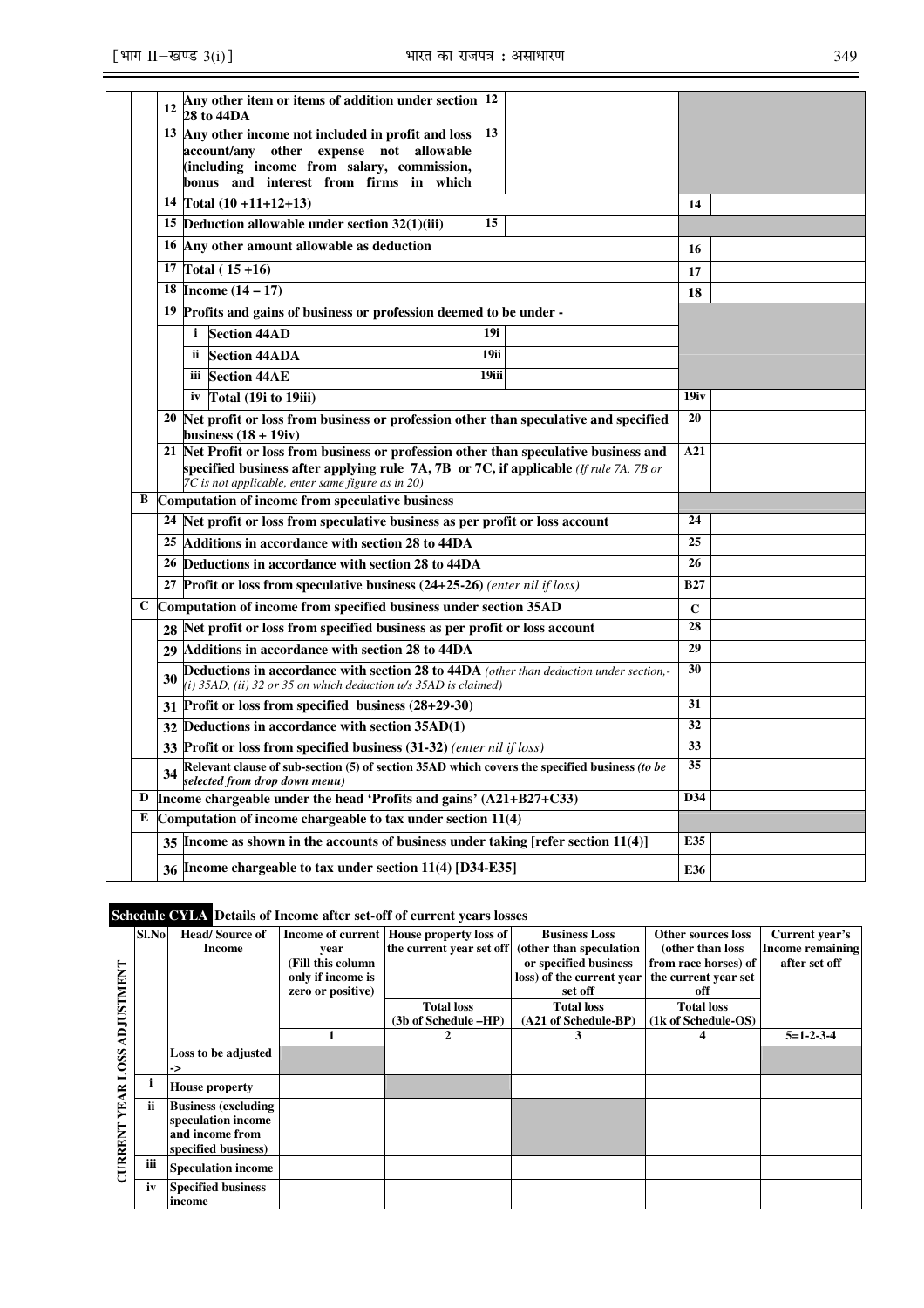| v            | Short-term capital           |  |  |  |
|--------------|------------------------------|--|--|--|
|              | gain                         |  |  |  |
|              |                              |  |  |  |
| vi           | Long term capital            |  |  |  |
|              | gain                         |  |  |  |
| vii          | Other sources                |  |  |  |
|              | (excluding profit            |  |  |  |
|              | from owning race             |  |  |  |
|              | horses and                   |  |  |  |
|              |                              |  |  |  |
|              | winnings from                |  |  |  |
|              | lottery)                     |  |  |  |
|              | viii Profit from owning      |  |  |  |
|              | and maintaining              |  |  |  |
|              | race horses                  |  |  |  |
|              |                              |  |  |  |
| ix           | <b>Total loss set-off</b>    |  |  |  |
| $\mathbf{x}$ | Loss remaining after set-off |  |  |  |

**Schedule** 

### **MAT Computation of Minimum Alternate Tax payable under section 115JB**

|                       |              | Whether the Profit and Loss Account is prepared in accordance with the provisions of Parts II of Schedule III to the<br>Companies Act, 2013 (If yes, write 'Y', if no write 'N')                                                                                                                                                                       |           | $\mathcal{L}_{\mathcal{A}}$ |  |  |  |  |  |  |  |  |  |
|-----------------------|--------------|--------------------------------------------------------------------------------------------------------------------------------------------------------------------------------------------------------------------------------------------------------------------------------------------------------------------------------------------------------|-----------|-----------------------------|--|--|--|--|--|--|--|--|--|
|                       |              | Whether, for the Profit and Loss Account referred to in item 1 above, the same accounting policies, accounting standards<br>2 and same method and rates for calculating depreciation have been followed as have been adopted for preparing accounts<br>laid before the company at its annual general body meeting? (If yes, write 'Y', if no write 'N' |           |                             |  |  |  |  |  |  |  |  |  |
|                       |              | 3 Profit after tax as shown in the Profit and Loss Account                                                                                                                                                                                                                                                                                             |           |                             |  |  |  |  |  |  |  |  |  |
|                       |              | 4 Additions (if debited in profit and loss account)                                                                                                                                                                                                                                                                                                    |           |                             |  |  |  |  |  |  |  |  |  |
|                       | a            | Income Tax paid or payable or its provision -including the amount of deferred tax and the provision therefor                                                                                                                                                                                                                                           | 4a        |                             |  |  |  |  |  |  |  |  |  |
|                       | b            | Reserve (except reserve under section 33AC)                                                                                                                                                                                                                                                                                                            | 4b        |                             |  |  |  |  |  |  |  |  |  |
|                       | $\mathbf c$  | <b>Provisions for unascertained liability</b>                                                                                                                                                                                                                                                                                                          | 4c        |                             |  |  |  |  |  |  |  |  |  |
|                       | d            | Provisions for losses of subsidiary companies                                                                                                                                                                                                                                                                                                          | 4d        |                             |  |  |  |  |  |  |  |  |  |
|                       | e            | Dividend paid or proposed                                                                                                                                                                                                                                                                                                                              | 4e        |                             |  |  |  |  |  |  |  |  |  |
|                       | f            | Expenditure related to exempt income under sections 10, 11 or 12 [exempt income excludes income exempt<br>under section 10(38)]                                                                                                                                                                                                                        | 4f        |                             |  |  |  |  |  |  |  |  |  |
| MINIMUM ALTERNATE TAX | g            | Expenditure related to share in income of AOP/BOI on which no income-tax is payable as per section 86                                                                                                                                                                                                                                                  | 4g        |                             |  |  |  |  |  |  |  |  |  |
|                       | h            | Expenditure in case of foreign company referred to in clause (fb) of Explanation 1 to section 115JB                                                                                                                                                                                                                                                    | 4h        |                             |  |  |  |  |  |  |  |  |  |
|                       | i            | Notional loss on transfer of certain capital assets or units referred to in clause (fc) of Explanation 1 to section<br>115.JB                                                                                                                                                                                                                          | 4i        |                             |  |  |  |  |  |  |  |  |  |
|                       | j            | Expenditure relatable to income by way of royalty in respect of patent chargeable to tax u/s 115BBF                                                                                                                                                                                                                                                    | 4j        |                             |  |  |  |  |  |  |  |  |  |
|                       | k            | Depreciation attributable to revaluation of assets                                                                                                                                                                                                                                                                                                     | 4k        |                             |  |  |  |  |  |  |  |  |  |
|                       | 1            | Gain on transfer of units referred to in clause (k) of explanation 1 to section 115JB                                                                                                                                                                                                                                                                  | 41        |                             |  |  |  |  |  |  |  |  |  |
|                       | m            | Others (including residual unadjusted items and provision for diminution in the value of any asset)                                                                                                                                                                                                                                                    | 4m        |                             |  |  |  |  |  |  |  |  |  |
|                       | n            | Total additions (4a+4b+4c+4d+4e+4f+4g+4h+4i+4j+4k+4l+4m)                                                                                                                                                                                                                                                                                               |           | 4n                          |  |  |  |  |  |  |  |  |  |
|                       |              | 5 Deductions                                                                                                                                                                                                                                                                                                                                           |           |                             |  |  |  |  |  |  |  |  |  |
|                       | a            | Amount withdrawn from reserve or provisions if credited to Profit and Loss account                                                                                                                                                                                                                                                                     | 5a        |                             |  |  |  |  |  |  |  |  |  |
|                       | b            | Income exempt under sections 10, 11 or 12 [exempt income excludes income exempt under section 10(38)]                                                                                                                                                                                                                                                  | 5b        |                             |  |  |  |  |  |  |  |  |  |
|                       | c            | Amount withdrawn from revaluation reserve and credited to profit and loss account to the extent it does not<br>exceed the amount of depreciation attributable to revaluation of asset                                                                                                                                                                  | 5c        |                             |  |  |  |  |  |  |  |  |  |
|                       | d            | Share in income of AOP/BOI on which no income-tax is payable as per section 86 credited to Profit and Loss<br>account                                                                                                                                                                                                                                  | 5d        |                             |  |  |  |  |  |  |  |  |  |
|                       | e            | Income in case of foreign company referred to in clause (iid) of explanation 1 to section 115JB                                                                                                                                                                                                                                                        | <b>5e</b> |                             |  |  |  |  |  |  |  |  |  |
|                       | f            | Notional gain on transfer of certain capital assets or units referred to in clause (iie) of Explanation 1 to section<br>115.JB                                                                                                                                                                                                                         | 5f        |                             |  |  |  |  |  |  |  |  |  |
|                       |              | Loss on transfer of units referred to in clause (iif) of Explanation 1 to section 115JB                                                                                                                                                                                                                                                                | 5g        |                             |  |  |  |  |  |  |  |  |  |
|                       | h            | Income by way of royalty referred to in clause (iig) of explanation 1 to section 115JB                                                                                                                                                                                                                                                                 | 5h        |                             |  |  |  |  |  |  |  |  |  |
|                       | i            | Loss brought forward or unabsorbed depreciation whichever is less                                                                                                                                                                                                                                                                                      | 5i        |                             |  |  |  |  |  |  |  |  |  |
|                       | Ĵ            | Profit of sick industrial company till net worth is equal to or exceeds accumulated losses                                                                                                                                                                                                                                                             | 5j        |                             |  |  |  |  |  |  |  |  |  |
|                       | k            | <b>Others</b> (including residual unadjusted items and the amount of deferred tax credited to P&L A/c)                                                                                                                                                                                                                                                 | 5k        |                             |  |  |  |  |  |  |  |  |  |
|                       | $\mathbf{l}$ | Total deductions (5a+5b+5c+5d+5e+5f+5g+5h+5i+5j+5k)                                                                                                                                                                                                                                                                                                    |           | 51                          |  |  |  |  |  |  |  |  |  |
|                       |              | $6$ Book profit under section 115JB $(3+4n-5l)$                                                                                                                                                                                                                                                                                                        |           | 6                           |  |  |  |  |  |  |  |  |  |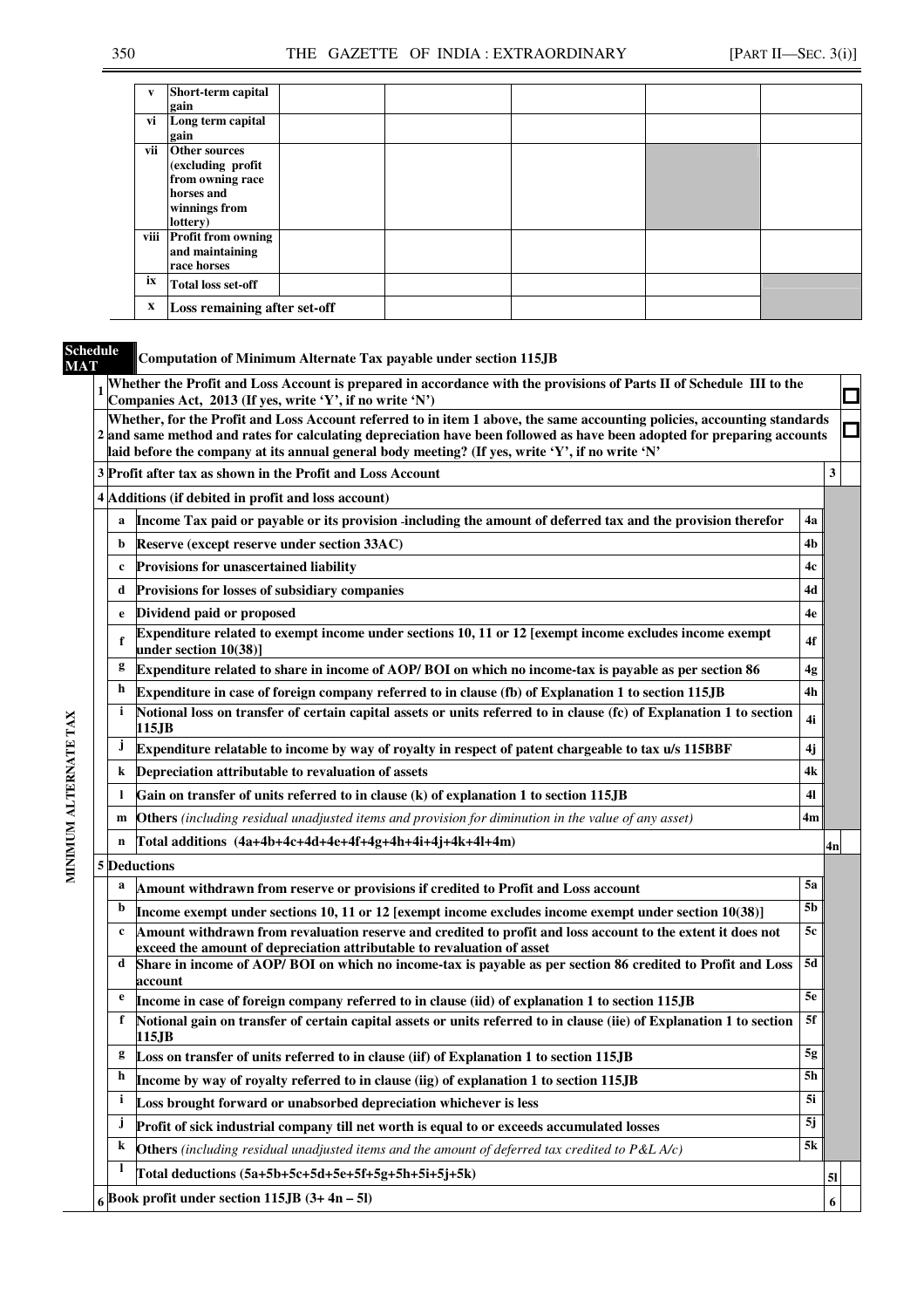# **7 Tax payable under section 115JB 7**

|            | <b>Schedule MATC</b> |                                                                                        |                                                                               | Computation of tax credit under section 115JAA                                             |                                                                                                                                        |                |  |
|------------|----------------------|----------------------------------------------------------------------------------------|-------------------------------------------------------------------------------|--------------------------------------------------------------------------------------------|----------------------------------------------------------------------------------------------------------------------------------------|----------------|--|
|            |                      |                                                                                        |                                                                               | 1 Tax under section 115JB in assessment year 2018-19 (1d of Part-B-TTI)                    |                                                                                                                                        | 1              |  |
|            |                      |                                                                                        |                                                                               | Tax under other provisions of the Act in assessment year 2018-19 (5 of Part-B-TTI)         |                                                                                                                                        | $\overline{2}$ |  |
|            | enter 01             |                                                                                        |                                                                               |                                                                                            | 3 Amount of tax against which credit is available [enter $(2 – 1)$ if 2 is greater than 1, otherwise                                   | 3              |  |
|            |                      |                                                                                        |                                                                               |                                                                                            | 4 Utilisation of MAT credit Available [Sum of MAT credit utilized during the current year is subject to maximum of amount mentioned in |                |  |
|            |                      | 3 above and cannot exceed the sum of MAT Credit Brought Forward ]                      |                                                                               |                                                                                            |                                                                                                                                        |                |  |
|            | S.No                 | <b>Assessment Year</b><br>(A)                                                          | <b>MAT Credit</b><br><b>Utilised during the</b><br><b>Current Year</b><br>(C) | <b>Balance</b><br><b>MAT</b><br><b>Credit</b><br>Carried<br>Forward<br>$(D)=(B3) -$<br>(C) |                                                                                                                                        |                |  |
|            |                      |                                                                                        | Gross<br>(B1)                                                                 | (B2)                                                                                       | Set-off in earlier years Balance Brought forward<br>$(B3)=(B2)-(B1)$                                                                   |                |  |
|            | i                    | 2008-09                                                                                |                                                                               |                                                                                            |                                                                                                                                        |                |  |
| MAT CREDIT | <b>ii</b>            | 2009-10                                                                                |                                                                               |                                                                                            |                                                                                                                                        |                |  |
|            | iii                  | 2010-11                                                                                |                                                                               |                                                                                            |                                                                                                                                        |                |  |
|            | iv                   | 2011-12                                                                                |                                                                               |                                                                                            |                                                                                                                                        |                |  |
|            | V                    | 2012-13                                                                                |                                                                               |                                                                                            |                                                                                                                                        |                |  |
|            | vi                   | 2013-14                                                                                |                                                                               |                                                                                            |                                                                                                                                        |                |  |
|            | vii                  | 2014-15                                                                                |                                                                               |                                                                                            |                                                                                                                                        |                |  |
|            | viii                 | 2015-16                                                                                |                                                                               |                                                                                            |                                                                                                                                        |                |  |
|            | ix                   | 2016-17                                                                                |                                                                               |                                                                                            |                                                                                                                                        |                |  |
|            | X                    | 2017-18                                                                                |                                                                               |                                                                                            |                                                                                                                                        |                |  |
|            | xi                   | 2018-19 (enter 1 -<br>2, if $1>2$ else enter                                           |                                                                               |                                                                                            |                                                                                                                                        |                |  |
|            | xii                  | <b>Total</b>                                                                           |                                                                               |                                                                                            |                                                                                                                                        |                |  |
|            |                      | 5 Amount of tax credit under section 115 JAA utilised during the year [enter $4(C)x$ ] |                                                                               | 5                                                                                          |                                                                                                                                        |                |  |
|            |                      |                                                                                        |                                                                               |                                                                                            | $ 6 $ Amount of MAT liability available for credit in subsequent assessment years [enter 4(D)x]                                        | 6              |  |

|              | <b>Schedule AMT</b>                                                                                                                   |                                                                                                                                 | Computation of Alternate Minimum Tax payable under section 115JC |  |  |  |  |
|--------------|---------------------------------------------------------------------------------------------------------------------------------------|---------------------------------------------------------------------------------------------------------------------------------|------------------------------------------------------------------|--|--|--|--|
|              |                                                                                                                                       | Total Income as per item 25 of PART-B-TI                                                                                        |                                                                  |  |  |  |  |
| $\mathbf{2}$ |                                                                                                                                       | Adjustment as per section $115JC(2)$                                                                                            |                                                                  |  |  |  |  |
|              | a                                                                                                                                     | Deduction Claimed under any section included in Chapter VI-A under the<br>heading "C.—Deductions in respect of certain incomes" | 2a                                                               |  |  |  |  |
|              | b                                                                                                                                     | Deduction Claimed u/s 10AA                                                                                                      | 2 <sub>b</sub>                                                   |  |  |  |  |
|              | $\mathbf c$                                                                                                                           | Deduction claimed u/s 35AD as reduced by the amount of depreciation on<br>assets on which such deduction is claimed             | 2c                                                               |  |  |  |  |
|              | d                                                                                                                                     | Total Adjustment (2a+ 2b+2c)                                                                                                    | 2d                                                               |  |  |  |  |
| 3            | Adjusted Total Income under section $115JC(1)$ $(1+2d)$                                                                               |                                                                                                                                 |                                                                  |  |  |  |  |
| 4            | Tax payable under section 115JC [18.5% of (3)] (In the case of AOP, BOI, AJP this is applicable if 3 is greater than Rs. 20<br>lakhs) |                                                                                                                                 |                                                                  |  |  |  |  |

| <b>Schedule AMTC</b>                                                                 | Computation of tax credit under section 115JD                                                                                                  |  |
|--------------------------------------------------------------------------------------|------------------------------------------------------------------------------------------------------------------------------------------------|--|
|                                                                                      | 1 Tax under section 115.JC in assessment year 2018-19 (1d of Part-B-TTI)                                                                       |  |
| 2 Tax under other provisions of the Act in assessment year 2018-19 (5 of Part-B-TTI) |                                                                                                                                                |  |
| enter 01                                                                             | 3 Amount of tax against which credit is available [enter $(2 - 1)$ if 2 is greater than 1, otherwise                                           |  |
| and cannot exceed the sum of AMT Credit Brought Forward)                             | 4 Utilisation of AMT credit Available (Sum of AMT credit utilized during the current year is subject to maximum of amount mentioned in 3 above |  |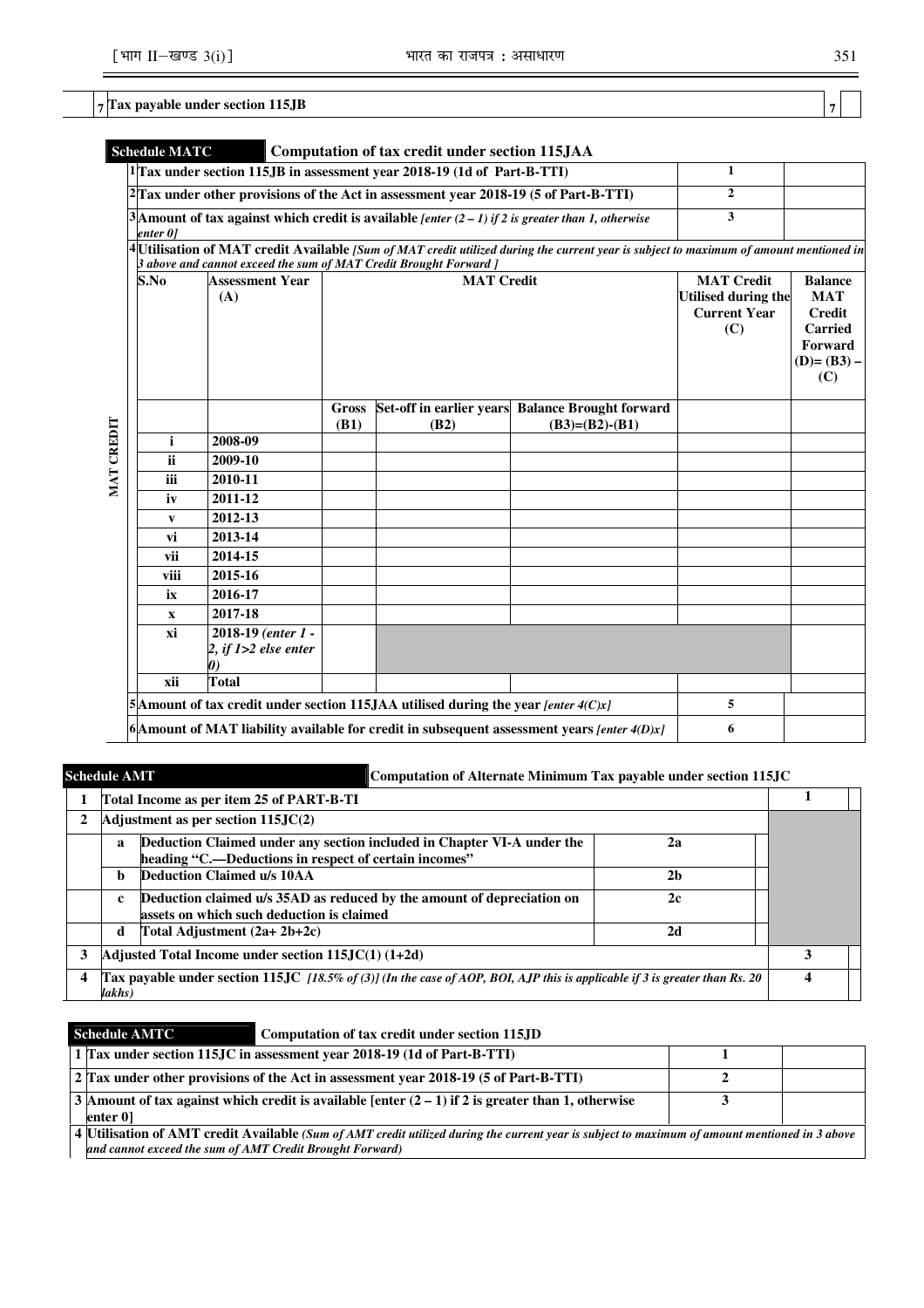| S.No         | <b>Assessment Year</b><br>(AY)<br>(A)                                                       |                             | <b>AMT Credit</b> |                                                                          | <b>AMT Credit</b><br>Utilised during the AMT Credit<br><b>Current Year</b><br>(C) | <b>Balance</b><br><b>Carried</b><br>Forward<br>$(D)=(B3) -$<br>(C) |
|--------------|---------------------------------------------------------------------------------------------|-----------------------------|-------------------|--------------------------------------------------------------------------|-----------------------------------------------------------------------------------|--------------------------------------------------------------------|
|              |                                                                                             | <b>Gross</b><br><b>(B1)</b> | <b>(B2)</b>       | Set-off in earlier years Balance brought forward<br>$(B3) = (B1) - (B2)$ |                                                                                   |                                                                    |
| $\mathbf{i}$ | 2012-13                                                                                     |                             |                   |                                                                          |                                                                                   |                                                                    |
| ii.          | 2013-14                                                                                     |                             |                   |                                                                          |                                                                                   |                                                                    |
| <b>iii</b>   | 2014-15                                                                                     |                             |                   |                                                                          |                                                                                   |                                                                    |
| iv           | 2015-16                                                                                     |                             |                   |                                                                          |                                                                                   |                                                                    |
| V            | 2016-17                                                                                     |                             |                   |                                                                          |                                                                                   |                                                                    |
| vi           | 2017-18                                                                                     |                             |                   |                                                                          |                                                                                   |                                                                    |
| vii          | <b>Current AY</b> (enter<br>$1 - 2$ , if $1 > 2$ else<br>enter 0)                           |                             |                   |                                                                          |                                                                                   |                                                                    |
| viii         | <b>Total</b>                                                                                |                             |                   |                                                                          |                                                                                   |                                                                    |
|              | 5 Amount of tax credit under section 115JD utilised during the year [total of item no 4C]   | 5                           |                   |                                                                          |                                                                                   |                                                                    |
|              | 6 Amount of AMT liability available for credit in subsequent assessment years [total of 4D] |                             | 6                 |                                                                          |                                                                                   |                                                                    |

|                       | <b>Schedule PTI</b> |                                            | Pass Through Income details from business trust or investment fund as per section 115UA, 115UB |              |              |                             |                            |                                         |
|-----------------------|---------------------|--------------------------------------------|------------------------------------------------------------------------------------------------|--------------|--------------|-----------------------------|----------------------------|-----------------------------------------|
|                       | SI.                 | Name of business trust/<br>investment fund | PAN of the business trust/<br>investment fund                                                  | SI.          |              | <b>Head of income</b>       | <b>Amount of</b><br>income | <b>TDS</b><br>on such<br>amount, if any |
|                       | 1.                  |                                            |                                                                                                | $\mathbf{i}$ |              | <b>House property</b>       |                            |                                         |
|                       |                     |                                            |                                                                                                | ii           |              | <b>Capital Gains</b>        |                            |                                         |
|                       |                     |                                            |                                                                                                |              | a            | Short term                  |                            |                                         |
|                       |                     |                                            |                                                                                                |              | $\mathbf b$  | Long term                   |                            |                                         |
|                       |                     |                                            |                                                                                                | iii          |              | <b>Other Sources</b>        |                            |                                         |
|                       |                     |                                            |                                                                                                | iv           |              | Income claimed to be exempt |                            |                                         |
|                       |                     |                                            |                                                                                                |              | a            | u/s                         |                            |                                         |
|                       |                     |                                            |                                                                                                |              |              | 10(23FBB)                   |                            |                                         |
| PASS THROUGH INCOME   |                     |                                            |                                                                                                |              | b.           | u/s                         |                            |                                         |
|                       |                     |                                            |                                                                                                |              |              | .                           |                            |                                         |
|                       |                     |                                            |                                                                                                |              | $\mathbf{c}$ | $\mathbf{u}/\mathbf{s}$     |                            |                                         |
|                       |                     |                                            |                                                                                                |              |              | .                           |                            |                                         |
|                       | 2.                  |                                            |                                                                                                | $\mathbf i$  |              | <b>House property</b>       |                            |                                         |
|                       |                     |                                            |                                                                                                | ii           |              | <b>Capital Gains</b>        |                            |                                         |
|                       |                     |                                            |                                                                                                |              | a            | Short term                  |                            |                                         |
|                       |                     |                                            |                                                                                                |              | b            | Long term                   |                            |                                         |
|                       |                     |                                            |                                                                                                | iii          |              | <b>Other Sources</b>        |                            |                                         |
|                       |                     |                                            |                                                                                                | iv           |              | Income claimed to be exempt |                            |                                         |
|                       |                     |                                            |                                                                                                |              | a            | u/s                         |                            |                                         |
|                       |                     |                                            |                                                                                                |              |              | 10(23FBB)                   |                            |                                         |
|                       |                     |                                            |                                                                                                |              | b            | u/s                         |                            |                                         |
|                       |                     |                                            |                                                                                                |              |              |                             |                            |                                         |
|                       |                     |                                            |                                                                                                |              | $\mathbf c$  | $\mathbf{u}/\mathbf{s}$     |                            |                                         |
| $NOTE \triangleright$ |                     |                                            | Please refer to the instructions for filling out this schedule.                                |              |              |                             |                            |                                         |
|                       |                     |                                            |                                                                                                |              |              |                             |                            |                                         |

| <b>Schedule SI</b> |                                      | <b>Income chargeable to tax at special rates</b> <i>[Please see instruction]</i> |                      |        |                     |  |  |  |
|--------------------|--------------------------------------|----------------------------------------------------------------------------------|----------------------|--------|---------------------|--|--|--|
| l SI No            | Section                              | ⊠                                                                                | Special rate $(\% )$ | Income | Tax thereon<br>(ii) |  |  |  |
|                    | 111A (STCG on shares where STT paid) |                                                                                  |                      |        |                     |  |  |  |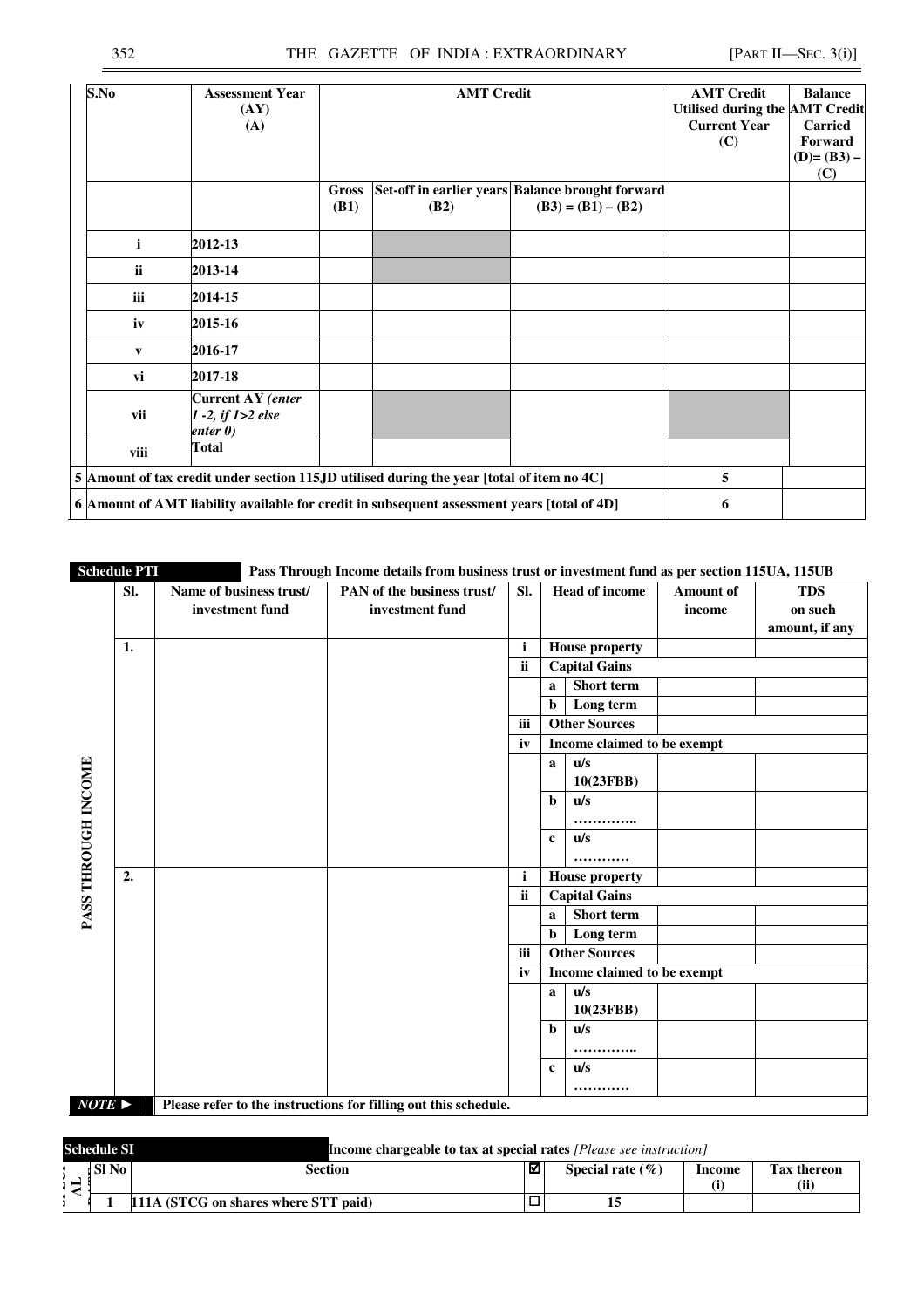|    | 112 proviso (LTCG on listed securities/ units without indexation)          | □ | 10           |  |
|----|----------------------------------------------------------------------------|---|--------------|--|
| 3  | 112 (LTCG on others)                                                       |   | 20           |  |
| 4  | 115B (Profits and gains of life insurance business)                        |   | 12.50        |  |
| 5  | 115BB (Winnings from lotteries, puzzles, races, games etc.)                |   | 30           |  |
| 6  | 115BBDA (Dividend Income from domestic company that<br>exceeds Rs.10 Lakh) |   | 10           |  |
| 7  | 115BBE (Income under section 68, 69, 69A, 69B, 69C or 69D)                 |   | 60           |  |
| 8  | 115BBF (Tax on income from patent)                                         |   | 10           |  |
| 9  | 15BBG (Tax on income from transfer of carbon credits)                      |   | 10           |  |
| 10 |                                                                            |   |              |  |
| 11 |                                                                            |   | <b>Total</b> |  |

# **Schedule 115TD Accreted income under section 115TD**

|                  | Aggregate Fair Market Value (FMV) of total assets of trust/institution                                                                                                                                        |      |                             | 1                           |  |
|------------------|---------------------------------------------------------------------------------------------------------------------------------------------------------------------------------------------------------------|------|-----------------------------|-----------------------------|--|
| $\overline{2}$   | Less: Total liability of trust/institution                                                                                                                                                                    |      |                             | $\mathbf{2}$                |  |
| 3                | Net value of assets $(1 – 2)$                                                                                                                                                                                 |      |                             | 3                           |  |
| $\boldsymbol{4}$ | FMV of assets directly acquired out of income referred to in section<br>(i)<br>10(1)                                                                                                                          |      | 4i                          |                             |  |
|                  | (ii)<br>FMV of assets acquired during the period from the date of creation<br>or establishment to the effective date of registration u/s 12AA, if<br>benefit u/s 11 and 12 not claimed during the said period | 4ii  |                             |                             |  |
|                  | FMV of assets transferred in accordance with third proviso to<br>(iii)<br>section 115TD(2)                                                                                                                    | 4iii |                             |                             |  |
|                  | Total $(4i + 4ii + 4iii)$<br>(iv)                                                                                                                                                                             |      | 4iv                         |                             |  |
| 5                | Liability in respect of assets at 4 above                                                                                                                                                                     |      | 5                           |                             |  |
| 6                | Accreted income as per section $115TD$ $[3 - (4 - 5)]$                                                                                                                                                        |      | 6                           |                             |  |
| 7                | Additional income-tax payable u/s 115TD at maximum marginal rate                                                                                                                                              |      | 7                           |                             |  |
| 8                | Interest payable u/s 115TE                                                                                                                                                                                    |      |                             | 8                           |  |
| 9                | Additional income-tax and interest payable                                                                                                                                                                    |      |                             | 9                           |  |
| 10               | Tax and interest paid                                                                                                                                                                                         |      |                             | 10                          |  |
| 11               | Net payable/refundable $(9 - 10)$                                                                                                                                                                             |      |                             | 11                          |  |
| 12               | Date(s) of deposit of tax on accreted income                                                                                                                                                                  |      | Date 2<br><b>DD/MM/YYYY</b> | Date 3<br><b>DD/MM/YYYY</b> |  |
| 13               | <b>Name of Bank and Branch</b>                                                                                                                                                                                |      |                             |                             |  |
| 14               | <b>BSR Code</b>                                                                                                                                                                                               |      |                             |                             |  |
| 15               | Serial number of challan                                                                                                                                                                                      |      |                             |                             |  |
| 16               | <b>Amount deposited</b>                                                                                                                                                                                       |      |                             |                             |  |

# **Schedule FSI** Details of Income from outside India and tax relief

| INCOME FROM OUTSIDE INDIA AND TAX RELIEF | SI.          | Code | <b>Country Taxpayer</b><br><b>Identification</b><br><b>Number</b> | SI.              | <b>Head of</b><br>income                | <b>Income</b><br>from outside<br>India<br>(included in<br><b>PART B-TI)</b> | outside<br>India | Tax paid Tax payable on such<br>income under<br>normal provisions<br>in India | Tax relief<br>available in<br>India<br>$(e) = (c)$ or $(d)$<br>whichever is<br>lower | <b>Relevant article</b><br>of DTAA if relief<br>claimed u/s 90 or<br><b>90A</b> |
|------------------------------------------|--------------|------|-------------------------------------------------------------------|------------------|-----------------------------------------|-----------------------------------------------------------------------------|------------------|-------------------------------------------------------------------------------|--------------------------------------------------------------------------------------|---------------------------------------------------------------------------------|
|                                          |              |      |                                                                   |                  | (a)                                     | ( <b>b</b> )                                                                | (c)              | (d)                                                                           | (e)                                                                                  | (f)                                                                             |
|                                          | 1            |      |                                                                   |                  | <b>House</b><br><b>Property</b>         |                                                                             |                  |                                                                               |                                                                                      |                                                                                 |
|                                          |              |      |                                                                   |                  | <b>Business or</b><br><b>Profession</b> |                                                                             |                  |                                                                               |                                                                                      |                                                                                 |
|                                          |              |      | liii                                                              | Capital<br>Gains |                                         |                                                                             |                  |                                                                               |                                                                                      |                                                                                 |
|                                          |              |      |                                                                   | liv              | Other<br>sources                        |                                                                             |                  |                                                                               |                                                                                      |                                                                                 |
|                                          |              |      |                                                                   |                  | <b>Total</b>                            |                                                                             |                  |                                                                               |                                                                                      |                                                                                 |
|                                          | $\mathbf{2}$ |      |                                                                   |                  | House<br><b>Property</b>                |                                                                             |                  |                                                                               |                                                                                      |                                                                                 |
|                                          |              |      |                                                                   |                  | <b>Business or</b><br><b>Profession</b> |                                                                             |                  |                                                                               |                                                                                      |                                                                                 |
|                                          |              |      |                                                                   |                  | Capital<br>Gains                        |                                                                             |                  |                                                                               |                                                                                      |                                                                                 |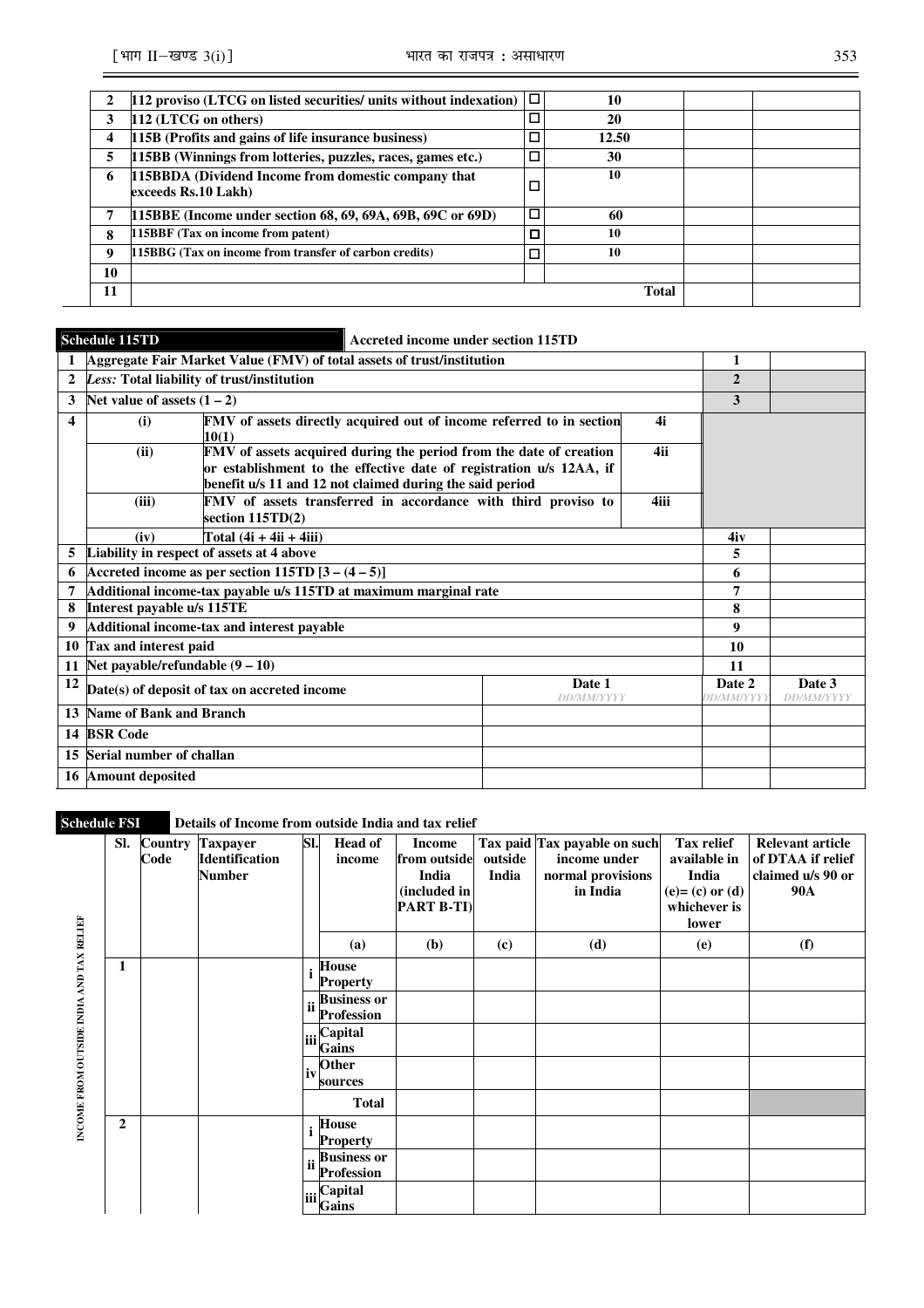|                                                                           |  |  | <b>Other</b><br>li<br>sources |  |  |  |  |  |
|---------------------------------------------------------------------------|--|--|-------------------------------|--|--|--|--|--|
|                                                                           |  |  | <b>Total</b>                  |  |  |  |  |  |
| NOTE D<br>Please refer to the instructions for filling out this schedule. |  |  |                               |  |  |  |  |  |

### **Schedule TR** Summary of tax relief claimed for taxes paid outside India

|                                  | <sup>1</sup> Details of Tax relief claimed                |                                                                 |                                                                                        |                              |                      |
|----------------------------------|-----------------------------------------------------------|-----------------------------------------------------------------|----------------------------------------------------------------------------------------|------------------------------|----------------------|
|                                  | <b>Country Code</b>                                       | <b>Taxpayer Identification</b>                                  | Total taxes paid outside India                                                         | Total tax relief available   | <b>Section under</b> |
|                                  |                                                           | <b>Number</b>                                                   | (total of (c) of Schedule FSI in respect of                                            | (total of (e) of Schedule    | which relief         |
|                                  |                                                           |                                                                 | each country)                                                                          | FSI in respect of each       | claimed              |
|                                  |                                                           |                                                                 |                                                                                        | country)                     | (specify 90, 90A)    |
|                                  |                                                           |                                                                 |                                                                                        |                              | or $91)$             |
|                                  | (a)                                                       | (b)                                                             | (c)                                                                                    | (d)                          | (e)                  |
|                                  |                                                           |                                                                 |                                                                                        |                              |                      |
| <b>OUTSIDE INDIA</b>             |                                                           |                                                                 |                                                                                        |                              |                      |
|                                  |                                                           |                                                                 |                                                                                        |                              |                      |
|                                  |                                                           |                                                                 |                                                                                        |                              |                      |
| FOR TAX PAID                     |                                                           | <b>Total</b>                                                    |                                                                                        |                              |                      |
|                                  |                                                           |                                                                 | 'otal Tax relief available in respect of country where DTAA is applicable (section     | 2                            |                      |
|                                  | $\left( \text{90/90A} \right)$ (Part of total of $I(d)$ ) |                                                                 |                                                                                        |                              |                      |
|                                  |                                                           |                                                                 | Total Tax relief available in respect of country where DTAA is not applicable (section | 3                            |                      |
| RELIEF                           | 1) (Part of total of $l(d)$ )                             |                                                                 |                                                                                        |                              |                      |
|                                  |                                                           |                                                                 | Whether any tax paid outside India, on which tax relief was allowed in India, has been |                              |                      |
| $\sum_{i=1}^{n} \frac{d_i}{d_i}$ |                                                           |                                                                 | efunded/credited by the foreign tax authority during the year? If yes, provide the     |                              | Yes/No               |
|                                  | details below                                             |                                                                 |                                                                                        |                              |                      |
|                                  | a                                                         | Amount of tax refunded                                          | b                                                                                      | Assessment year in which tax |                      |
|                                  |                                                           |                                                                 |                                                                                        | relief allowed in India      |                      |
|                                  | $NOTE \triangleright$                                     | Please refer to the instructions for filling out this schedule. |                                                                                        |                              |                      |

# **Schedule FA Details of Foreign Assets and Income from any source outside India**

|                           |                |                                                                                                                           | A Details of Foreign Bank Accounts held (including any beneficial interest) at any time during the previous year |                            |                    |                            |                                                                                                             |         |                            |                |                                   |                     |                  |                                              |                               |             |  |
|---------------------------|----------------|---------------------------------------------------------------------------------------------------------------------------|------------------------------------------------------------------------------------------------------------------|----------------------------|--------------------|----------------------------|-------------------------------------------------------------------------------------------------------------|---------|----------------------------|----------------|-----------------------------------|---------------------|------------------|----------------------------------------------|-------------------------------|-------------|--|
|                           | <b>SI</b>      | Country                                                                                                                   |                                                                                                                  | Name and<br><b>Account</b> |                    |                            | Status-                                                                                                     | Account |                            | <b>Account</b> |                                   | <b>Peak Balance</b> | <b>Interest</b>  | Interest taxable and offered in              |                               |             |  |
|                           | Nol            | <b>Address of</b><br>Name and<br>Code<br>the Bank                                                                         |                                                                                                                  | holder name                |                    | Owner/                     | <b>Number</b>                                                                                               | opening |                            |                | During the Year (in               | accrued in          | this return      |                                              |                               |             |  |
|                           |                |                                                                                                                           |                                                                                                                  |                            |                    | <b>Beneficial</b>          |                                                                                                             |         | date                       |                | rupees)                           | the account Amount  |                  | <b>Schedule</b>                              | <b>Item</b>                   |             |  |
|                           |                |                                                                                                                           |                                                                                                                  |                            |                    |                            | owner/                                                                                                      |         |                            |                |                                   |                     |                  |                                              | where                         | number      |  |
|                           |                |                                                                                                                           |                                                                                                                  |                            |                    |                            | <b>Beneficiary</b>                                                                                          |         |                            |                |                                   |                     |                  |                                              | offered                       | of          |  |
|                           |                |                                                                                                                           |                                                                                                                  |                            |                    |                            |                                                                                                             |         |                            |                |                                   |                     |                  |                                              |                               | schedule    |  |
|                           | (1)            | (2)                                                                                                                       | (3)                                                                                                              |                            | (4)                |                            | (5)                                                                                                         |         | (7)<br>(6)                 |                | (8)                               |                     | (9)              | (10)                                         | (11)                          | (12)        |  |
|                           | (i)            |                                                                                                                           |                                                                                                                  |                            |                    |                            |                                                                                                             |         |                            |                |                                   |                     |                  |                                              |                               |             |  |
|                           | (ii)           |                                                                                                                           |                                                                                                                  |                            |                    |                            |                                                                                                             |         |                            |                |                                   |                     |                  |                                              |                               |             |  |
|                           | В              | Details of Financial Interest in any Entity held (including any beneficial interest) at any time during the previous year |                                                                                                                  |                            |                    |                            |                                                                                                             |         |                            |                |                                   |                     |                  |                                              |                               |             |  |
|                           | <b>SI</b>      | Country                                                                                                                   | <b>Nature</b>                                                                                                    | Name and                   |                    | <b>Nature of Interest-</b> |                                                                                                             |         | <b>Total</b><br>Date since |                |                                   | <b>Income</b>       | Nature of        |                                              | Income taxable and offered in |             |  |
|                           |                | of entity Address of the<br>No Name and<br><b>Entity</b><br>code                                                          |                                                                                                                  |                            |                    | <b>Direct/Beneficial</b>   |                                                                                                             | held    |                            | Investment (at | accrued                           | <b>Income</b>       | this return      |                                              |                               |             |  |
|                           |                |                                                                                                                           |                                                                                                                  |                            |                    | owner/Beneficiary          |                                                                                                             |         | cost) (in                  |                | from such                         |                     | Amount           | <b>Schedule</b>                              | <b>Item</b>                   |             |  |
|                           |                |                                                                                                                           |                                                                                                                  |                            |                    |                            |                                                                                                             |         |                            | rupees)        | <b>Interest</b>                   |                     |                  | where                                        | number                        |             |  |
|                           |                |                                                                                                                           |                                                                                                                  |                            |                    |                            |                                                                                                             |         |                            |                |                                   |                     |                  |                                              | offered                       | of          |  |
|                           |                |                                                                                                                           |                                                                                                                  |                            |                    |                            |                                                                                                             |         |                            |                |                                   |                     |                  |                                              | schedule                      |             |  |
|                           | (1)            | (2)                                                                                                                       | (3)<br>(4)                                                                                                       |                            |                    | (5)                        |                                                                                                             | (6)     |                            | (7)            |                                   | (8)                 | (9)              | (10)                                         | (11)                          | (12)        |  |
| DETAILS OF FOREIGN ASSETS | (i)            |                                                                                                                           |                                                                                                                  |                            |                    |                            |                                                                                                             |         |                            |                |                                   |                     |                  |                                              |                               |             |  |
|                           | (ii)           |                                                                                                                           |                                                                                                                  |                            |                    |                            |                                                                                                             |         |                            |                |                                   |                     |                  |                                              |                               |             |  |
|                           |                |                                                                                                                           |                                                                                                                  |                            |                    |                            | Details of Immovable Property held (including any beneficial interest) at any time during the previous year |         |                            |                |                                   |                     |                  |                                              |                               |             |  |
|                           | <b>SI</b>      | Country                                                                                                                   |                                                                                                                  | <b>Address of</b>          | Ownership-         |                            | Date of                                                                                                     |         |                            |                | <b>Total Investment</b> (at cost) | <b>Income</b>       | <b>Nature of</b> |                                              |                               |             |  |
|                           | N <sub>0</sub> | Name and                                                                                                                  | the Property                                                                                                     |                            | Direct/            |                            | acquisition                                                                                                 |         |                            | (in rupees)    |                                   | derived from        | <b>Income</b>    | Income taxable and offered in<br>this return |                               |             |  |
|                           |                | code                                                                                                                      |                                                                                                                  |                            |                    |                            |                                                                                                             |         |                            |                |                                   | the property        |                  | <b>Amount</b>                                | <b>Schedule</b>               | <b>Item</b> |  |
|                           |                |                                                                                                                           | <b>Beneficial</b><br>owner/                                                                                      |                            |                    |                            |                                                                                                             |         |                            |                |                                   |                     | where            | number of                                    |                               |             |  |
|                           |                |                                                                                                                           |                                                                                                                  |                            | <b>Beneficiary</b> |                            |                                                                                                             |         |                            |                |                                   |                     |                  |                                              | offered                       | schedule    |  |
|                           | (1)            | (2)                                                                                                                       |                                                                                                                  | (3)                        | (4)                |                            | (5)                                                                                                         |         | (6)                        |                |                                   | (7)                 | (8)              | (9)                                          | (10)                          | (11)        |  |
|                           | (i)            |                                                                                                                           |                                                                                                                  |                            |                    |                            |                                                                                                             |         |                            |                |                                   |                     |                  |                                              |                               |             |  |
|                           |                |                                                                                                                           |                                                                                                                  |                            |                    |                            |                                                                                                             |         |                            |                |                                   |                     |                  |                                              |                               |             |  |
|                           | (ii)           |                                                                                                                           |                                                                                                                  |                            |                    |                            |                                                                                                             |         |                            |                |                                   |                     |                  |                                              |                               |             |  |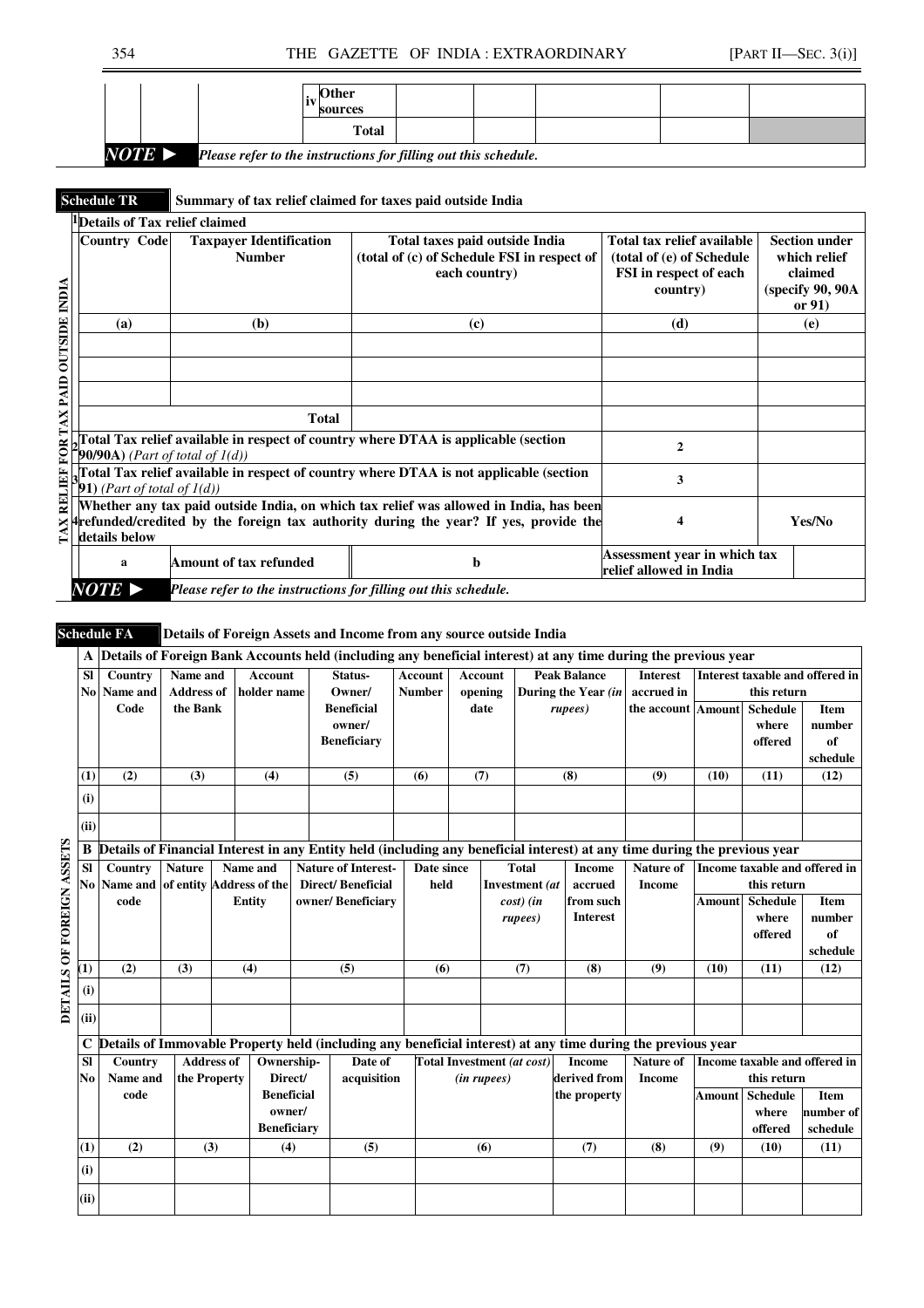$\overline{a}$ 

| D           |                                                                                                                             |            |                         |                             |                |                  |                             |                             |                         |  |                       | Details of any other Capital Asset held (including any beneficial interest) at any time during the previous year              |                               |                                    |                                    |
|-------------|-----------------------------------------------------------------------------------------------------------------------------|------------|-------------------------|-----------------------------|----------------|------------------|-----------------------------|-----------------------------|-------------------------|--|-----------------------|-------------------------------------------------------------------------------------------------------------------------------|-------------------------------|------------------------------------|------------------------------------|
| <b>SI</b>   | Country                                                                                                                     |            | Nature of<br>Ownership- |                             |                | Date of          |                             | <b>Total Investment (at</b> |                         |  | <b>Income</b>         | Nature of                                                                                                                     | Income taxable and offered in |                                    |                                    |
| No          | Name and                                                                                                                    |            | <b>Asset</b>            | Direct/Beneficial<br>owner/ |                | acquisition      |                             | cost) (in rupees)           |                         |  | derived from          | <b>Income</b>                                                                                                                 |                               | this return                        |                                    |
|             | code                                                                                                                        |            |                         | <b>Beneficiary</b>          |                |                  |                             |                             |                         |  | the asset             |                                                                                                                               | Amount                        | <b>Schedule</b><br>where           | Item<br>number of                  |
|             |                                                                                                                             |            |                         |                             |                |                  |                             |                             |                         |  |                       |                                                                                                                               |                               | offered                            | schedule                           |
| $(1)$ $(2)$ |                                                                                                                             |            | (3)                     | (4)                         |                |                  |                             |                             |                         |  |                       |                                                                                                                               |                               |                                    |                                    |
|             |                                                                                                                             |            |                         |                             |                |                  | (5)                         |                             | (6)                     |  | (7)                   | (8)                                                                                                                           | (9)                           | (10)                               | (11)                               |
| (i)         |                                                                                                                             |            |                         |                             |                |                  |                             |                             |                         |  |                       |                                                                                                                               |                               |                                    |                                    |
| (ii)        |                                                                                                                             |            |                         |                             |                |                  |                             |                             |                         |  |                       |                                                                                                                               |                               |                                    |                                    |
|             | E Details of account(s) in which you have signing authority held (including any beneficial interest) at any time during the |            |                         |                             |                |                  |                             |                             |                         |  |                       |                                                                                                                               |                               |                                    |                                    |
|             | previous vear and which has not been included in A to D above.                                                              |            |                         |                             |                |                  |                             |                             |                         |  |                       |                                                                                                                               |                               |                                    |                                    |
| <b>SI</b>   | Name of the                                                                                                                 |            | <b>Address of</b>       |                             | Name of the    |                  | Account                     |                             | Peak Balance/           |  | <b>Whether income</b> | If $(7)$ is yes,                                                                                                              |                               |                                    | If $(7)$ is yes, Income offered in |
| No          | <b>Institution</b> in                                                                                                       |            | the                     |                             | account holder |                  | <b>Number</b>               |                             | <b>Investment</b>       |  | accrued is            | <b>Income</b>                                                                                                                 |                               | this return                        |                                    |
|             | which the account                                                                                                           |            | <b>Institution</b>      |                             |                |                  |                             |                             | during the year         |  | taxable in your       | accrued in                                                                                                                    | Amount                        | <b>Schedule</b>                    | <b>Item</b>                        |
|             | is held                                                                                                                     |            |                         |                             |                |                  |                             | ( <i>in rupees</i> )        |                         |  | hands?                | the account                                                                                                                   |                               | where                              | number of                          |
|             |                                                                                                                             |            |                         |                             |                |                  |                             |                             |                         |  |                       |                                                                                                                               |                               | offered                            | schedule                           |
| (1)         | (2)                                                                                                                         |            | (3)                     |                             | (4)            |                  | (5)                         |                             | (6)                     |  | (7)                   | (8)                                                                                                                           | (9)                           | (10)                               | (11)                               |
| (i)         |                                                                                                                             |            |                         |                             |                |                  |                             |                             |                         |  |                       |                                                                                                                               |                               |                                    |                                    |
| (ii)        |                                                                                                                             |            |                         |                             |                |                  |                             |                             |                         |  |                       |                                                                                                                               |                               |                                    |                                    |
| F           |                                                                                                                             |            |                         |                             |                |                  |                             |                             |                         |  |                       | Details of trusts, created under the laws of a country outside India, in which you are a trustee, beneficiary or settlor      |                               |                                    |                                    |
| <b>SI</b>   | Country                                                                                                                     | Name and   |                         | Name and                    | Name and       |                  | Name and address Date since |                             |                         |  | Whether               | If $(8)$ is yes,                                                                                                              |                               | If $(8)$ is yes, Income offered in |                                    |
|             | No Name and                                                                                                                 | address of |                         | address of<br>address of    |                | of Beneficiaries |                             |                             | position                |  | income derived        | <b>Income</b>                                                                                                                 |                               | this return                        |                                    |
|             | code                                                                                                                        | the trust  |                         | trustees                    | <b>Settlor</b> |                  |                             |                             | held                    |  | is taxable in         | derived                                                                                                                       | <b>Amount</b>                 | <b>Schedule</b>                    | Item                               |
|             |                                                                                                                             |            |                         |                             |                |                  |                             |                             |                         |  | your hands?           | from the<br>trust                                                                                                             |                               | where                              | number                             |
|             |                                                                                                                             |            |                         |                             |                |                  |                             |                             |                         |  |                       |                                                                                                                               |                               | offered                            | of<br>schedule                     |
| (1)         | (2)                                                                                                                         | (3)        |                         | (4)                         | (5)            |                  | (6)                         |                             | (7)                     |  | (8)                   | (9)                                                                                                                           | (10)                          | (11)                               | (12)                               |
| (i)         |                                                                                                                             |            |                         |                             |                |                  |                             |                             |                         |  |                       |                                                                                                                               |                               |                                    |                                    |
| (ii)        |                                                                                                                             |            |                         |                             |                |                  |                             |                             |                         |  |                       |                                                                                                                               |                               |                                    |                                    |
|             |                                                                                                                             |            |                         |                             |                |                  |                             |                             |                         |  |                       | Details of any other income derived from any source outside India which is not included in,- (i) items A to F above and, (ii) |                               |                                    |                                    |
| G           | income under the head business or profession                                                                                |            |                         |                             |                |                  |                             |                             |                         |  |                       |                                                                                                                               |                               |                                    |                                    |
|             |                                                                                                                             |            |                         |                             |                |                  |                             |                             |                         |  |                       |                                                                                                                               |                               |                                    | If $(6)$ is yes, Income offered in |
|             |                                                                                                                             |            |                         |                             |                |                  |                             |                             |                         |  |                       |                                                                                                                               |                               | this return                        |                                    |
| <b>SI</b>   | <b>Country Name</b>                                                                                                         |            |                         | Name and address of the     |                |                  |                             |                             |                         |  |                       | <b>Whether taxable Amount</b>                                                                                                 |                               | <b>Schedule</b>                    | Item                               |
| No          | and code                                                                                                                    |            |                         | person from whom derived    |                |                  | <b>Income derived</b>       |                             | <b>Nature of income</b> |  |                       | in your hands?                                                                                                                |                               | where                              | number                             |
|             |                                                                                                                             |            |                         |                             |                |                  |                             |                             |                         |  |                       |                                                                                                                               |                               | offered                            | of                                 |
|             |                                                                                                                             |            |                         |                             |                |                  |                             |                             |                         |  |                       |                                                                                                                               |                               |                                    | schedule                           |
| (1)         | (2)                                                                                                                         |            |                         | (3)                         |                |                  | (4)                         |                             | (5)                     |  |                       | (6)                                                                                                                           | (7)                           | (8)                                | (9)                                |
| (i)         |                                                                                                                             |            |                         |                             |                |                  |                             |                             |                         |  |                       |                                                                                                                               |                               |                                    |                                    |
|             |                                                                                                                             |            |                         |                             |                |                  |                             |                             |                         |  |                       |                                                                                                                               |                               |                                    |                                    |
| (ii)        |                                                                                                                             |            |                         |                             |                |                  |                             |                             |                         |  |                       |                                                                                                                               |                               |                                    |                                    |